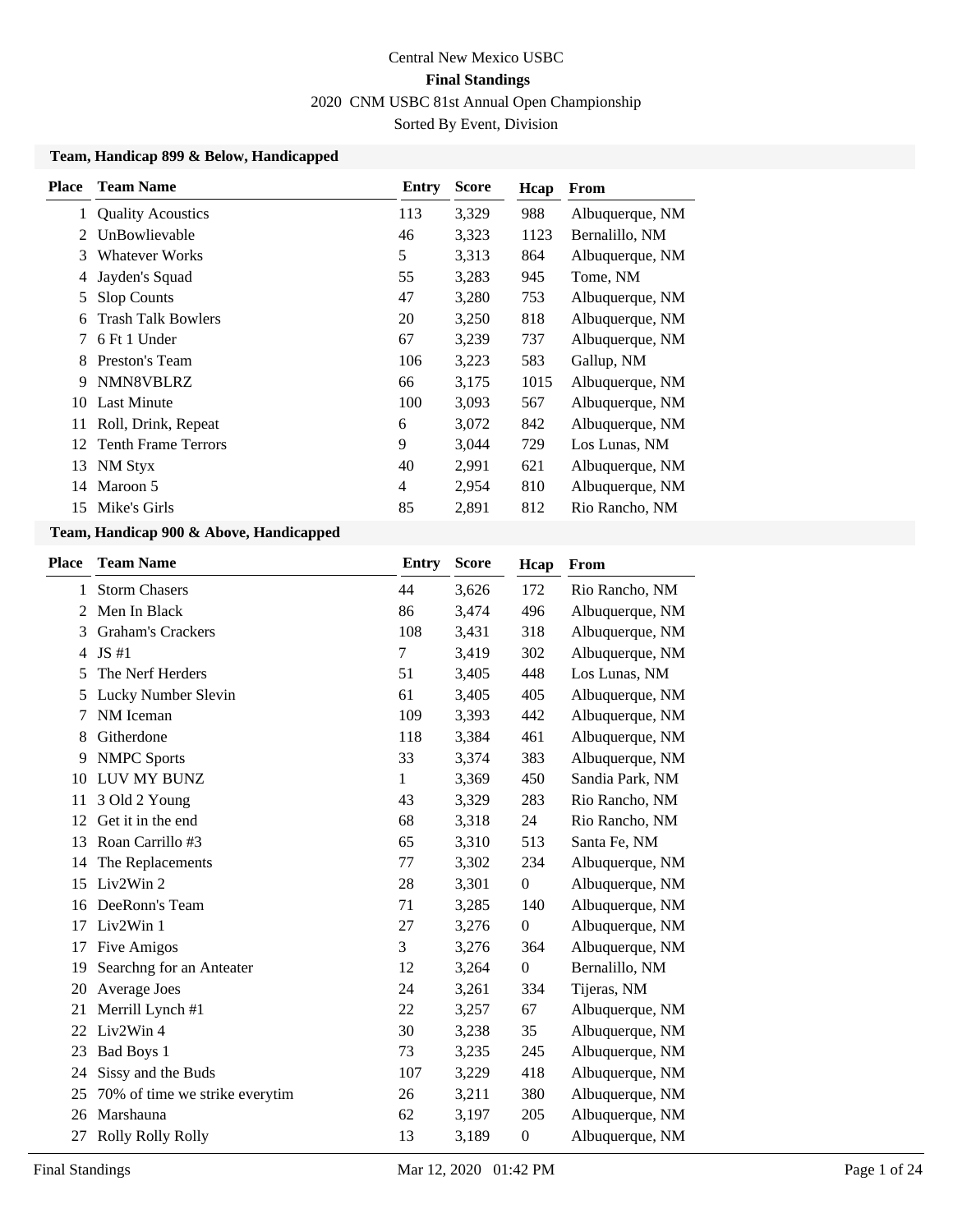### **Team, Handicap 900 & Above, Handicapped**

| <b>Place</b> | <b>Team Name</b>          | <b>Entry</b>   | <b>Score</b> | Hcap             | From            |
|--------------|---------------------------|----------------|--------------|------------------|-----------------|
| 28           | <b>Sweet Rolls</b>        | 16             | 3,188        | 329              | Albuquerque, NM |
| 29           | Bad Boys 2                | 74             | 3,184        | 380              | Albuquerque, NM |
| 30           | Red Door Brewing          | 76             | 3,183        | 216              | Albuquerque, NM |
| 31           | Don't Have A Clue         | 105            | 3,182        | 432              | Albuquerque, NM |
| 32           | JS #2                     | $8\,$          | 3,181        | 32               | Albuquerque, NM |
| 33           | His Name Was Donna        | 42             | 3,180        | 153              | Alamogordo, NM  |
| 34           | Pinsanity                 | 53             | 3,178        | 523              | Albuquerque, NM |
| 35           | #The Struggle Is Real     | 10             | 3,172        | 110              | Albuquerque, NM |
| 36           | Tommy Nguyen's Team       | 83             | 3,168        | 507              | Albuquerque, NM |
| 37           | A Little Less Than Stable | 14             | 3,167        | $\boldsymbol{0}$ | Albuquerque, NM |
| 38           | <b>HITZ</b>               | $\overline{2}$ | 3,166        | 245              | Albuquerque, NM |
| 39           | Just a Few Tweeners       | 25             | 3,148        | 21               | Albuquerque, NM |
| 40           | Roan Carrillo #1          | 63             | 3,137        | 486              | Santa Fe, NM    |
| 41           | <b>Risky Business</b>     | 52             | 3,121        | 334              | Rio Rancho, NM  |
| 42           | Left of Center            | 15             | 3,110        | 54               | Albuquerque, NM |
| 43           | Crackens                  | 59             | 3,104        | 367              | Albuquerque, NM |
| 44           | <b>Bowlers For Life</b>   | 72             | 3,102        | 540              | Rio Rancho, NM  |
| 44           | <b>Strike Force</b>       | 39             | 3,102        | 483              | Albuquerque, NM |
| 46           | <b>Care Tactics CPR</b>   | 37             | 3,096        | 426              | Albuquerque, NM |
| 47           | Liv2Win 3                 | 29             | 3,095        | 18               | Albuquerque, NM |
| 48           | M.I.B.                    | 70             | 3,087        | 307              | Rio Rancho, NM  |
| 49           | Don't Miss                | 57             | 3,085        | 332              | Albuquerque, NM |
| 50           | Try It Again              | 60             | 3,058        | 248              | Rio Rancho, NM  |
| 51           | Merrill Lynch #2          | 23             | 3,037        | 99               | Albuquerque, NM |
| 52           | <b>NM Styx Dos</b>        | 41             | 3,021        | 513              | Albuquerque, NM |
| 53           | The Brown Mamba's         | 84             | 2,983        | 226              | Rio Rancho, NM  |
| 54           | John Bauer's Team         | 104            | 2,956        | 318              | Albuquerque, NM |
| 55           | Kool Kats                 | 21             | 2,930        | 256              | Albuquerque, NM |
| 56           | Roan Carrillo #2          | 64             | 2,835        | $\boldsymbol{0}$ | Santa Fe, NM    |

## **Doubles, Handicap 359 & Below, Handicapped**

| Place | <b>Team Name</b>                                     | Entry | <b>Score</b> | Hcap | From            |
|-------|------------------------------------------------------|-------|--------------|------|-----------------|
|       | 1 Silva Nicholas J. \Ngo Danny L.                    | 78    | 1,434        | 245  | Albuquerque, NM |
| 2     | Blackwell Sharla M. \ Blackwell Curtis               | 53    | 1,422        | 237  | Albuquerque, NM |
| 3     | Ngo Danny L. $\langle$ Clark John A.                 | 89    | 1,399        | 315  | Albuquerque, NM |
| 4     | Eddington Brian K. $\setminus$ Eddington Delfina A.  | 1     | 1,398        | 364  | Sandia Park, NM |
|       | 5 Rinehart Marcus S. \ Strub Frank J.                | 47    | 1,385        | 253  | Albuquerque, NM |
| 6     | Warner Chris L. $\setminus$ Salazar Deric R.         | 112   | 1,384        | 270  | Albuquerque, NM |
| 7     | Tuitele Patricia \ Parrent Eleanor G.                | 46    | 1,376        | 507  | Bernalillo, NM  |
| 8     | Wilson Dede R. $\setminus$ Wilson Richard W.         | 9     | 1,371        | 383  | Los Lunas, NM   |
| 9     | Parra Armando V. \ Candelaria Karla K.               | 74    | 1,358        | 313  | Albuquerque, NM |
|       | 10 Leon-Guerrero April A. \ Leon-Guerrero Juan<br>T. | 20    | 1,355        | 310  | Albuquerque, NM |
| 11    | Smith Nicholas D. $\Re$ Redd Bo                      | 66    | 1,349        | 359  | Albuquerque, NM |
| 12    | Perea Manuel \ Bundy Jared S.                        | 81    | 1,346        | 259  | Peralta, NM     |
|       |                                                      |       |              |      |                 |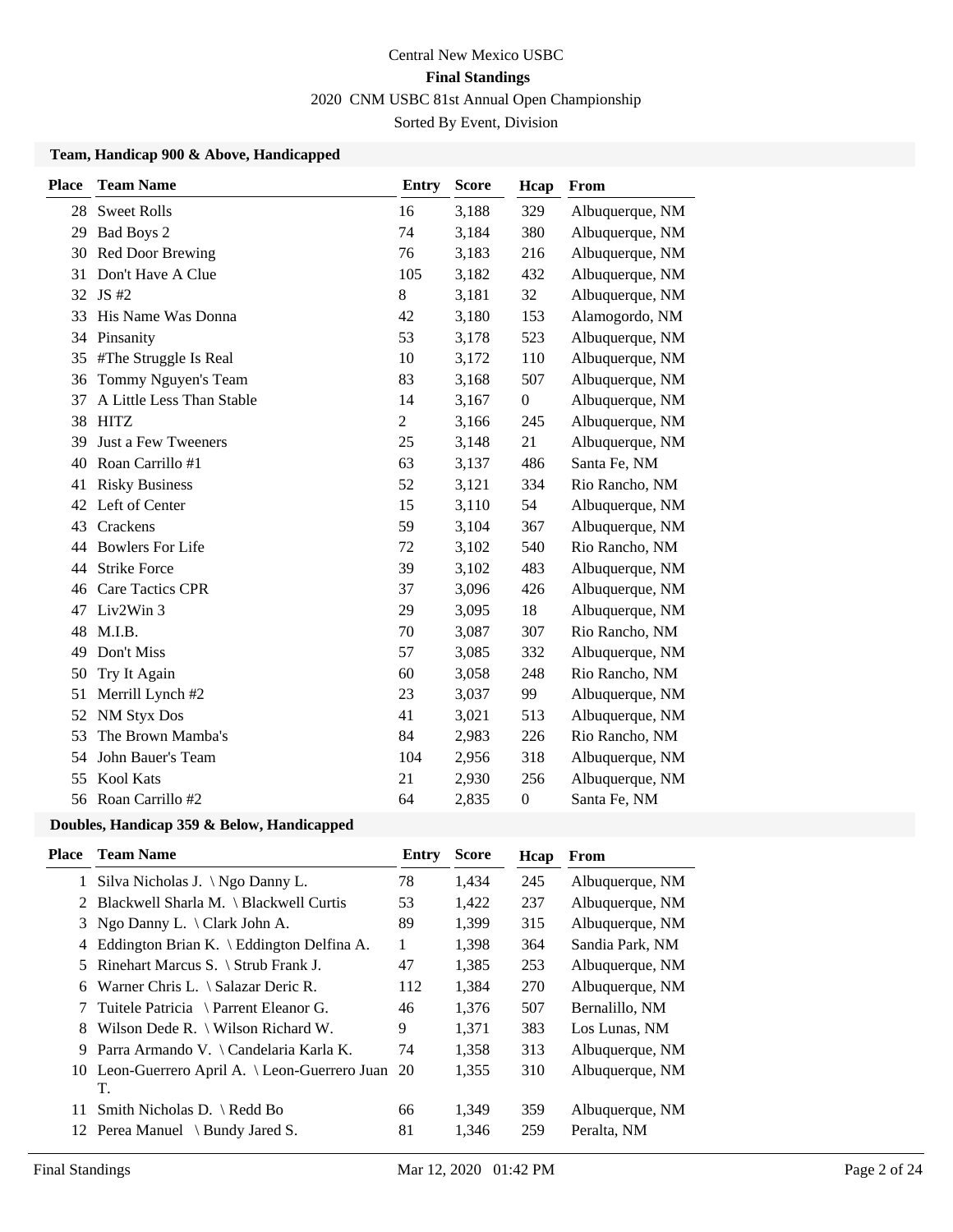### **Doubles, Handicap 359 & Below, Handicapped**

| <b>Place</b> | <b>Team Name</b>                                  | <b>Entry</b> | <b>Score</b> | Hcap    | From            |
|--------------|---------------------------------------------------|--------------|--------------|---------|-----------------|
|              | 13 Eddington Brian K. \ Eddington Austin          | 103          | 1,345        | 240     | Sandia Park, NM |
|              | 14 Chavez Henry Aaron \ Garcia Richard            | 6            | 1,338        | 367     | Albuquerque, NM |
|              | 15 Dalton Karen Y. \ Halpin Jack W.               | 3            | 1,331        | 234     | Albuquerque, NM |
|              | 16 Mahan Dusty L. \ Sedillo-Thomas Shawna R.      | 42           | 1,329        | 275     | Alamogordo, NM  |
| 17           | Salazar Manuel E. \ Grimes James M.               | 4            | 1,322        | 280     | Albuquerque, NM |
| 18           | Gallegos Michael A. \ Correa John A.              | 115          | 1,315        | 256     | Albuquerque, NM |
| 19           | Teller Aggie $\setminus$ Smith Jeanne L.          | 66           | 1,311        | 437     | Albuquerque, NM |
| 19           | Stoltenberg Eric L. \ Marcum Duane                | 61           | 1,311        | 267     | Albuquerque, NM |
| 21           | Chavez Antonio M. \ Fleenor Rainer G.             | 37           | 1,307        | 72      | Albuquerque, NM |
| 21           | Le Nam (Jay) H. $\ngo$ Danny L.                   | 94           | 1,307        | 297     | Albuquerque, NM |
| 23           | Marie Francine A. \ Martinez Patrick E.           | 107          | 1,305        | 226     | Albuquerque, NM |
| 23           | Sanders Dana A. \ Sanders Marcus H.               | 72           | 1,305        | 251     | Rio Rancho, NM  |
| 25           | Herrera Linda M. \ Herrera Joe J.                 | 72           | 1,304        | 226     | Rio Rancho, NM  |
|              | 26 Beebe Brandy L. \ Moyle Jim D.                 | 5            | 1,303        | 405     | Albuquerque, NM |
|              | 27 Rinehart Cathy A. \ Bivens William R.          | 48           | 1,302        | 307     | Albuquerque, NM |
| 27           | Chavez Joshua I. \ Bond Stephen W.                | 5            | 1,302        | 275     | Albuquerque, NM |
| 29           | Whyman Margaret S. \ Whyman Jeff W.               | 9            | 1,299        | 232     | Los Lunas, NM   |
| 30           | Trujillo Jimmy E. \Trujillo Jaime                 | 63           | 1,296        | 280     | Santa Fe, NM    |
| 31           | Strickland Tammy S. \ Strickland Cerra D.         | 36           | 1,289        | 326     | Albuquerque, NM |
|              | 32 Lucas Natashia T. \ Balistreri Nick A.         | 65           | 1,288        | 340     | Santa Fe, NM    |
| 32           | Eslinger Melissa A. \ Fraide Cody                 | 67           | 1,288        | 396     | Albuquerque, NM |
| 34           | Vela Sarah Y. \ Carter Judson J.                  | 105          | 1,277        | 324     | Albuquerque, NM |
|              | 35 Correa Adrianna N. \ Correa John A.            | 113          | 1,276        | 353     | Albuquerque, NM |
| 36           | Armstrong Maria B. \ Seier Kevin D.               | 56           | 1,275        | 264     | Albuquerque, NM |
| 37           | Forgus Rahman (Rock) U. \Huggins Darryl S. 86     |              | 1,271        | 259     | Albuquerque, NM |
| 38           | Bauer Mila \ Harris Don E.                        | 67           | 1,269        | 237     | Albuquerque, NM |
| 39           | Miller Courtnie B. \ Miller Rosa L.               | 55           | 1,267        | 437     | Tome, NM        |
| 40           | Orrie Charles D. Sr \ Orrie Robert V.             | 9            | 1,265        | 229     | Los Lunas, NM   |
| 40           | Bond Carla M. \ Gabaldon Beverly H.               | 5            | 1,265        | 297     | Albuquerque, NM |
|              | 42 Huebner Andrew C. \ Storey Eugene (Gino) A. 51 |              | 1,250        | 299     | Los Lunas, NM   |
|              | 43 Baca Joseph R \ Bond John M.                   | 6            | 1,245        | 361     | Albuquerque, NM |
|              | 44 Archuleta Matt \ Dougherty Jake C.             | 7            | 1,242        | 248     | Albuquerque, NM |
|              | 45 Fuifatu Easter \ Saiz Andrew J.                | 53           | 1,241        | 234     | Albuquerque, NM |
| 46           | Miller Eldridge \ Miller James K.                 | 55           | 1,226        | 291     | Tome, NM        |
| 47           | Robb Lynn J. \ Stull Juanita M.                   | 46           | 1,221        | 507     | Bernalillo, NM  |
| 48           | Torbett Cathy M. \ Fisher Becky L.                | 85           | 1,209        | 315     | Rio Rancho, NM  |
| 49           | Black Arlita (Pat) P. \Pouges Terry L.            | 40           | 1,194        | 297     | Albuquerque, NM |
| 50           | Dick Patrick D. \ McDowell Terry W.               | 104          | 1,191        | 229     | Albuquerque, NM |
| 51           | Hampel Perry L. \ Hampel Arthana C.               | 105          | 1,184        | 234     | Albuquerque, NM |
| 52           | Gonzales Vince F. \ Gonzales Genene L.            | 55           | 1,180        | 297     | Tome, NM        |
| 53           | Sanchez Rebecca E. \ DeGraaf Wendy                | 39           | 1,161        | 278     | Albuquerque, NM |
| 54           | Tolliver Aneka K. \York Tajameia J.               | 41           | 1,146        | $221\,$ | Albuquerque, NM |
| 55           | Kantz Sally J. \ Fisher Michael W.                | 85           | 1,109        | 351     | Rio Rancho, NM  |
| 56           | Ruiz Jessica M. \ Horne Ron E.                    | 41           | 970          | 218     | Albuquerque, NM |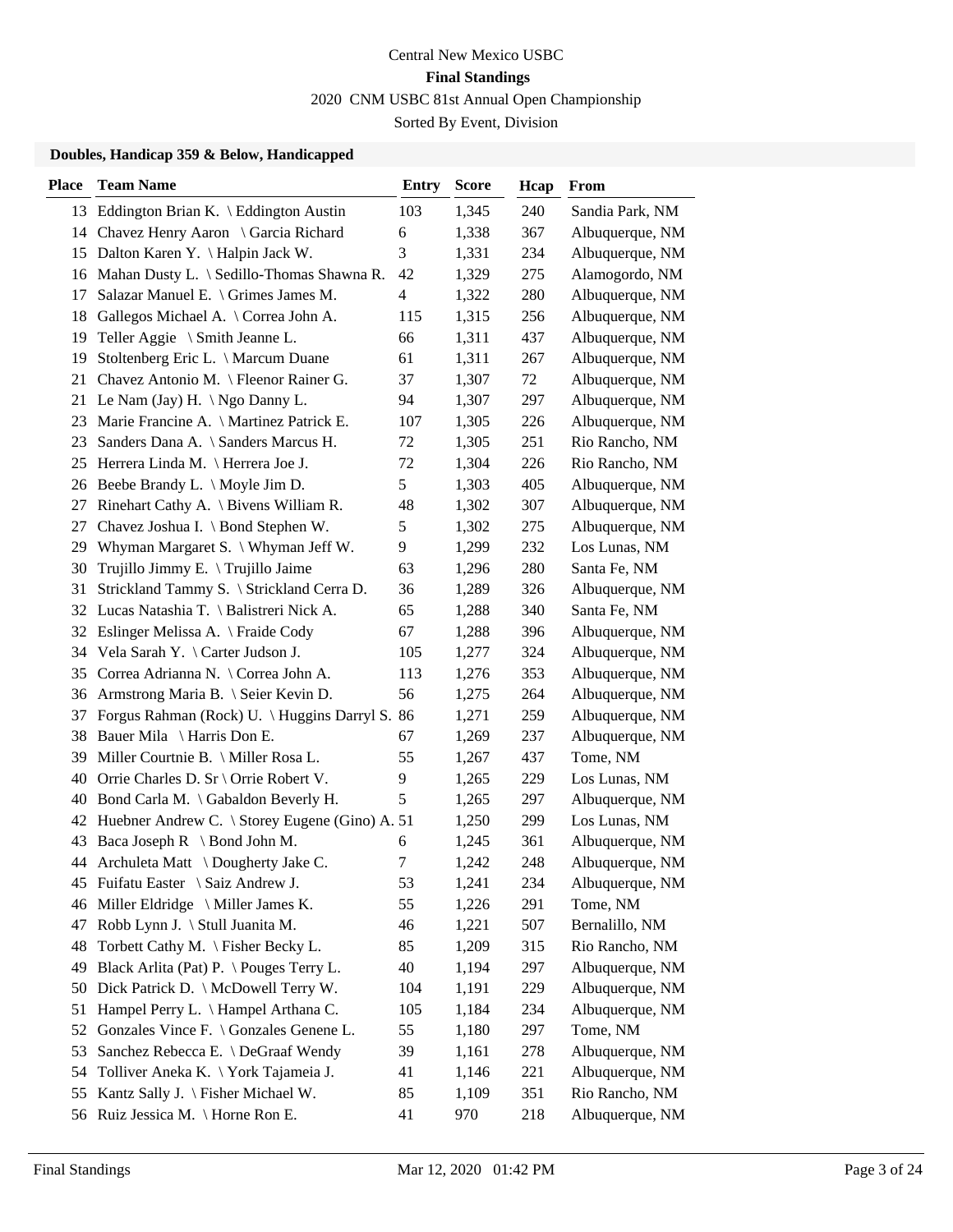### **Doubles, Handicap 360 & Above, Handicapped**

| Place | <b>Team Name</b>                                  | <b>Entry</b> | <b>Score</b> | Hcap             | From            |
|-------|---------------------------------------------------|--------------|--------------|------------------|-----------------|
|       | 1 Casco Angela M. \LaRosa Joseph A. Jr            | 52           | 1,477        | 113              | Rio Rancho, NM  |
|       | 2 Leathers Martin (Josh) \ Salazar Eddie J.       | 76           | 1,425        | 132              | Albuquerque, NM |
| 3     | Dillman Robert A. \ Pinge Samuel W.               | 15           | 1,422        | $\boldsymbol{0}$ | Albuquerque, NM |
| 4     | Allen James J. $\langle$ Pinge Samuel W.          | 13           | 1,419        | $\boldsymbol{0}$ | Albuquerque, NM |
| 5     | Seier Kevin D. \ Armstrong James B. Jr            | 79           | 1,416        | 178              | Albuquerque, NM |
| 6     | Watson Michael D. \ Foster M. Jerry               | 86           | 1,411        | 148              | Albuquerque, NM |
| 7     | Warner Chris L. $\setminus$ Gurule Mark A.        | 117          | 1,402        | 175              | Albuquerque, NM |
| 8     | Martinez Barbara S. \ Martinez Max Jr             | 34           | 1,395        | 132              | Albuquerque, NM |
| 9     | Danks Melissa \ Fourzan Carlos                    | 10           | 1,390        | 35               | Albuquerque, NM |
| 10    | Sanchez Ruben L. \ Holguin Gary L.                | 43           | 1,387        | 148              | Rio Rancho, NM  |
| 11    | Fourzan Carlos \ Keller John G.                   | 13           | 1,383        | $\boldsymbol{0}$ | Albuquerque, NM |
|       | 12 Fuqua Scott E. \ Zumwalt Charles (Andy) A.     | $8\,$        | 1,382        | 37               | Albuquerque, NM |
| 12    | Leitch Robert S. \ Blair Gary                     | 58           | 1,382        | 140              | Albuquerque, NM |
| 12    | Eddington Austin \ Carson Kyle T.                 | $\mathbf{1}$ | 1,382        | 151              | Sandia Park, NM |
|       | 15 Rael Christian R. \ Jackson Austin E.          | 33           | 1,381        | 145              | Albuquerque, NM |
| 16    | Sanchez Joseph W. Jr \ Pearce Kyle A.             | 33           | 1,379        | 102              | Albuquerque, NM |
| 16    | Allen James J. $\ \$ Keller John G.               | 12           | 1,379        | $\boldsymbol{0}$ | Bernalillo, NM  |
| 18    | Romero Kassandra \ Romero Joe G.                  | 45           | 1,377        | 116              | Rio Rancho, NM  |
| 19    | Gallegos Greg J. \ Bauer John P.                  | 104          | 1,376        | 32               | Albuquerque, NM |
| 20    | Gorelick Robert S. \ Gaudet Keith F.              | 19           | 1,374        | 178              | Albuquerque, NM |
| 21    | Hamilton Brenda R. \ Brooks Vinner Jr             | 39           | 1,372        | 97               | Albuquerque, NM |
| 22    | Silva Nicholas J. \ Silva Arthur (John) J.        | 88           | 1,368        | 151              | Albuquerque, NM |
|       | 23 Kadane Raymond K. Sr \ Bolon Walter (Bo) D. 80 |              | 1,366        | 35               | Rio Rancho, NM  |
|       | 24 Luna Devin \ Byer Ryan N.                      | 96           | 1,365        | 124              | Albuquerque, NM |
| 25    | Shannon Shauna T. \ Van Meter Mark D.             | 61           | 1,358        | 64               | Albuquerque, NM |
| 26    | Danks Melissa \ Smith Matthew D.                  | 11           | 1,356        | $\boldsymbol{0}$ | Albuquerque, NM |
|       | 27 Williamson Eric E. \ Forshaw Francis L.        | 104          | 1,349        | 186              | Albuquerque, NM |
| 28    | Bacoccini Aaron L. \ Skidmore Gary A.             | 22           | 1,342        | $\boldsymbol{0}$ | Albuquerque, NM |
| 29    | Ruiz-Jimenez Cesar R. \ Denny Charles R.          | 24           | 1,337        | 70               | Tijeras, NM     |
| 29    | Martinez Gilbert A. \ Alexander Cody R.           | 52           | 1,337        | 132              | Rio Rancho, NM  |
| 31    | Leitch Robert S. \ Jaramillo Alonzo A.            | 102          | 1,333        | 186              | Albuquerque, NM |
| 31    | Denny Charles R. \ Clark William (Billy Bob)      | 82           | 1,333        | 143              | Albuquerque, NM |
|       | R.                                                |              |              |                  |                 |
| 33    | Palmer Lance \ Green Michael (Antz) A.            | 24           | 1,332        | 175              | Tijeras, NM     |
| 34    | Jaramillo Madeline A. \ Blair Gloria E.           | 18           | 1,331        | 186              | Albuquerque, NM |
| 34    | Blanton James W. \ Graham Andy                    | 62           | 1,331        | 21               | Albuquerque, NM |
| 36    | Patterson C J J. \ Grant William J.               | 14           | 1,324        | 10               | Albuquerque, NM |
| 37    | Leathers Martin (Josh) \ Shannon Shauna T.        | 62           | 1,320        | 108              | Albuquerque, NM |
| 38    | Romero Richard S. \ Romero Scott C.               | 93           | 1,319        | 137              | Albuquerque, NM |
| 39    | Scott Donald W. \ Dennison Michelle L.            | 73           | 1,316        | 110              | Albuquerque, NM |
| 40    | Rodriguez Anthony L. \ Candelaria Richard V. 44   |              | 1,313        | 45               | Rio Rancho, NM  |
| 41    | Rinehart Marcus S. \ Pratt Jason M.               | 50           | 1,310        | 197              | Albuquerque, NM |
| 42    | Marsh Gary M. \ Correa John A.                    | 63           | 1,307        | 97               | Santa Fe, NM    |
| 42    | Walter Jeff S. \ Jenkins David A.                 | 77           | 1,307        | 56               | Albuquerque, NM |
| 44    | Saiz Richard (Rick) Sr \ Saiz Andrew J.           | 54           | 1,306        | 108              | Albuquerque, NM |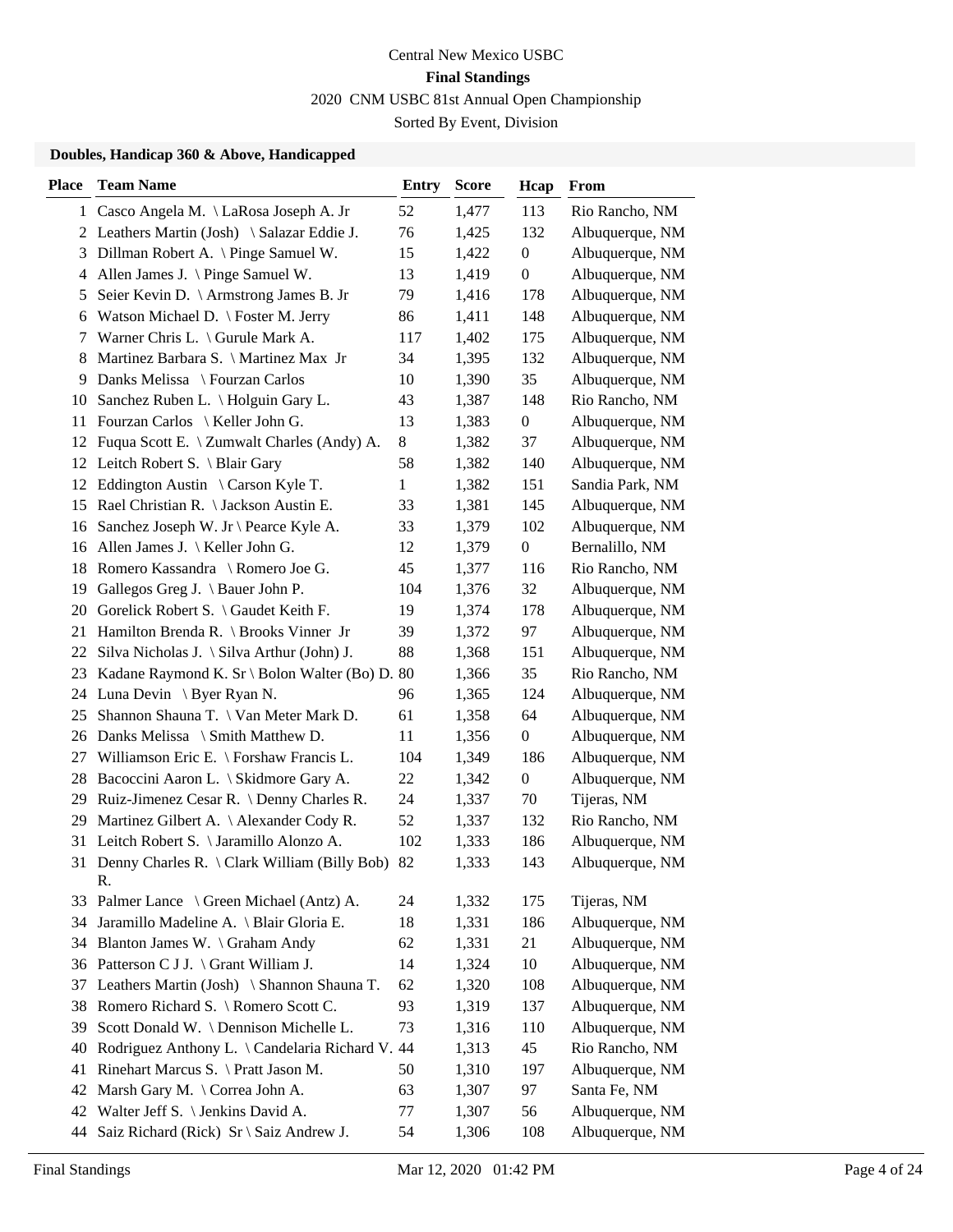### **Doubles, Handicap 360 & Above, Handicapped**

| Place | <b>Team Name</b>                             | Entry | <b>Score</b> | Hcap | From            |
|-------|----------------------------------------------|-------|--------------|------|-----------------|
|       | 45 Case Edwin M. \ Fisher Shawn D.           | 23    | 1,304        | 75   | Albuquerque, NM |
|       | 46 Bradley-Hanon Kym D. \ Williamson Eric E. | 77    | 1,303        | 153  | Albuquerque, NM |
|       | 46 Bledsoe Brian N. \ Byer Ryan N.           | 71    | 1,303        | 72   | Albuquerque, NM |
| 48    | Romero Chris P. \ Romero Scott C.            | 10    | 1,302        | 21   | Albuquerque, NM |
| 49    | Jaramillo Alonzo A. \ Blair Gary             | 57    | 1,300        | 24   | Albuquerque, NM |
| 50    | Hamilton Brenda R. \ Sanchez Rebecca E.      | 101   | 1,298        | 180  | Albuquerque, NM |
| 51    | Brown Brandon J. \ Ortiz Gabriel M.          | 97    | 1,296        | 148  | Albuquerque, NM |
| 51    | Stephens Parker V. \ Wood Jessica R.         | 42    | 1,296        | 167  | Alamogordo, NM  |
| 53    | Valencia Clifford J. Jr \ Rico Lorenzo A.    | 70    | 1,295        | 105  | Rio Rancho, NM  |
| 54    | Espinoza Paul L. \ Mcclintick John N.        | 75    | 1,293        | 108  | Albuquerque, NM |
| 54    | Vallo Frances A. \ Johnson Aaron J.          | 107   | 1,293        | 216  | Albuquerque, NM |
| 56    | Napolitano Victor \ Miera Robert J.          | 69    | 1,290        | 10   | Albuquerque, NM |
| 56    | Nolan Pat K. $\setminus$ Patterson C J J.    | 15    | 1,290        | 16   | Albuquerque, NM |
| 58    | Vega Bobbie A. \ Brenning Dan M.             | 60    | 1,289        | 45   | Rio Rancho, NM  |
| 58    | Espinda John W. \ Espinda Walt E.            | 91    | 1,289        | 45   | Albuquerque, NM |
| 60    | Leitch Kathryn L. \ Blair Gloria E.          | 16    | 1,288        | 178  | Albuquerque, NM |
| 61    | Colquhoun Janette A. \ Hope Teresa M.        | 46    | 1,287        | 197  | Bernalillo, NM  |
| 62    | Avery Jimmy L. \ Super Michael L.            | 76    | 1,286        | 56   | Albuquerque, NM |
| 63    | Medina Marcus A. \ Espinosa Guillermo        | 84    | 1,285        | 27   | Rio Rancho, NM  |
| 64    | Espinoza Jarrad I. \ Espinoza Lee D.         | 73    | 1,282        | 72   | Albuquerque, NM |
| 65    | Ortiz Gabriel M. \ Ngo Danny L.              | 111   | 1,280        | 202  | Albuquerque, NM |
| 66    | Duran Crystal A. \ Duran Nathaniel I.        | 40    | 1,279        | 213  | Albuquerque, NM |
| 67    | Kadane Raymond K. Sr \ Chavez Carl S.        | 29    | 1,278        | 48   | Albuquerque, NM |
| 67    | Pouges Terry L. \ Shields Don E.             | 86    | 1,278        | 213  | Albuquerque, NM |
| 69    | Hamilton John M. \ Hamilton Brenda R.        | 16    | 1,277        | 29   | Albuquerque, NM |
| 70    | Leitch Kathryn L. \ Hamilton Brenda R.       | 18    | 1,276        | 167  | Albuquerque, NM |
| 71    | Dillman Robert A. \ Romero Joe G.            | 44    | 1,274        | 10   | Rio Rancho, NM  |
| 72    | Dillman Robert A. \ Patterson C J J.         | 13    | 1,272        | 27   | Albuquerque, NM |
| 73    | Claybrooks Kenneth M. \Holly Travis E.       | 20    | 1,270        | 189  | Albuquerque, NM |
| 73    | Hooten William J. \ Wilson Joseph (Joe) L.   | 92    | 1,270        | 124  | Albuquerque, NM |
| 73    | Booker DeeRonn C. \ Olson Michael P.         | 71    | 1,270        | 64   | Albuquerque, NM |
|       | 76 Case Edwin M. \Yoder Paul H.              | 22    | 1,269        | 32   | Albuquerque, NM |
|       | 76 Chavez Jerry C. III \ Chavez Joseph W.    | 43    | 1,269        | 135  | Rio Rancho, NM  |
| 78    | Johnston Scott R. \ Strickland Zakary Z.     | 1     | 1,266        | 132  | Sandia Park, NM |
| 78    | Correa Vanessa A. \ Carrillo Roan M.         | 65    | 1,266        | 172  | Santa Fe, NM    |
| 80    | Schneider David (Jeff) J. \ Marsh Gary M.    | 61    | 1,264        | 108  | Albuquerque, NM |
| 80    | Lee Haskell T. \ Garrett James E. II         | 70    | 1,264        | 56   | Rio Rancho, NM  |
| 80    | Ziska Derek R. \ Ziska Conner                | 108   | 1,264        | 189  | Albuquerque, NM |
| 80    | Galvan Jesse J. \ Ontiveros Steve L.         | 26    | 1,264        | 118  | Albuquerque, NM |
| 84    | Vigil Charles G. \ Pinge Samuel W.           | 25    | 1,261        | 37   | Albuquerque, NM |
| 85    | Hamilton Mark K. \ Hamilton Boyd K.          | 3     | 1,260        | 102  | Albuquerque, NM |
| 85    | Beavers Cody J. \ Vigil Charles G.           | 52    | 1,260        | 162  | Rio Rancho, NM  |
| 87    | Espinoza Daniel L. \ Espinoza Angelo M.      | 114   | 1,258        | 129  | Albuquerque, NM |
| 88    | Muller Ruben J. \ Brooks Vinner Jr           | 21    | 1,257        | 40   | Albuquerque, NM |
| 88    | Shields Don E. \ Baca Christopher L.         | 40    | 1,257        | 183  | Albuquerque, NM |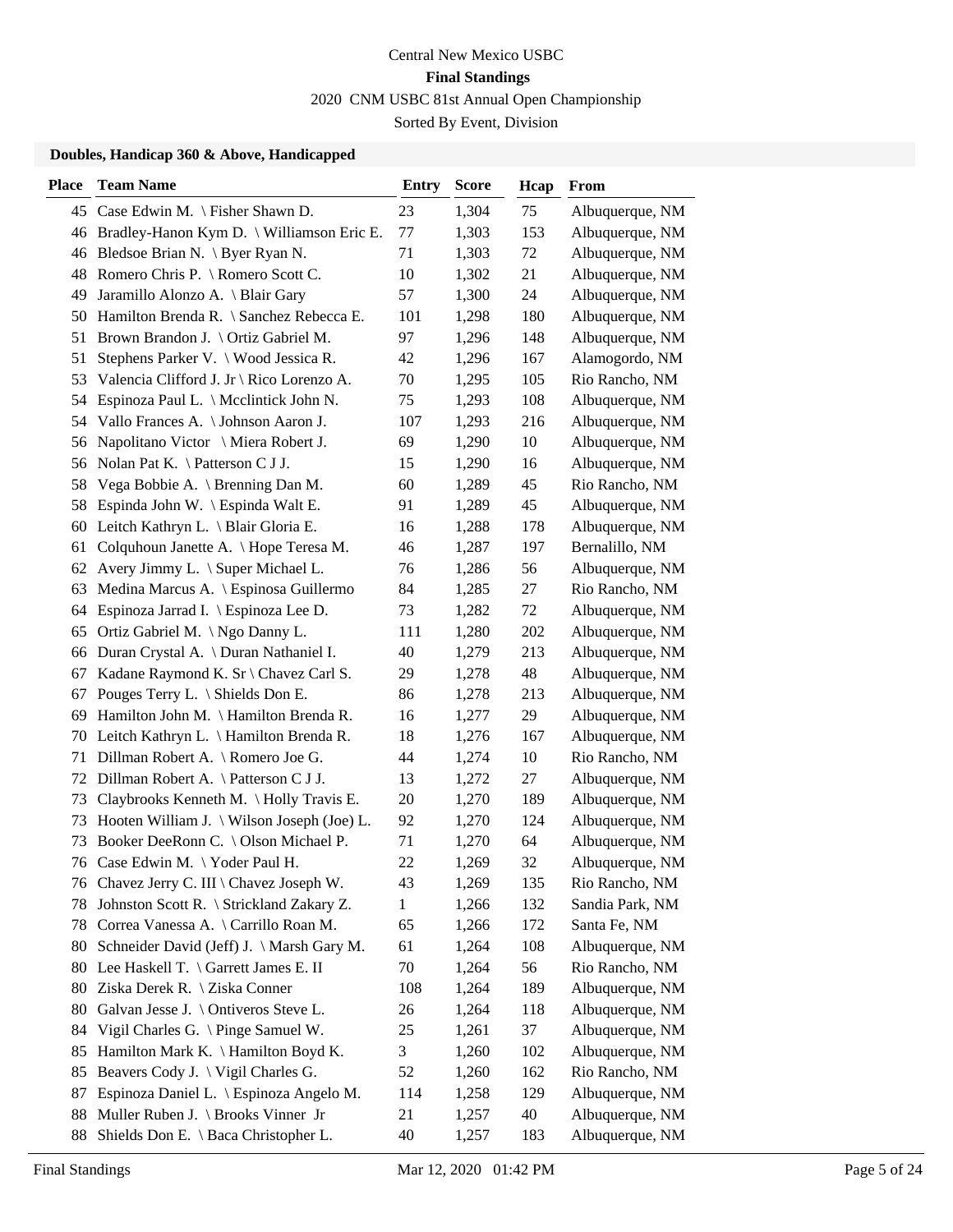### **Doubles, Handicap 360 & Above, Handicapped**

| <b>Place</b> | <b>Team Name</b>                                           | <b>Entry</b>   | <b>Score</b> | Hcap             | From            |
|--------------|------------------------------------------------------------|----------------|--------------|------------------|-----------------|
|              | 90 Espinosa Crystal R. \ Romero Dion L.                    | 84             | 1,254        | 110              | Rio Rancho, NM  |
|              | 91 Reeves Cory M. \Romero Juan C.                          | 26             | 1,251        | 140              | Albuquerque, NM |
|              | 92 Dillman Robert A. \ Miller Michael A.                   | 12             | 1,250        | $\boldsymbol{0}$ | Bernalillo, NM  |
| 93           | Vanderlip Eric H \ Skidmore Brian J.                       | 23             | 1,249        | $\overline{0}$   | Albuquerque, NM |
| 94           | DeGraaf Gordon R. \ Garcia Luis R.                         | 39             | 1,246        | 210              | Albuquerque, NM |
| 95           | Bradley-Hanon Kym D. \ Emerson Lance R.                    | 98             | 1,243        | 59               | Cedar Crest, NM |
|              | 96 Blair Gloria E. \ Hamilton Brenda R.                    | 17             | 1,241        | 118              | Albuquerque, NM |
| 97           | Dillman Robert A. \ Fourzan Carlos                         | 14             | 1,240        | 21               | Albuquerque, NM |
| 98           | MacPhee Joseph D. \ MacPhee Brandyn J.                     | 8              | 1,239        | 72               | Albuquerque, NM |
| 98           | Martinez Tony C. \ MacPhee Brandyn J.                      | 7              | 1,239        | 102              | Albuquerque, NM |
|              | 100 Merrick Joseph T. \ Chavez Carl S.                     | 32             | 1,234        | $\boldsymbol{0}$ | Albuquerque, NM |
| 101          | Griego Joseph W. \ Martinez Barbara S.                     | 37             | 1,233        | 186              | Albuquerque, NM |
| 101          | Storey Justin T. \ Blanton James W.                        | 51             | 1,233        | 105              | Los Lunas, NM   |
| 103          | Scott Donald W. \ Espinoza Leroy P.                        | 74             | 1,232        | 121              | Albuquerque, NM |
|              | 104 Perez Kevin L. \ Espinoza Angelo M.                    | 73             | 1,230        | 126              | Albuquerque, NM |
| 105          | Salazar Manuel A. \ Espinoza Paul L.                       | 74             | 1,229        | 156              | Albuquerque, NM |
|              | 106 Clark William (Billy Bob) R. \ Small Samuel<br>L.      | 33             | 1,227        | 135              | Albuquerque, NM |
| 107          | Sanchez Romeo J. Sr \ Romero Tito G.                       | 70             | 1,226        | 143              | Rio Rancho, NM  |
|              | 108 Erickson Russell L. \Trujillo Henry E.                 | 3              | 1,222        | 186              | Albuquerque, NM |
|              | 109 Frias Steve E. \ Burrell Charles E. Jr                 | 87             | 1,220        | 210              | Albuquerque, NM |
|              | 110 Lopez Esequiel A. \ Blair Gary                         | 59             | 1,218        | 94               | Albuquerque, NM |
| 111          | Sheridan Peter N. \ Napolitano Victor                      | 38             | 1,216        | 8                | Albuquerque, NM |
|              | 112 Hadley Gary L. \ Chavez Carl S.                        | 31             | 1,215        | $8\,$            | Albuquerque, NM |
|              | 112 Acosta Don E. \ Jaramillo Alonzo A.                    | 58             | 1,215        | 83               | Albuquerque, NM |
|              | 114 Silva Jason A. \ Archuleta Matt                        | 110            | 1,214        | 108              | Albuquerque, NM |
|              | 114 Adakai Preston \ Gomez Richard Jr                      | 106            | 1,214        | 159              | Gallup, NM      |
|              | 116 Pratt Jason M. \ Strub Frank J.                        | 49             | 1,210        | 170              | Albuquerque, NM |
|              | 117 Wright Donald W. Jr \ Gustafson Shawn R.               | 42             | 1,206        | $\boldsymbol{0}$ | Alamogordo, NM  |
| 118          | Barcal Karen K. \ Bradley-Hanon Kym D.                     | 99             | 1,205        | 132              | Cedar Crest, NM |
| 119          | Barcal Karen K. \ Chavez Carl S.                           | 27             | 1,203        | 37               | Albuquerque, NM |
|              | 120 Ziska Gerold (Zeke) R. \ Vargas Sabrina<br>(Bree) R    | 108            | 1,197        | 108              | Albuquerque, NM |
|              | 121 Patterson C J J. \ Fourzan Carlos                      | 12             | 1,190        | 27               | Bernalillo, NM  |
| 122          | Harvey Zachary T. \ Carper Paul J.                         | 25             | 1,185        | $\boldsymbol{0}$ | Albuquerque, NM |
| 123          | Waldman Scott S. \ Douglas Charles E.                      | 21             | 1,182        | 108              | Albuquerque, NM |
| 123          | Carriaga Eric L. \ Jamael Michael                          | 76             | 1,182        | 102              | Albuquerque, NM |
|              | 125 Correa John A. \ Craig Eric D.                         | 90             | 1,176        | 64               | Albuquerque, NM |
| 126          | Silva Jason A. \ Espinda Eric W. Sr                        | 8              | 1,174        | $\boldsymbol{0}$ | Albuquerque, NM |
| 127          | Chavez Santiago F. \ Marie Dean A.                         | 107            | 1,171        | 86               | Albuquerque, NM |
| 128          | Avila Michael E. $\operatorname{\backslash}$ George Ron E. | $\mathfrak{2}$ | 1,169        | $\boldsymbol{0}$ | Albuquerque, NM |
| 129          | Graham Andy \ Garcia Ignacio                               | 108            | 1,165        | 48               | Albuquerque, NM |
| 129          | Romero Dion L. \ Maez Alfred G.                            | 64             | 1,165        | $\overline{0}$   | Santa Fe, NM    |
| 131          | Silva Jason A. \ Fuqua Scott E.                            | 7              | 1,163        | 16               | Albuquerque, NM |
| 132          | Conrad Steve P. \ Miller Carl R.                           | 23             | 1,154        | 94               | Albuquerque, NM |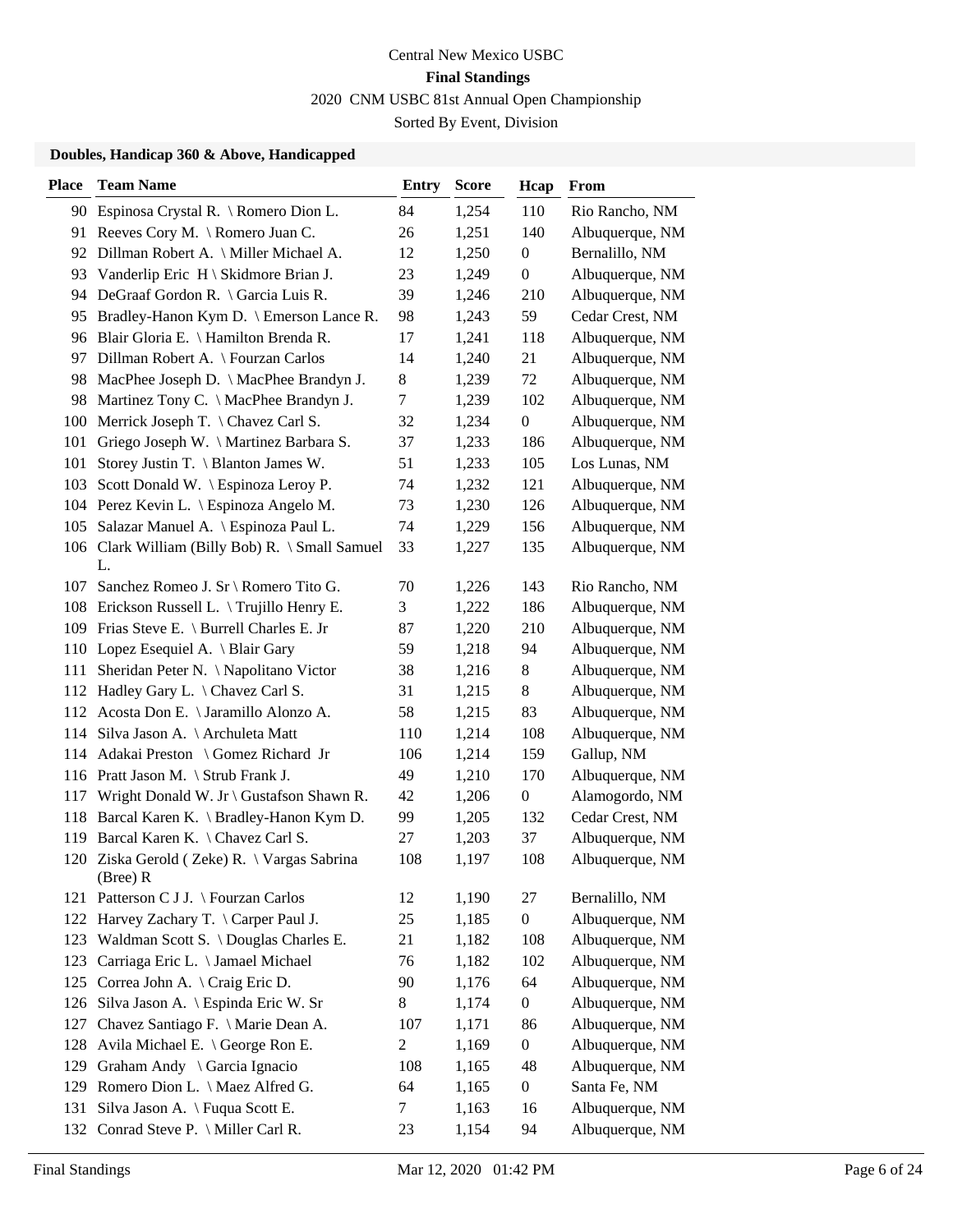### **Doubles, Handicap 360 & Above, Handicapped**

| Place | <b>Team Name</b>                              | Entry | <b>Score</b> | Hcap     | From            |
|-------|-----------------------------------------------|-------|--------------|----------|-----------------|
|       | 133 Nolan Pat K. \ Pinge Samuel W.            | 14    | 1.140        | $\theta$ | Albuquerque, NM |
|       | 134 Whitley Thomas \ Ruiz-Jimenez Cesar R.    | 59    | 1,135        | 121      | Albuquerque, NM |
|       | 135 Medina Marcus A. \Taylor Zachary T.       | 64    | 1,130        | 10       | Santa Fe, NM    |
|       | 136 Sheridan Peter N. \ Chavez Carl S.        | 30    | 1,125        | $\left($ | Albuquerque, NM |
|       | 137 Sanders Christopher M. \ Grant William J. | 72    | 1.108        | 56       | Rio Rancho, NM  |
|       | 138 Dowd Donna J. \ Dowd Charles (Eddie) E.   | 60    | 1,107        | 97       | Rio Rancho, NM  |
| 139.  | Emerson Lance R. $\setminus$ Chavez Carl S.   | 28    | 1,104        | $\Omega$ | Albuquerque, NM |
|       | 140 Moroney Charles F. Jr \ Martin Keith L.   | 35    | 1,101        | 151      | Albuquerque, NM |
| 141   | Garcia David A. \ Carmona Joe E.              | 2     | 1,038        | 172      | Albuquerque, NM |

### **Singles, Handicap 179 & Below, Handicapped**

| <b>Place</b> | <b>Team Name</b>        | <b>Entry</b> | <b>Score</b> | Hcap | From            |
|--------------|-------------------------|--------------|--------------|------|-----------------|
| 1            | Forshaw Francis L.      | 104          | 761          | 129  | Albuquerque, NM |
| 2            | Frias Steve E.          | 87           | 752          | 110  | Albuquerque, NM |
| 3            | Eddington Delfina A.    | $\mathbf{1}$ | 741          | 197  | Sandia Park, NM |
| 4            | Eddington Brian K.      | 103          | 733          | 167  | Sandia Park, NM |
| 4            | Ngo Danny L.            | 94           | 733          | 156  | Albuquerque, NM |
| 6            | Olson Michael P.        | 71           | 727          | 110  | Albuquerque, NM |
| 7            | Chavez Joshua I.        | 5            | 726          | 145  | Albuquerque, NM |
| 8            | Duran Crystal A.        | 40           | 722          | 178  | Albuquerque, NM |
| 9            | Eslinger Melissa A.     | 67           | 719          | 291  | Albuquerque, NM |
| 10           | Romero Kassandra        | 45           | 718          | 116  | Rio Rancho, NM  |
| 11           | Smith Nicholas D.       | 66           | 713          | 232  | Albuquerque, NM |
| 12           | Smith Jeanne L.         | 66           | 712          | 226  | Albuquerque, NM |
| 12           | Gallegos Michael A.     | 115          | 712          | 191  | Albuquerque, NM |
| 14           | Redd Bo                 | 66           | 709          | 126  | Albuquerque, NM |
| 15           | Correa Adrianna N.      | 113          | 704          | 288  | Albuquerque, NM |
| 16           | Archuleta Matt          | 110          | 701          | 118  | Albuquerque, NM |
| 17           | Gabaldon Beverly H.     | 5            | 700          | 110  | Albuquerque, NM |
| 18           | Orrie Charles D. Sr     | 9            | 698          | 113  | Los Lunas, NM   |
| 19           | Leon-Guerrero April A.  | 20           | 695          | 197  | Albuquerque, NM |
| 20           | Leitch Robert S.        | 102          | 690          | 151  | Albuquerque, NM |
| 21           | Huebner Andrew C.       | 51           | 688          | 132  | Los Lunas, NM   |
| 21           | Green Michael (Antz) A. | 24           | 688          | 124  | Tijeras, NM     |
| 21           | Strickland Tammy S.     | 36           | 688          | 189  | Albuquerque, NM |
| 24           | Blackwell Sharla M.     | 53           | 686          | 159  | Albuquerque, NM |
| 25           | Tuitele Patricia        | 46           | 685          | 224  | Bernalillo, NM  |
| 25           | Clark John A.           | 89           | 685          | 159  | Albuquerque, NM |
| 27           | Wilson Dede R.          | 9            | 683          | 259  | Los Lunas, NM   |
| 28           | Perea Manuel            | 81           | 682          | 216  | Peralta, NM     |
| 29           | Parrent Eleanor G.      | 46           | 674          | 283  | Bernalillo, NM  |
| 29           | Rinehart Cathy A.       | 48           | 674          | 205  | Albuquerque, NM |
| 31           | Vallo Frances A.        | 107          | 673          | 175  | Albuquerque, NM |
| 32           | Shields Don E.          | 86           | 672          | 145  | Albuquerque, NM |
| 33           | Leon-Guerrero Juan T.   | 20           | 669          | 113  | Albuquerque, NM |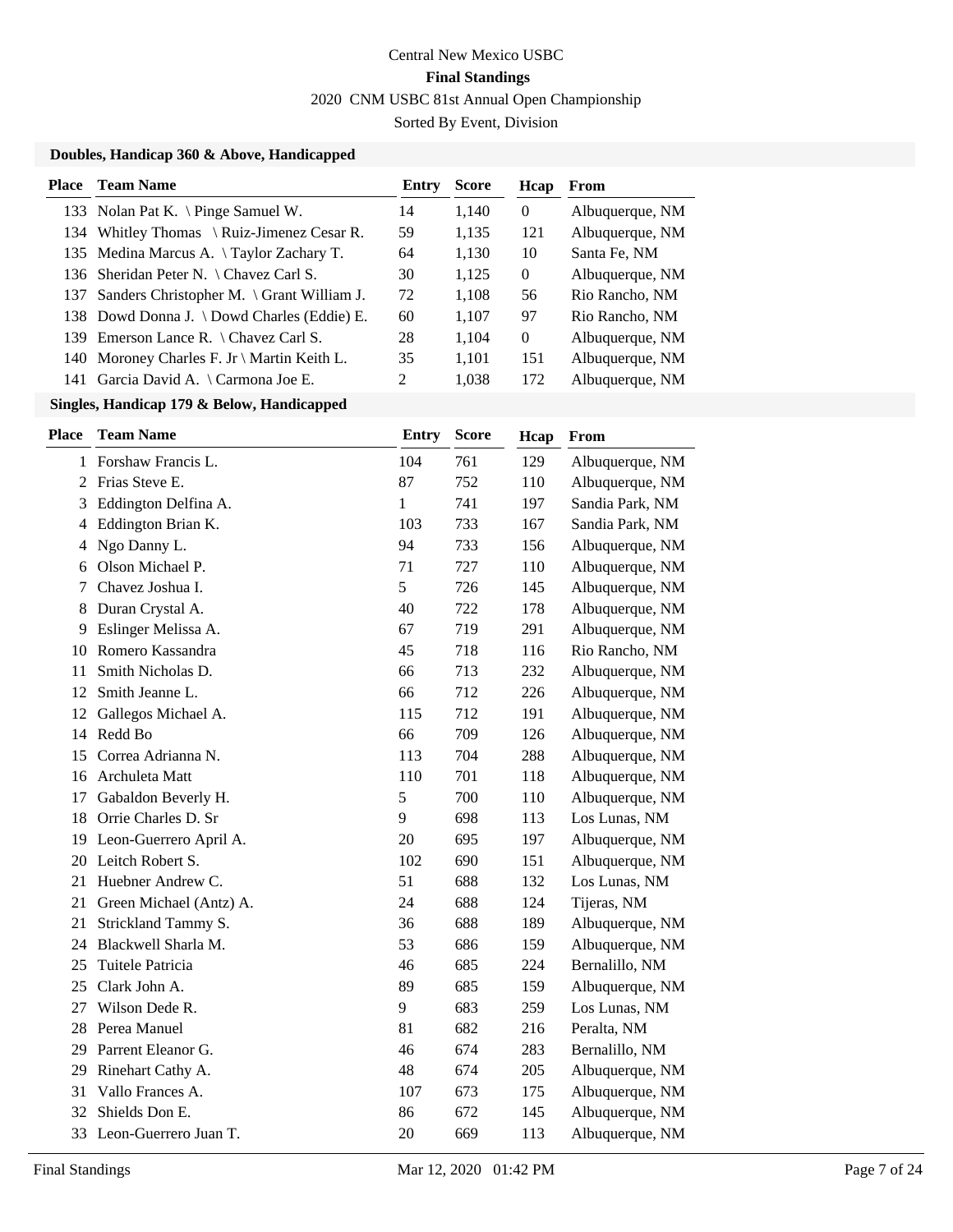## **Singles, Handicap 179 & Below, Handicapped**

| <b>Place</b> | <b>Team Name</b>             | <b>Entry</b>  | <b>Score</b> | Hcap | <b>From</b>     |
|--------------|------------------------------|---------------|--------------|------|-----------------|
|              | 34 Lucas Natashia T.         | 65            | 668          | 253  | Santa Fe, NM    |
| 35           | Strickland Cerra D.          | 36            | 667          | 137  | Albuquerque, NM |
| 36           | Beebe Brandy L.              | 5             | 665          | 291  | Albuquerque, NM |
| 37           | Armstrong Maria B.           | 56            | 664          | 132  | Albuquerque, NM |
| 37           | Salazar Deric R.             | 95            | 664          | 175  | Albuquerque, NM |
| 39           | Seier Kevin D.               | 79            | 663          | 132  | Albuquerque, NM |
| 40           | Miller Eldridge              | 55            | 662          | 210  | Tome, NM        |
| 40           | Wilson Richard W.            | 9             | 662          | 124  | Los Lunas, NM   |
| 42           | Candelaria Karla K.          | 74            | 661          | 210  | Albuquerque, NM |
| 43           | Robb Lynn J.                 | 46            | 660          | 278  | Bernalillo, NM  |
| 44           | Tolliver Aneka K.            | 41            | 659          | 180  | Albuquerque, NM |
| 44           | Rinehart Marcus S.           | 50            | 659          | 140  | Albuquerque, NM |
| 46           | DeGraaf Wendy                | 39            | 658          | 151  | Albuquerque, NM |
| 47           | Chavez Henry Aaron           | 6             | 655          | 221  | Albuquerque, NM |
| 47           | Leitch Kathryn L.            | 18            | 655          | 113  | Albuquerque, NM |
| 49           | Romero Richard S.            | 93            | 654          | 124  | Albuquerque, NM |
| 50           | Wood Jessica R.              | 42            | 652          | 143  | Alamogordo, NM  |
| 51           | Claybrooks Kenneth M.        | 20            | 649          | 113  | Albuquerque, NM |
| 52           | <b>Bauer Mila</b>            | 67            | 647          | 137  | Albuquerque, NM |
| 53           | Moyle Jim D.                 | 5             | 643          | 113  | Albuquerque, NM |
| 54           | Bond John M.                 | 6             | 642          | 121  | Albuquerque, NM |
| 55           | Gonzales Genene L.           | 55            | 640          | 116  | Tome, NM        |
| 55           | Dougherty Jake C.            | 7             | 640          | 129  | Albuquerque, NM |
| 57           | Torbett Cathy M.             | 85            | 637          | 226  | Rio Rancho, NM  |
| 57           | Dalton Karen Y.              | 3             | 637          | 159  | Albuquerque, NM |
| 59           | Johnston Scott R.            | 1             | 636          | 113  | Sandia Park, NM |
| 60           | Whyman Margaret S.           | 9             | 633          | 172  | Los Lunas, NM   |
| 61           | Gonzales Vince F.            | 55            | 631          | 180  | Tome, NM        |
| 62           | Trujillo Jimmy E.            | 63            | 629          | 197  | Santa Fe, NM    |
| 63           | Huggins Darryl S.            | 86            | 628          | 113  | Albuquerque, NM |
| 64           | Clark William (Billy Bob) R. | 82            | 627          | 135  | Albuquerque, NM |
| 64           | Storey Eugene (Gino) A.      | 51            | 627          | 167  | Los Lunas, NM   |
|              | 66 Bond Stephen W.           | $\mathfrak s$ | 624          | 129  | Albuquerque, NM |
| 67           | Sanchez Rebecca E.           | 101           | 623          | 126  | Albuquerque, NM |
| 68           | Bond Carla M.                | 5             | 622          | 186  | Albuquerque, NM |
| 69           | Stoltenberg Eric L.          | 61            | 621          | 178  | Albuquerque, NM |
| 70           | Correa Vanessa A.            | 65            | 619          | 178  | Santa Fe, NM    |
| 71           | Vela Sarah Y.                | 105           | 618          | 261  | Albuquerque, NM |
| 72           | Black Arlita (Pat) P.        | 40            | 614          | 229  | Albuquerque, NM |
| 73           | Baca Joseph R                | $6\,$         | 613          | 240  | Albuquerque, NM |
| 74           | Marie Francine A.            | 107           | 612          | 110  | Albuquerque, NM |
| 75           | Herrera Linda M.             | 72            | 611          | 162  | Rio Rancho, NM  |
| 76           | Strub Frank J.               | 47            | 609          | 113  | Albuquerque, NM |
| 77           | Jaramillo Madeline A.        | 18            | 608          | 121  | Albuquerque, NM |
| 77           | Miller Rosa L.               | 55            | 608          | 197  | Tome, NM        |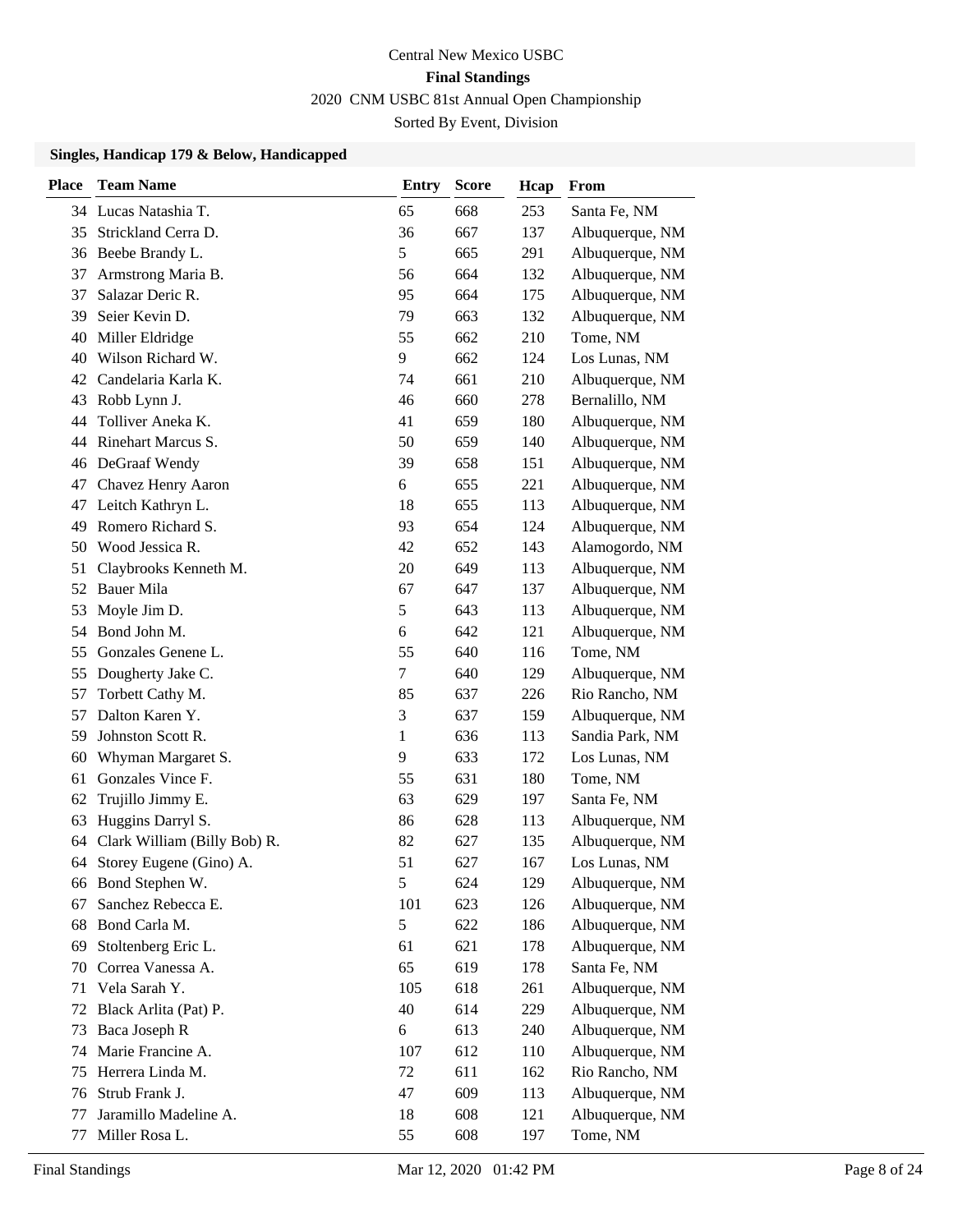### **Singles, Handicap 179 & Below, Handicapped**

| Place | <b>Team Name</b>         | Entry | <b>Score</b> | Hcap | From            |
|-------|--------------------------|-------|--------------|------|-----------------|
| 77    | Watson Michael D.        | 86    | 608          | 116  | Albuquerque, NM |
| 80    | Teller Aggie             | 66    | 606          | 210  | Albuquerque, NM |
| 81    | Sanders Dana A.          | 72    | 602          | 167  | Rio Rancho, NM  |
| 82    | Orrie Robert V.          | 9     | 600          | 116  | Los Lunas, NM   |
| 83    | Miller Courtnie B.       | 55    | 599          | 240  | Tome, NM        |
| 84    | Salazar Manuel E.        | 4     | 597          | 207  | Albuquerque, NM |
| 85    | Sedillo-Thomas Shawna R. | 42    | 596          | 253  | Alamogordo, NM  |
| 86    | Martinez Patrick E.      | 107   | 592          | 116  | Albuquerque, NM |
| 87    | Le Nam (Jay) H.          | 94    | 587          | 140  | Albuquerque, NM |
| 87    | Kantz Sally J.           | 85    | 587          | 189  | Rio Rancho, NM  |
| 89    | Hampel Arthana C.        | 105   | 586          | 186  | Albuquerque, NM |
| 90    | Gaudet Keith F.          | 19    | 583          | 143  | Albuquerque, NM |
| 90    | <b>Fuifatu Easter</b>    | 53    | 583          | 178  | Albuquerque, NM |
| 92    | Stull Juanita M.         | 46    | 575          | 229  | Bernalillo, NM  |
| 93    | Dick Patrick D.          | 104   | 573          | 145  | Albuquerque, NM |
| 94    | Espinosa Crystal R.      | 84    | 560          | 124  | Rio Rancho, NM  |
| 95    | Fisher Michael W.        | 85    | 554          | 162  | Rio Rancho, NM  |
| 96    | Garcia Richard           | 6     | 533          | 145  | Albuquerque, NM |
| 97    | Ruiz Jessica M.          | 41    | 529          | 110  | Albuquerque, NM |
| 98    | Forgus Rahman (Rock) U.  | 86    | 275          | 145  | Albuquerque, NM |

| <b>Place</b> | <b>Team Name</b>        | Entry | <b>Score</b> | Hcap             | From            |
|--------------|-------------------------|-------|--------------|------------------|-----------------|
| 1            | Stephens Parker V.      | 42    | 794          | 24               | Alamogordo, NM  |
| 2            | Hamilton Mark K.        | 3     | 776          | 54               | Albuquerque, NM |
| 3            | <b>Eddington Austin</b> | 1     | 774          | 72               | Sandia Park, NM |
| 4            | Alexander Cody R.       | 52    | 768          | 51               | Rio Rancho, NM  |
| 5            | George Ron E.           | 2     | 756          | $\boldsymbol{0}$ | Albuquerque, NM |
| 6            | Silva Nicholas J.       | 88    | 750          | 89               | Albuquerque, NM |
| 7            | Bradley-Hanon Kym D.    | 98    | 744          | 97               | Cedar Crest, NM |
| 8            | McDowell Terry W.       | 104   | 741          | 83               | Albuquerque, NM |
| 9            | Bivens William R.       | 48    | 738          | 102              | Albuquerque, NM |
| 10           | Espinoza Angelo M.      | 73    | 727          | 62               | Albuquerque, NM |
| 11           | Balistreri Nick A.      | 65    | 724          | 86               | Santa Fe, NM    |
| 12           | Rodriguez Anthony L.    | 44    | 723          | 32               | Rio Rancho, NM  |
| 13           | Correa John A.          | 63    | 721          | 64               | Santa Fe, NM    |
| 13           | Barcal Karen K.         | 99    | 721          | 35               | Cedar Crest, NM |
| 15           | Vigil Charles G.        | 52    | 720          | 72               | Rio Rancho, NM  |
| 16           | Harris Don E.           | 67    | 718          | 99               | Albuquerque, NM |
| 17           | Emerson Lance R.        | 28    | 717          | $\boldsymbol{0}$ | Albuquerque, NM |
| 17           | Miller Michael A.       | 12    | 717          | $\boldsymbol{0}$ | Bernalillo, NM  |
| 19           | Small Samuel L.         | 33    | 712          | $\mathbf{0}$     | Albuquerque, NM |
| 20           | Graham Andy             | 108   | 711          | 21               | Albuquerque, NM |
| 21           | Espinoza Lee D.         | 73    | 710          | 64               | Albuquerque, NM |
| 22           | Romero Dion L.          | 84    | 705          | $\boldsymbol{0}$ | Rio Rancho, NM  |
|              |                         |       |              |                  |                 |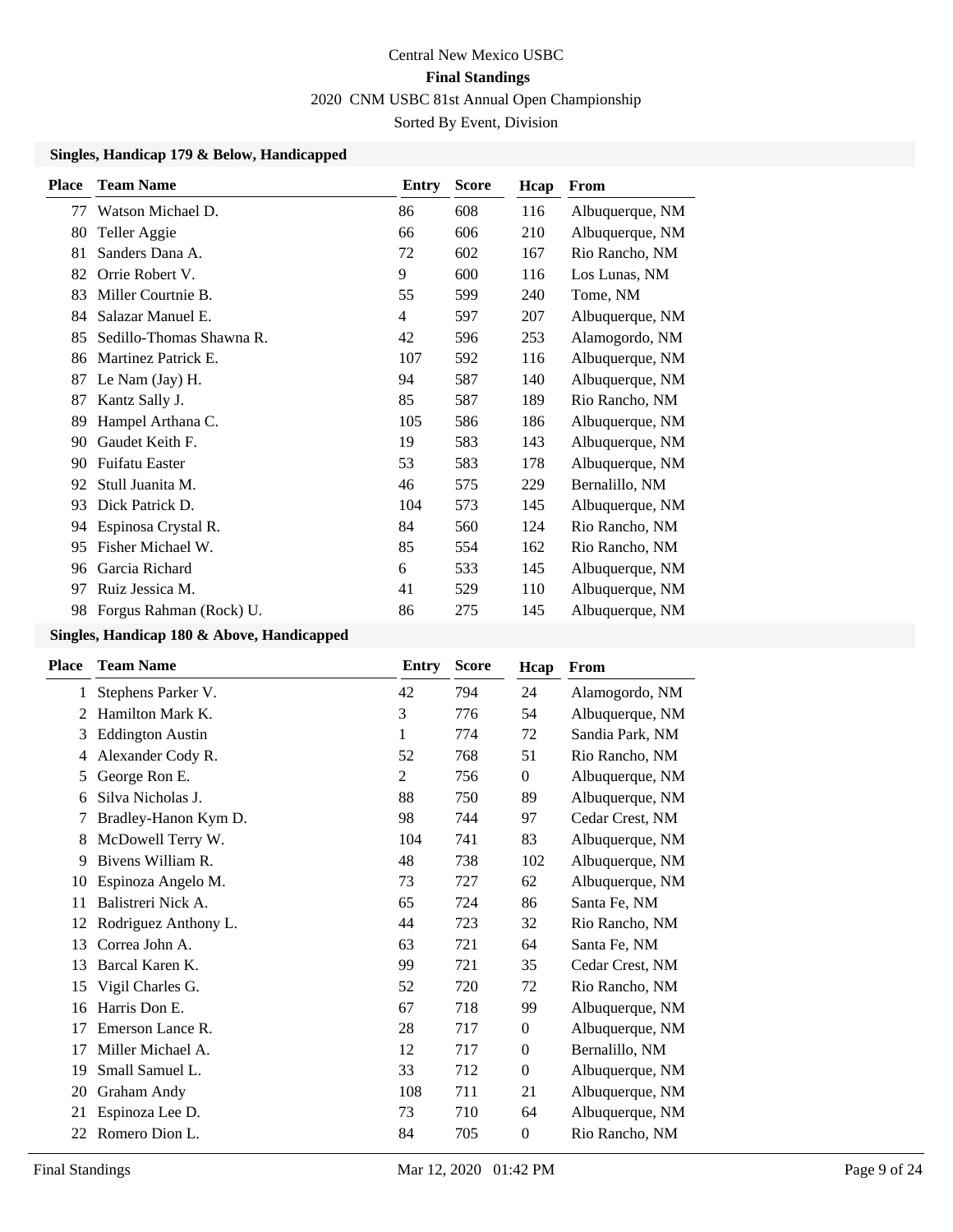| <b>Place</b> | <b>Team Name</b>             | <b>Entry</b>   | <b>Score</b> | Hcap             | From            |
|--------------|------------------------------|----------------|--------------|------------------|-----------------|
| 22           | Jaramillo Alonzo A.          | 57             | 705          | 35               | Albuquerque, NM |
| 22           | Hooten William J.            | 92             | 705          | 64               | Albuquerque, NM |
| 25           | Adakai Preston               | 106            | 702          | 108              | Gallup, NM      |
| 26           | Kadane Raymond K. Sr         | 80             | 701          | 45               | Rio Rancho, NM  |
| 26           | Silva Arthur (John) J.       | 88             | 701          | 62               | Albuquerque, NM |
| 28           | <b>Blackwell Curtis</b>      | 53             | 698          | 78               | Albuquerque, NM |
|              | 29 Leathers Martin (Josh)    | 62             | 697          | 78               | Albuquerque, NM |
| 29           | Smith Matthew D.             | 11             | 697          | $\boldsymbol{0}$ | Albuquerque, NM |
| 31           | Colquhoun Janette A.         | 46             | 696          | 89               | Bernalillo, NM  |
| 31           | Espinosa Guillermo           | 84             | 696          | $\boldsymbol{0}$ | Rio Rancho, NM  |
| 31           | Napolitano Victor            | 69             | 696          | 13               | Albuquerque, NM |
| 34           | Patterson C J J.             | 15             | 695          | 16               | Albuquerque, NM |
| 35           | Gallegos Greg J.             | 104            | 692          | 24               | Albuquerque, NM |
| 35           | Wilson Joseph (Joe) L.       | 92             | 692          | 59               | Albuquerque, NM |
| 35           | Booker DeeRonn C.            | 71             | 692          | $\boldsymbol{0}$ | Albuquerque, NM |
| 35           | <b>Burrell Charles E. Jr</b> | 87             | 692          | 99               | Albuquerque, NM |
| 39           | Silva Jason A.               | $\tau$         | 689          | $\boldsymbol{0}$ | Albuquerque, NM |
| 39           | Dillman Robert A.            | 14             | 689          | 10               | Albuquerque, NM |
| 39           | Fourzan Carlos               | 14             | 689          | 10               | Albuquerque, NM |
| 42           | Denny Charles R.             | 82             | 688          | 8                | Albuquerque, NM |
| 43           | Merrick Joseph T.            | 32             | 687          | $\boldsymbol{0}$ | Albuquerque, NM |
| 43           | Grimes James M.              | $\overline{4}$ | 687          | 72               | Albuquerque, NM |
| 45           | Rael Christian R.            | 33             | 686          | 72               | Albuquerque, NM |
| 45           | Foster M. Jerry              | 86             | 686          | 32               | Albuquerque, NM |
| 47           | Bledsoe Brian N.             | 71             | 685          | 51               | Albuquerque, NM |
| 48           | Hampel Perry L.              | 105            | 684          | 48               | Albuquerque, NM |
| 48           | Chavez Carl S.               | 30             | 684          | $\mathfrak{2}$   | Albuquerque, NM |
| 50           | <b>Blair Gary</b>            | 57             | 682          | $\boldsymbol{0}$ | Albuquerque, NM |
| 51           | Sanchez Ruben L.             | 43             | 680          | 70               | Rio Rancho, NM  |
| 52           | Espinda John W.              | 91             | 678          | 21               | Albuquerque, NM |
| 53           | Danks Melissa                | 11             | 676          | 24               | Albuquerque, NM |
|              | 54 Espinda Eric W. Sr        | 8              | 675          | $\boldsymbol{0}$ | Albuquerque, NM |
| 55           | Armstrong James B. Jr        | 79             | 674          | 45               | Albuquerque, NM |
| 55           | Keller John G.               | 12             | 674          | $\boldsymbol{0}$ | Bernalillo, NM  |
| 57           | Erickson Russell L.          | 3              | 673          | 86               | Albuquerque, NM |
| 57           | Espinoza Paul L.             | 74             | 673          | 89               | Albuquerque, NM |
| 59           | Martin Keith L.              | 35             | 672          | 64               | Albuquerque, NM |
| 60           | Romero Scott C.              | 10             | 671          | 13               | Albuquerque, NM |
| 60           | LaRosa Joseph A. Jr          | 52             | 671          | 29               | Rio Rancho, NM  |
| 62           | Perez Kevin L.               | 73             | 670          | 64               | Albuquerque, NM |
| 62           | Douglas Charles E.           | 21             | 670          | 21               | Albuquerque, NM |
| 62           | Sheridan Peter N.            | 30             | 670          | $\boldsymbol{0}$ | Albuquerque, NM |
| 65           | Pouges Terry L.              | 40             | 668          | 67               | Albuquerque, NM |
| 65           | Bauer John P.                | 104            | 668          | 8                | Albuquerque, NM |
| 67           | Parra Armando V.             | 74             | 667          | 102              | Albuquerque, NM |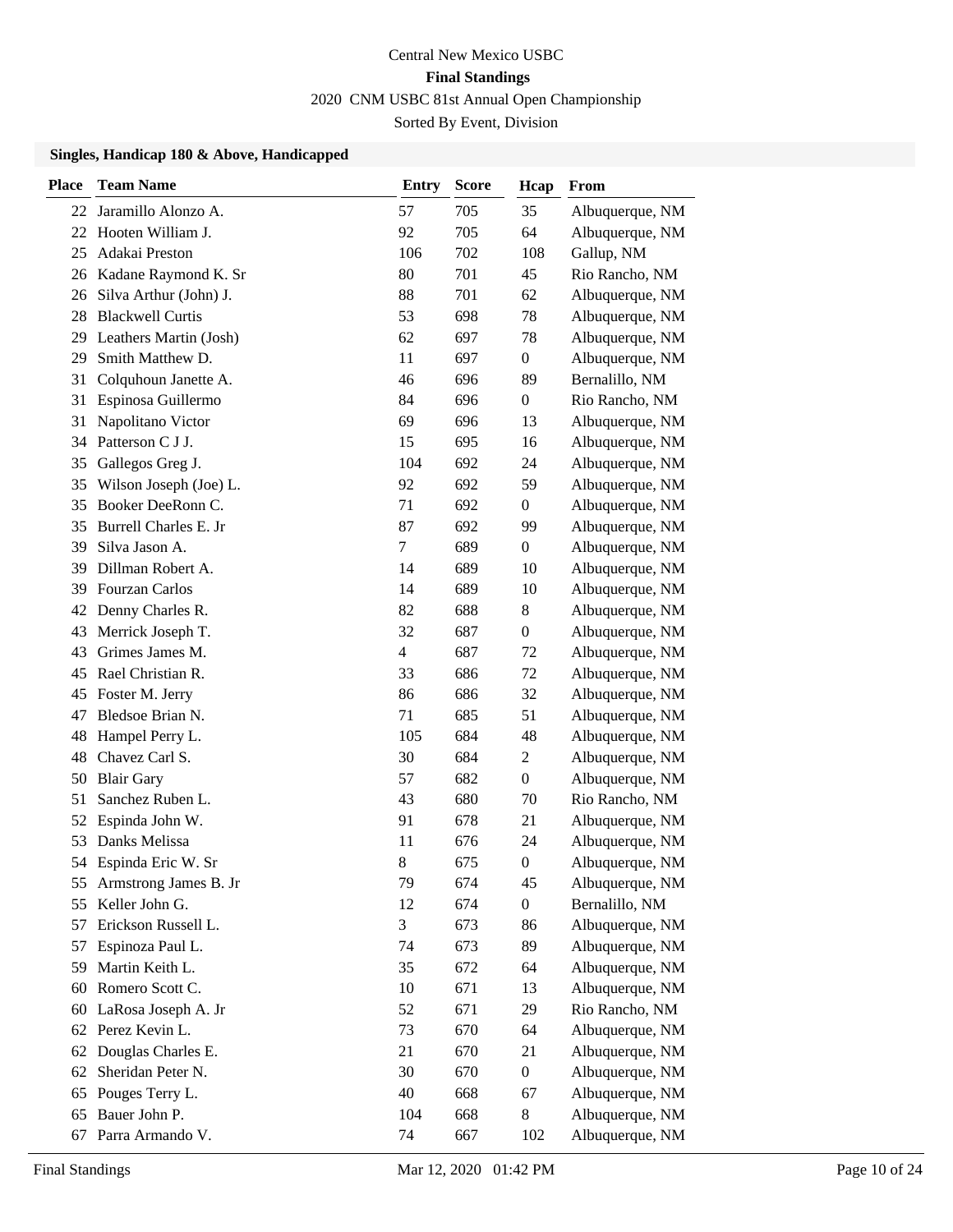| <b>Place</b> | <b>Team Name</b>          | <b>Entry</b>   | <b>Score</b> | Hcap             | From            |
|--------------|---------------------------|----------------|--------------|------------------|-----------------|
| 68           | Medina Marcus A.          | 84             | 666          | 27               | Rio Rancho, NM  |
| 68           | Hamilton John M.          | 16             | 666          | $\boldsymbol{0}$ | Albuquerque, NM |
| 70           | Brooks Vinner Jr          | 39             | 664          | 43               | Albuquerque, NM |
| 70           | Horne Ron E.              | 41             | 664          | 108              | Albuquerque, NM |
| 70           | Beavers Cody J.           | 52             | 664          | 89               | Rio Rancho, NM  |
| 73           | Williamson Eric E.        | 104            | 662          | 56               | Albuquerque, NM |
| 73           | Carter Judson J.          | 105            | 662          | 62               | Albuquerque, NM |
| 75           | Ortiz Gabriel M.          | 97             | 661          | 45               | Albuquerque, NM |
| 75           | Avery Jimmy L.            | 76             | 661          | 40               | Albuquerque, NM |
| 75           | Holly Travis E.           | 20             | 661          | 75               | Albuquerque, NM |
| 78           | Brown Brandon J.          | 97             | 658          | 102              | Albuquerque, NM |
| 79           | Fraide Cody               | 67             | 657          | 105              | Albuquerque, NM |
| 79           | Miller Carl R.            | 23             | 657          | 43               | Albuquerque, NM |
| 79           | Casco Angela M.           | 52             | 657          | 83               | Rio Rancho, NM  |
| 79           | Mcclintick John N.        | 75             | 657          | 18               | Albuquerque, NM |
| 83           | Schneider David (Jeff) J. | 61             | 656          | 75               | Albuquerque, NM |
| 84           | Romero Joe G.             | 45             | 655          | $\boldsymbol{0}$ | Rio Rancho, NM  |
| 84           | Maez Alfred G.            | 64             | 655          | $\boldsymbol{0}$ | Santa Fe, NM    |
| 86           | Duran Nathaniel I.        | 40             | 654          | 35               | Albuquerque, NM |
| 87           | Carriaga Eric L.          | 76             | 653          | $\boldsymbol{0}$ | Albuquerque, NM |
| 87           | Chavez Santiago F.        | 107            | 653          | 43               | Albuquerque, NM |
| 89           | Reeves Cory M.            | 26             | 651          | 78               | Albuquerque, NM |
| 90           | Holguin Gary L.           | 43             | 650          | 78               | Rio Rancho, NM  |
| 90           | Grant William J.          | 72             | 650          | $\boldsymbol{0}$ | Rio Rancho, NM  |
| 92           | Vanderlip Eric H          | 23             | 649          | $\boldsymbol{0}$ | Albuquerque, NM |
| 93           | Ontiveros Steve L.        | 26             | 648          | 29               | Albuquerque, NM |
| 94           | Avila Michael E.          | $\overline{2}$ | 647          | 13               | Albuquerque, NM |
| 95           | Martinez Max Jr           | 34             | 646          | 40               | Albuquerque, NM |
| 95           | Saiz Andrew J.            | 53             | 646          | 56               | Albuquerque, NM |
| 95           | Super Michael L.          | 76             | 646          | 16               | Albuquerque, NM |
| 98           | Pratt Jason M.            | 49             | 643          | 56               | Albuquerque, NM |
| 98           | DeGraaf Gordon R.         | 39             | 643          | 108              | Albuquerque, NM |
|              | 98 Bolon Walter (Bo) D.   | 80             | 643          | $\boldsymbol{0}$ | Rio Rancho, NM  |
| 101          | Garcia Luis R.            | 39             | 642          | 102              | Albuquerque, NM |
| 102          | Blair Gloria E.           | 16             | 641          | 64               | Albuquerque, NM |
| 103          | Scott Donald W.           | 73             | 640          | 48               | Albuquerque, NM |
| 103          | Carmona Joe E.            | $\overline{2}$ | 640          | 70               | Albuquerque, NM |
| 103          | Hamilton Brenda R.        | 18             | 640          | 54               | Albuquerque, NM |
|              | 106 Carson Kyle T.        | 1              | 639          | 78               | Sandia Park, NM |
| 106          | Gurule Mark A.            | 117            | 639          | 81               | Albuquerque, NM |
| 108          | Saiz Richard (Rick) Sr    | 54             | 637          | 51               | Albuquerque, NM |
| 108          | Brenning Dan M.           | 60             | 637          | $\boldsymbol{0}$ | Rio Rancho, NM  |
|              | 110 Chavez Jerry C. III   | 43             | 636          | 45               | Rio Rancho, NM  |
| 111          | Herrera Joe J.            | 72             | 635          | 64               | Rio Rancho, NM  |
| 111          | Sanchez Joseph W. Jr      | 33             | 635          | 51               | Albuquerque, NM |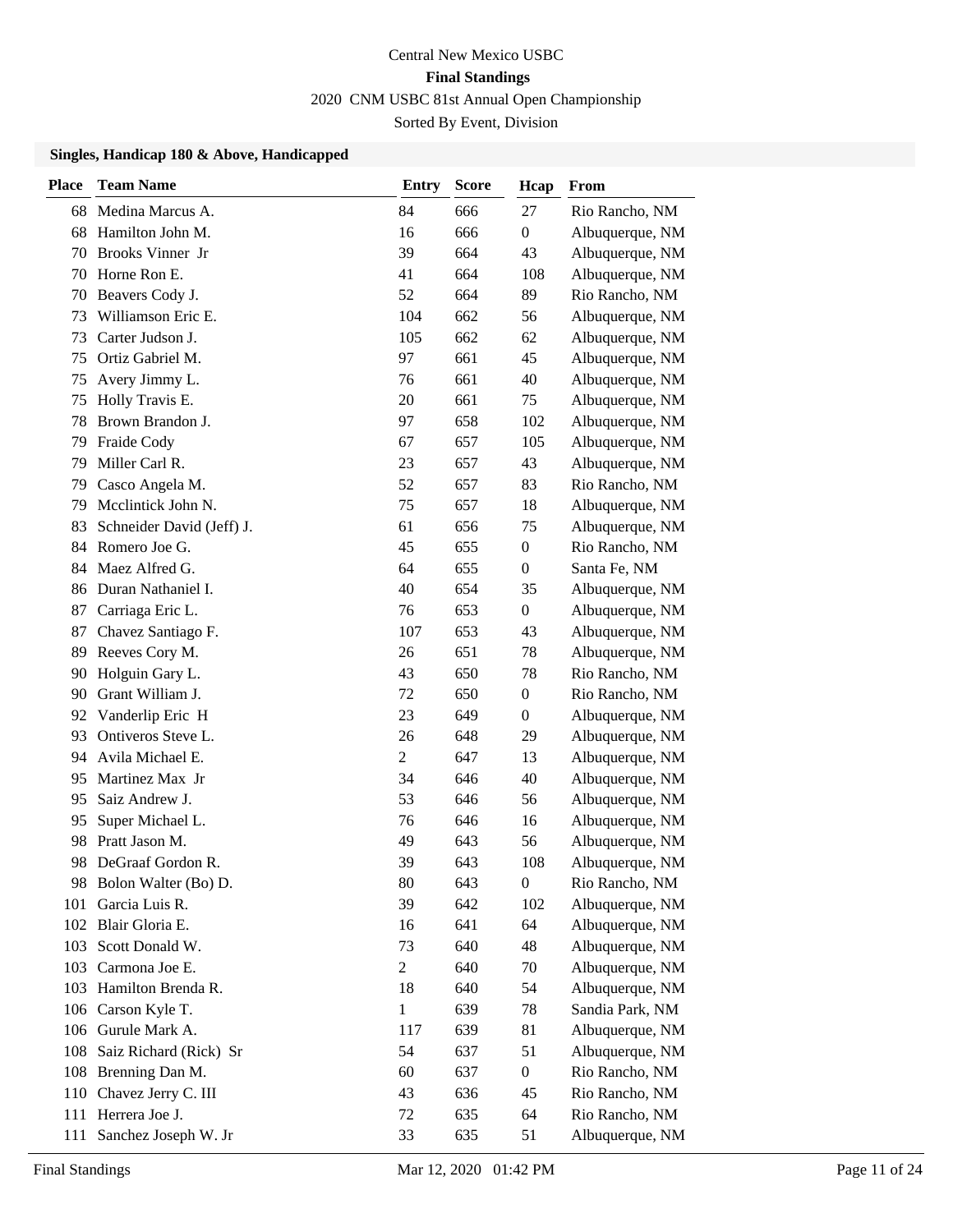| <b>Place</b> | <b>Team Name</b>           | <b>Entry</b>   | <b>Score</b> | Hcap             | From            |
|--------------|----------------------------|----------------|--------------|------------------|-----------------|
| 111          | Taylor Zachary T.          | 64             | 635          | 0                | Santa Fe, NM    |
| 111          | Trujillo Henry E.          | 3              | 635          | 99               | Albuquerque, NM |
| 115          | Storey Justin T.           | 51             | 634          | 105              | Los Lunas, NM   |
|              | 116 Romero Tito G.         | 70             | 632          | 64               | Rio Rancho, NM  |
|              | 116 Vega Bobbie A.         | 60             | 632          | 70               | Rio Rancho, NM  |
|              | 116 Dowd Donna J.          | 60             | 632          | 59               | Rio Rancho, NM  |
| 116          | Johnson Aaron J.           | 107            | 632          | 40               | Albuquerque, NM |
|              | 120 Case Edwin M.          | 23             | 631          | 37               | Albuquerque, NM |
|              | 120 Espinoza Leroy P.      | 74             | 631          | 72               | Albuquerque, NM |
|              | 122 MacPhee Joseph D.      | $8\,$          | 630          | 8                | Albuquerque, NM |
| 123          | Fleenor Rainer G.          | 37             | 628          | 45               | Albuquerque, NM |
| 123          | Ziska Derek R.             | 108            | 628          | 105              | Albuquerque, NM |
| 125          | Marcum Duane               | 61             | 627          | 89               | Albuquerque, NM |
| 125          | Carper Paul J.             | 25             | 627          | 0                | Albuquerque, NM |
| 127          | Warner Chris L.            | 112            | 626          | 94               | Albuquerque, NM |
| 127          | Gomez Richard Jr           | 106            | 626          | 51               | Gallup, NM      |
| 129          | Hadley Gary L.             | 31             | 625          | 5                | Albuquerque, NM |
| 130          | Byer Ryan N.               | 71             | 623          | 21               | Albuquerque, NM |
| 131          | Chavez Antonio M.          | 37             | 622          | 27               | Albuquerque, NM |
| 131          | Fisher Shawn D.            | 23             | 622          | 37               | Albuquerque, NM |
| 131          | Pearce Kyle A.             | 33             | 622          | 51               | Albuquerque, NM |
|              | 134 Dennison Michelle L.   | 73             | 620          | 62               | Albuquerque, NM |
|              | 134 Moroney Charles F. Jr  | 35             | 620          | 86               | Albuquerque, NM |
|              | 134 Griego Joseph W.       | 37             | 620          | 94               | Albuquerque, NM |
| 137          | Martinez Tony C.           | $\tau$         | 617          | 37               | Albuquerque, NM |
| 137          | Marsh Gary M.              | 63             | 617          | 32               | Santa Fe, NM    |
| 137          | Walter Jeff S.             | 77             | 617          | 8                | Albuquerque, NM |
| 140          | Gustafson Shawn R.         | 42             | 616          | $\boldsymbol{0}$ | Alamogordo, NM  |
| 141          | Martinez Barbara S.        | 34             | 615          | 91               | Albuquerque, NM |
| 141          | Blanton James W.           | 62             | 615          | 0                | Albuquerque, NM |
| 143          | Espinoza Daniel L.         | 114            | 614          | 67               | Albuquerque, NM |
|              | 143 Halpin Jack W.         | 3              | 614          | 75               | Albuquerque, NM |
|              | 145 Sanders Christopher M. | 72             | 613          | 62               | Rio Rancho, NM  |
| 146          | Baca Christopher L.        | 40             | 612          | 37               | Albuquerque, NM |
| 147          | York Tajameia J.           | 41             | 610          | 40               | Albuquerque, NM |
| 147          | Salazar Manuel A.          | 74             | 610          | 67               | Albuquerque, NM |
| 147          | Luna Devin                 | 96             | 610          | 102              | Albuquerque, NM |
| 150          | Mahan Dusty L.             | 42             | 609          | 21               | Alamogordo, NM  |
| 150          | Romero Juan C.             | 26             | 609          | 62               | Albuquerque, NM |
|              | 152 Pinge Samuel W.        | 13             | 608          | $\boldsymbol{0}$ | Albuquerque, NM |
| 152          | Garcia David A.            | $\overline{2}$ | 608          | 102              | Albuquerque, NM |
|              | 154 Allen James J.         | 12             | 607          | $\boldsymbol{0}$ | Bernalillo, NM  |
|              | 154 Garrett James E. II    | 70             | 607          | 59               | Rio Rancho, NM  |
|              | 156 Marie Dean A.          | 107            | 605          | 43               | Albuquerque, NM |
| 157          | Martinez Gilbert A.        | 52             | 604          | 81               | Rio Rancho, NM  |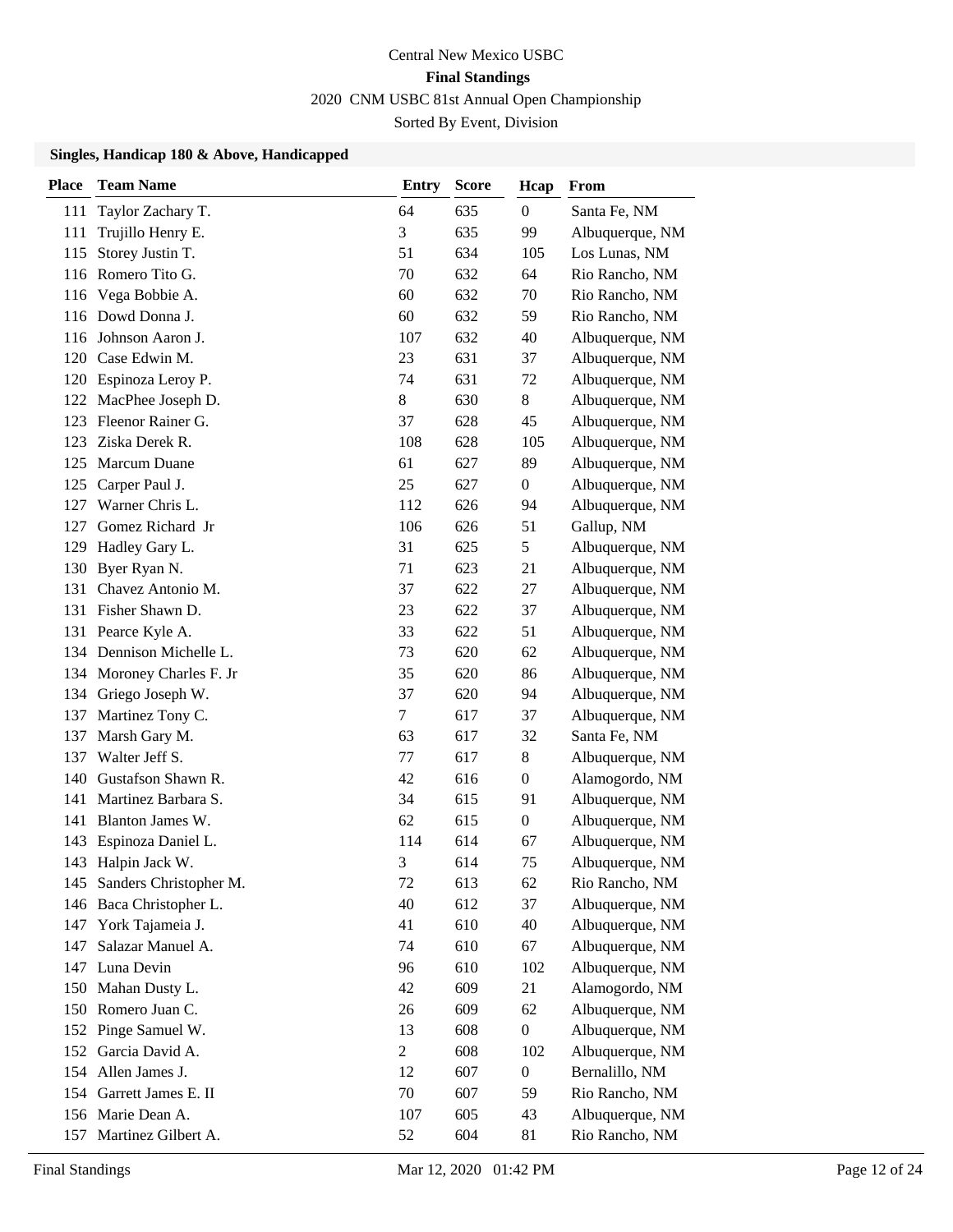| <b>Place</b> | <b>Team Name</b>            | Entry        | <b>Score</b> | Hcap             | From            |
|--------------|-----------------------------|--------------|--------------|------------------|-----------------|
|              | 158 Ziska Gerold (Zeke) R.  | 108          | 603          | 86               | Albuquerque, NM |
| 159          | Acosta Don E.               | 58           | 602          | 48               | Albuquerque, NM |
| 160          | Shannon Shauna T.           | 61           | 601          | 29               | Albuquerque, NM |
| 160          | Zumwalt Charles (Andy) A.   | 8            | 601          | 10               | Albuquerque, NM |
| 162          | Muller Ruben J.             | 21           | 599          | 0                | Albuquerque, NM |
|              | 162 Harvey Zachary T.       | 25           | 599          | 8                | Albuquerque, NM |
| 164          | Sanders Marcus H.           | 72           | 598          | 83               | Rio Rancho, NM  |
|              | 164 Valencia Clifford J. Jr | 70           | 598          | 51               | Rio Rancho, NM  |
|              | 166 Rico Lorenzo A.         | 70           | 596          | 54               | Rio Rancho, NM  |
| 167          | Waldman Scott S.            | 21           | 595          | 86               | Albuquerque, NM |
|              | 167 Lopez Esequiel A.       | 59           | 595          | 105              | Albuquerque, NM |
| 169          | Strickland Zakary Z.        | $\mathbf{1}$ | 590          | 18               | Sandia Park, NM |
| 169          | Conrad Steve P.             | 23           | 590          | 51               | Albuquerque, NM |
| 171          | Dowd Charles (Eddie) E.     | 60           | 587          | 37               | Rio Rancho, NM  |
| 172          | Fisher Becky L.             | 85           | 584          | 89               | Rio Rancho, NM  |
|              | 172 MacPhee Brandyn J.      | $8\,$        | 584          | 64               | Albuquerque, NM |
| 172          | Skidmore Brian J.           | 23           | 584          | $\boldsymbol{0}$ | Albuquerque, NM |
| 175          | Ziska Conner                | 108          | 583          | 83               | Albuquerque, NM |
| 175          | Hope Teresa M.              | 46           | 583          | 108              | Bernalillo, NM  |
| 175          | Carrillo Roan M.            | 65           | 583          | $\boldsymbol{0}$ | Santa Fe, NM    |
| 178          | Espinda Walt E.             | 91           | 580          | 24               | Albuquerque, NM |
| 178          | Ruiz-Jimenez Cesar R.       | 59           | 580          | 62               | Albuquerque, NM |
|              | 180 Miller James K.         | 55           | 579          | 81               | Tome, NM        |
| 181          | Chavez Joseph W.            | 43           | 578          | 89               | Rio Rancho, NM  |
| 181          | Nolan Pat K.                | 15           | 578          | $\boldsymbol{0}$ | Albuquerque, NM |
| 181          | Jamael Michael              | 76           | 578          | 102              | Albuquerque, NM |
|              | 184 Fuqua Scott E.          | 8            | 576          | 27               | Albuquerque, NM |
|              | 184 Lee Haskell T.          | 70           | 576          | $\overline{0}$   | Rio Rancho, NM  |
| 186          | Trujillo Jaime              | 63           | 573          | 83               | Santa Fe, NM    |
| 186          | Yoder Paul H.               | 22           | 573          | $\boldsymbol{0}$ | Albuquerque, NM |
| 186          | Bacoccini Aaron L.          | 22           | 573          | 5                | Albuquerque, NM |
|              | 189 Bundy Jared S.          | 81           | 570          | 43               | Peralta, NM     |
|              | 190 Hamilton Boyd K.        | 3            | 568          | 48               | Albuquerque, NM |
| 191          | Gorelick Robert S.          | 19           | 566          | 35               | Albuquerque, NM |
| 191          | Sanchez Romeo J. Sr         | 70           | 566          | 78               | Rio Rancho, NM  |
| 193          | Skidmore Gary A.            | 22           | 561          | $\boldsymbol{0}$ | Albuquerque, NM |
| 193          | Whitley Thomas              | 59           | 561          | 59               | Albuquerque, NM |
| 195          | Jackson Austin E.           | 33           | 559          | 72               | Albuquerque, NM |
| 196          | Jenkins David A.            | 77           | 554          | 48               | Albuquerque, NM |
| 196          | Galvan Jesse J.             | 26           | 554          | 89               | Albuquerque, NM |
| 198          | Candelaria Richard V.       | 44           | 549          | 13               | Rio Rancho, NM  |
| 198          | Whyman Jeff W.              | 9            | 549          | 59               | Los Lunas, NM   |
| 200          | Palmer Lance                | 24           | 542          | 51               | Tijeras, NM     |
| 201          | Garcia Ignacio              | 108          | 532          | 27               | Albuquerque, NM |
| 202          | Salazar Eddie J.            | 76           | 530          | 54               | Albuquerque, NM |
|              |                             |              |              |                  |                 |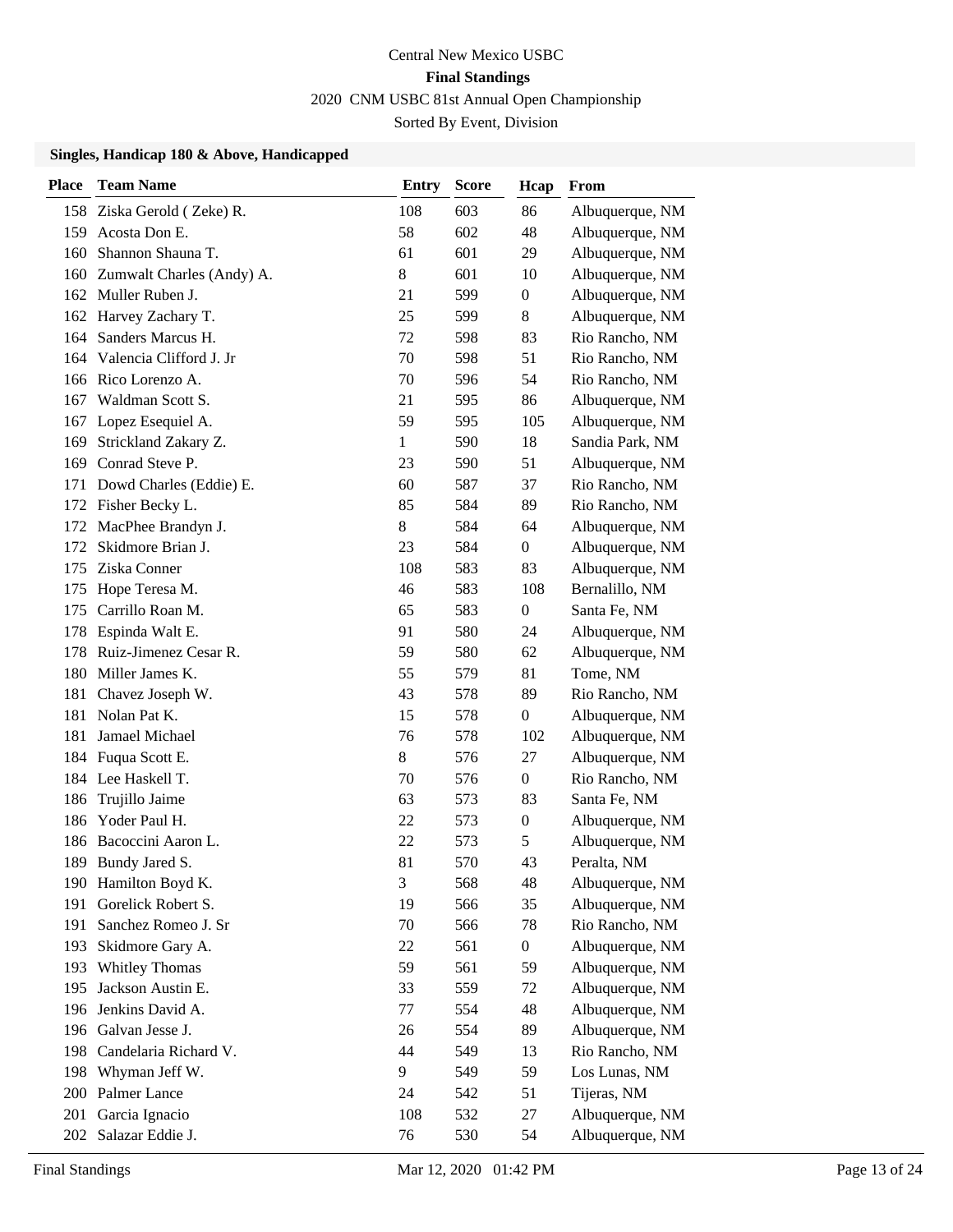### **Singles, Handicap 180 & Above, Handicapped**

| <b>Place</b> | <b>Team Name</b>             | Entry | <b>Score</b> | Hcap     | From            |
|--------------|------------------------------|-------|--------------|----------|-----------------|
|              | 203 Espinoza Jarrad I.       | 73    | 526          | 8        | Albuquerque, NM |
|              | 204 Miera Robert J.          | 69    | 513          | $\theta$ | Albuquerque, NM |
|              | 205 Romero Chris P.          | 10    | 510          | 8        | Albuquerque, NM |
|              | 206 Vargas Sabrina (Bree) R. | 108   | 503          | 21       | Albuquerque, NM |
|              | 207 Craig Eric D.            | 90    | 469          | $\Omega$ | Albuquerque, NM |
|              | Van Meter Mark D.            | 61    | 346          | 35       | Albuquerque, NM |

#### **All Events Handicap, Handicap 179 & Below, Handicapped**

| Place          | <b>Team Name</b>        | <b>Entry</b>     | Score | Hcap | From            |
|----------------|-------------------------|------------------|-------|------|-----------------|
| $\mathbf{1}$   | Romero Kassandra        | 45               | 2,206 | 348  | Rio Rancho, NM  |
| $\overline{2}$ | Green Michael (Antz) A. | 24               | 2,146 | 372  | Tijeras, NM     |
| 3              | Tuitele Patricia        | 46               | 2,119 | 672  | Bernalillo, NM  |
| 4              | Watson Michael D.       | 86               | 2,080 | 348  | Albuquerque, NM |
| 5              | Chavez Henry Aaron      | $\sqrt{6}$       | 2,079 | 663  | Albuquerque, NM |
| 6              | Johnston Scott R.       | 1                | 2,077 | 339  | Sandia Park, NM |
| 7              | Redd Bo                 | 66               | 2,065 | 378  | Albuquerque, NM |
| 8              | Archuleta Matt          | $\boldsymbol{7}$ | 2,060 | 354  | Albuquerque, NM |
| 9              | Gabaldon Beverly H.     | 5                | 2,052 | 330  | Albuquerque, NM |
| 10             | Smith Jeanne L.         | 66               | 2,044 | 678  | Albuquerque, NM |
| 11             | Stoltenberg Eric L.     | 61               | 2,036 | 534  | Albuquerque, NM |
| 12             | Rinehart Cathy A.       | 48               | 2,024 | 615  | Albuquerque, NM |
| 13             | Blackwell Sharla M.     | 53               | 2,023 | 477  | Albuquerque, NM |
| 14             | Duran Crystal A.        | 40               | 2,018 | 534  | Albuquerque, NM |
| 15             | Bond Stephen W.         | 5                | 2,009 | 387  | Albuquerque, NM |
| 16             | Chavez Joshua I.        | 5                | 2,005 | 435  | Albuquerque, NM |
| 17             | Eddington Brian K.      | $\mathbf{1}$     | 2,003 | 501  | Sandia Park, NM |
| 18             | Leon-Guerrero Juan T.   | 20               | 2,001 | 339  | Albuquerque, NM |
| 19             | Robb Lynn J.            | 46               | 1,996 | 834  | Bernalillo, NM  |
| 20             | Rinehart Marcus S.      | 47               | 1,995 | 420  | Albuquerque, NM |
| 21             | Claybrooks Kenneth M.   | 20               | 1,994 | 339  | Albuquerque, NM |
| 22             | Leon-Guerrero April A.  | 20               | 1,990 | 591  | Albuquerque, NM |
| 23             | Smith Nicholas D.       | 66               | 1,988 | 696  | Albuquerque, NM |
|                | 24 Lucas Natashia T.    | 65               | 1,981 | 759  | Santa Fe, NM    |
| 25             | Beebe Brandy L.         | 5                | 1,968 | 873  | Albuquerque, NM |
| 26             | Parrent Eleanor G.      | 46               | 1,962 | 849  | Bernalillo, NM  |
| 27             | <b>Bauer Mila</b>       | 67               | 1,955 | 411  | Albuquerque, NM |
| 28             | Wood Jessica R.         | 42               | 1,945 | 429  | Alamogordo, NM  |
| 29             | Gonzales Genene L.      | 55               | 1,931 | 348  | Tome, NM        |
| 30             | Jaramillo Madeline A.   | 16               | 1,930 | 363  | Albuquerque, NM |
| 31             | Leitch Robert S.        | 58               | 1,917 | 453  | Albuquerque, NM |
| 32             | Trujillo Jimmy E.       | 63               | 1,915 | 591  | Santa Fe, NM    |
|                | 32 Huggins Darryl S.    | 86               | 1,915 | 339  | Albuquerque, NM |
| 34             | Shields Don E.          | 40               | 1,908 | 435  | Albuquerque, NM |
| 35             | Strub Frank J.          | 47               | 1,903 | 339  | Albuquerque, NM |
| 36             | Moyle Jim D.            | 5                | 1,899 | 339  | Albuquerque, NM |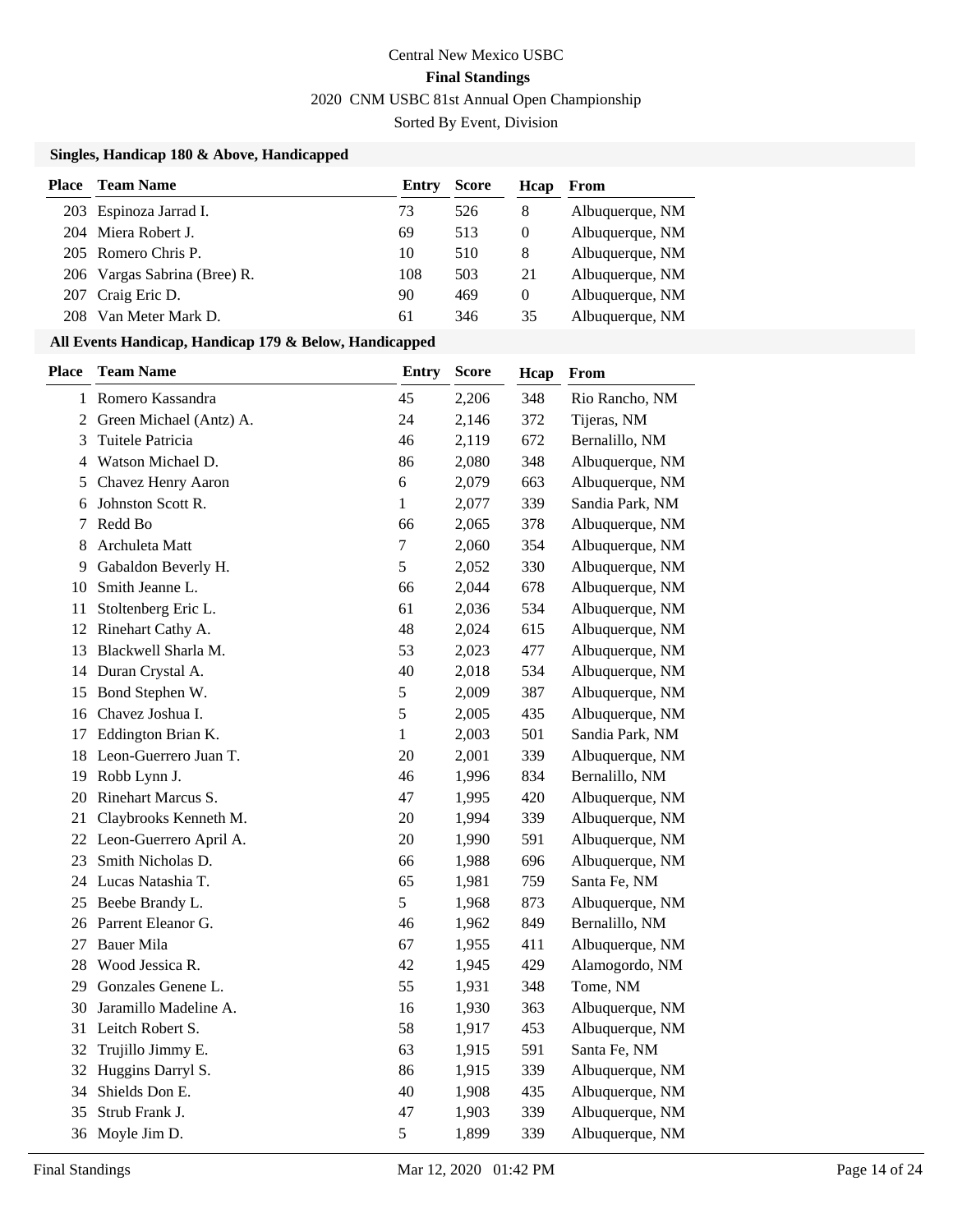### **All Events Handicap, Handicap 179 & Below, Handicapped**

| Place | <b>Team Name</b>                | Entry | <b>Score</b> | Hcap | From            |
|-------|---------------------------------|-------|--------------|------|-----------------|
|       | 37 Clark William (Billy Bob) R. | 33    | 1,897        | 405  | Albuquerque, NM |
| 38    | Dougherty Jake C.               | 7     | 1,896        | 387  | Albuquerque, NM |
| 39    | Martinez Patrick E.             | 107   | 1,892        | 348  | Albuquerque, NM |
| 40    | Sanders Dana A.                 | 72    | 1,886        | 501  | Rio Rancho, NM  |
| 41    | Correa Vanessa A.               | 65    | 1,884        | 534  | Santa Fe, NM    |
| 42    | Tolliver Aneka K.               | 41    | 1,883        | 540  | Albuquerque, NM |
| 43    | Miller Courtnie B.              | 55    | 1,869        | 720  | Tome, NM        |
| 44    | Bond Carla M.                   | 5     | 1,865        | 558  | Albuquerque, NM |
| 45    | Huebner Andrew C.               | 51    | 1,856        | 396  | Los Lunas, NM   |
| 46    | Vallo Frances A.                | 107   | 1,846        | 525  | Albuquerque, NM |
| 47    | Espinosa Crystal R.             | 84    | 1,844        | 372  | Rio Rancho, NM  |
| 48    | Teller Aggie                    | 66    | 1,842        | 630  | Albuquerque, NM |
| 48    | Herrera Linda M.                | 72    | 1,842        | 486  | Rio Rancho, NM  |
| 50    | Bond John M.                    | 6     | 1,839        | 363  | Albuquerque, NM |
| 51    | Gonzales Vince F.               | 55    | 1,827        | 540  | Tome, NM        |
| 52    | Fuifatu Easter                  | 53    | 1,825        | 534  | Albuquerque, NM |
| 53    | Leitch Kathryn L.               | 16    | 1,820        | 339  | Albuquerque, NM |
| 54    | Baca Joseph R                   | 6     | 1,779        | 720  | Albuquerque, NM |
| 55    | Stull Juanita M.                | 46    | 1,767        | 687  | Bernalillo, NM  |
| 56    | Black Arlita (Pat) P.           | 40    | 1,758        | 687  | Albuquerque, NM |
| 57    | Garcia Richard                  | 5     | 1,757        | 435  | Albuquerque, NM |
| 58    | Hampel Arthana C.               | 105   | 1,752        | 558  | Albuquerque, NM |
| 59    | Ruiz Jessica M.                 | 41    | 1,466        | 330  | Albuquerque, NM |
| 60    | Gaudet Keith F.                 | 19    | 1,202        | 286  | Albuquerque, NM |
| 61    | Orrie Robert V.                 | 9     | 1,193        | 232  | Los Lunas, NM   |
| 62    | Forgus Rahman (Rock) U.         | 86    | 802          | 193  | Albuquerque, NM |
| 63    | Ruiz Joel C.                    | 26    | 655          | 121  | Albuquerque, NM |
| 64    | Griego Richard A.               | 37    | 633          | 124  | Albuquerque, NM |

### **All Events Handicap, Handicap 180 & Above, Handicapped**

| <b>Place</b> | <b>Team Name</b>        | Entry | <b>Score</b> | Hcap             | From            |
|--------------|-------------------------|-------|--------------|------------------|-----------------|
|              | <b>Eddington Austin</b> | 1     | 2,292        | 216              | Sandia Park, NM |
| 2            | Smith Matthew D.        | 10    | 2,171        | $\overline{0}$   | Albuquerque, NM |
| 3            | Booker DeeRonn C.       | 71    | 2,151        | $\boldsymbol{0}$ | Albuquerque, NM |
| 4            | <b>Blackwell Curtis</b> | 53    | 2,141        | 234              | Albuquerque, NM |
| 5.           | Correa John A.          | 63    | 2,106        | 192              | Santa Fe, NM    |
| 6            | Dillman Robert A.       | 44    | 2,085        | 30               | Rio Rancho, NM  |
|              | Sanchez Ruben L.        | 43    | 2,081        | 210              | Rio Rancho, NM  |
| 8            | Rodriguez Anthony L.    | 44    | 2,077        | 96               | Rio Rancho, NM  |
| 9            | Hamilton Mark K.        | 3     | 2,076        | 162              | Albuquerque, NM |
| 10           | Balistreri Nick A.      | 65    | 2,075        | 258              | Santa Fe, NM    |
| 11           | Espinoza Lee D.         | 73    | 2,068        | 192              | Albuquerque, NM |
| 12           | Silva Jason A.          | 7     | 2,063        | $\overline{0}$   | Albuquerque, NM |
| 13           | Stephens Parker V.      | 42    | 2,056        | 72               | Alamogordo, NM  |
| 14           | Bivens William R.       | 47    | 2,055        | 306              | Albuquerque, NM |
|              |                         |       |              |                  |                 |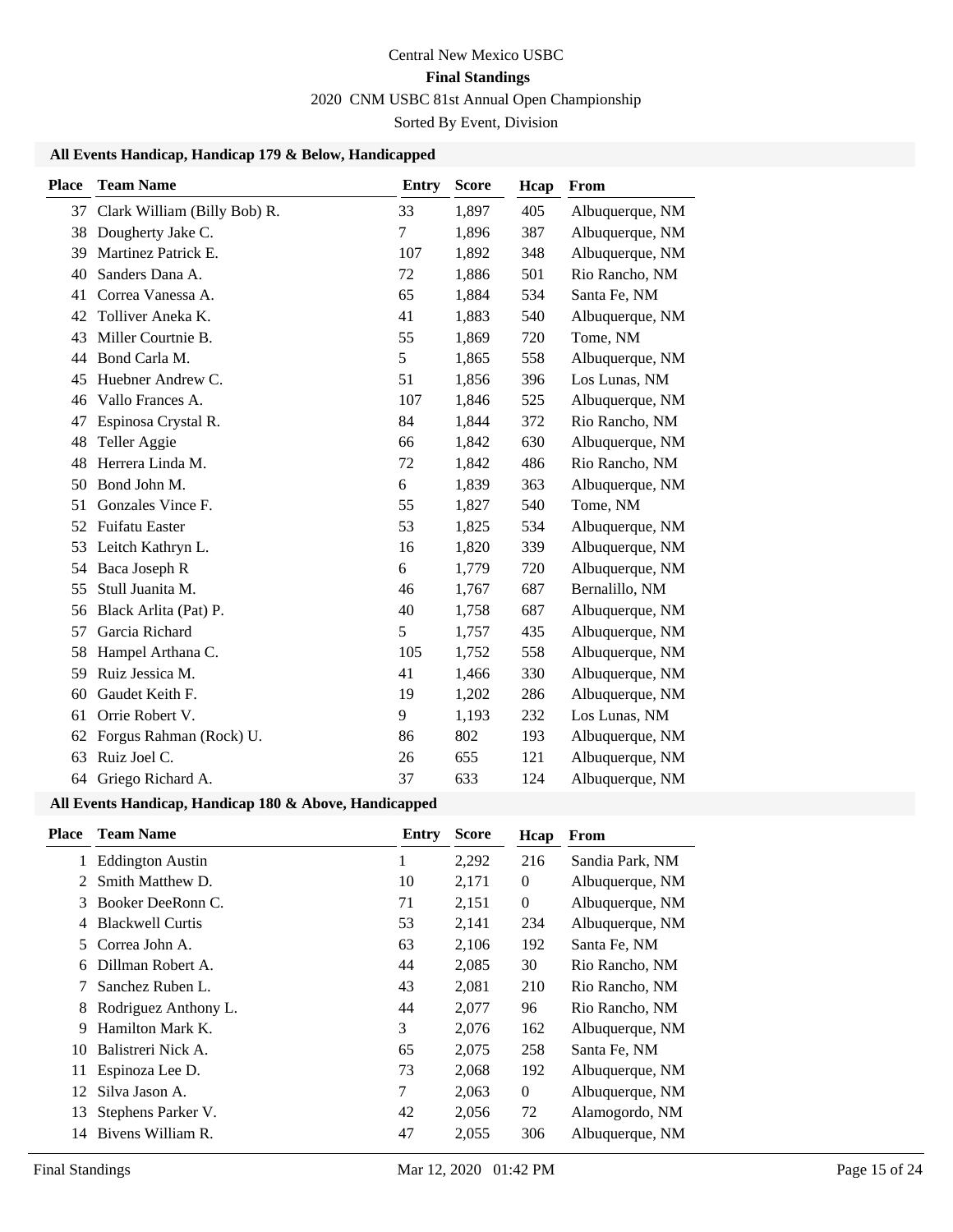## **All Events Handicap, Handicap 180 & Above, Handicapped**

| Place | <b>Team Name</b>       | <b>Entry</b> | <b>Score</b> | Hcap             | From            |
|-------|------------------------|--------------|--------------|------------------|-----------------|
|       | 15 Keller John G.      | 12           | 2,053        | $\boldsymbol{0}$ | Bernalillo, NM  |
| 16    | Martinez Gilbert A.    | 52           | 2,052        | 243              | Rio Rancho, NM  |
| 17    | Rael Christian R.      | 33           | 2,050        | 216              | Albuquerque, NM |
| 18    | Pearce Kyle A.         | 33           | 2,047        | 153              | Albuquerque, NM |
| 19    | Espinda John W.        | 91           | 2,045        | 63               | Albuquerque, NM |
| 20    | Reeves Cory M.         | 26           | 2,041        | 234              | Albuquerque, NM |
| 21    | Holguin Gary L.        | 43           | 2,039        | 234              | Rio Rancho, NM  |
| 22    | Emerson Lance R.       | 28           | 2,035        | $\boldsymbol{0}$ | Albuquerque, NM |
| 23    | Ziska Derek R.         | 108          | 2,034        | 315              | Albuquerque, NM |
| 24    | LaRosa Joseph A. Jr    | 52           | 2,031        | 87               | Rio Rancho, NM  |
| 24    | Jaramillo Alonzo A.    | 57           | 2,031        | 105              | Albuquerque, NM |
| 26    | Vigil Charles G.       | 52           | 2,027        | 216              | Rio Rancho, NM  |
| 27    | Espinoza Angelo M.     | 73           | 2,024        | 186              | Albuquerque, NM |
| 28    | Foster M. Jerry        | 86           | 2,023        | 96               | Albuquerque, NM |
| 28    | Bolon Walter (Bo) D.   | 68           | 2,023        | $\boldsymbol{0}$ | Rio Rancho, NM  |
| 30    | Romero Scott C.        | 10           | 2,010        | 39               | Albuquerque, NM |
| 31    | Danks Melissa          | 10           | 2,007        | 72               | Albuquerque, NM |
| 32    | Skidmore Brian J.      | 23           | 2,005        | $\boldsymbol{0}$ | Albuquerque, NM |
| 33    | Harris Don E.          | 67           | 2,002        | 297              | Albuquerque, NM |
| 34    | Gustafson Shawn R.     | 42           | 1,997        | $\boldsymbol{0}$ | Alamogordo, NM  |
| 35    | Casco Angela M.        | 52           | 1,996        | 249              | Rio Rancho, NM  |
| 36    | Dennison Michelle L.   | 73           | 1,993        | 186              | Albuquerque, NM |
| 37    | Allen James J.         | 12           | 1,987        | $\boldsymbol{0}$ | Bernalillo, NM  |
| 38    | Jenkins David A.       | 77           | 1,979        | 144              | Albuquerque, NM |
| 39    | Williamson Eric E.     | 77           | 1,978        | 168              | Albuquerque, NM |
| 39    | Denny Charles R.       | 24           | 1,978        | 24               | Tijeras, NM     |
| 41    | Sanchez Joseph W. Jr   | 33           | 1,972        | 153              | Albuquerque, NM |
| 42    | Shannon Shauna T.      | 62           | 1,962        | 87               | Albuquerque, NM |
| 43    | Salazar Eddie J.       | 76           | 1,960        | 162              | Albuquerque, NM |
| 44    | Carter Judson J.       | 105          | 1,958        | 186              | Albuquerque, NM |
| 44    | Johnson Aaron J.       | 107          | 1,958        | 120              | Albuquerque, NM |
|       | 44 Graham Andy         | 62           | 1,958        | 63               | Albuquerque, NM |
| 44    | Brown Brandon J.       | 67           | 1,958        | 306              | Albuquerque, NM |
| 48    | Espinoza Leroy P.      | 74           | 1,956        | 216              | Albuquerque, NM |
| 49    | Alexander Cody R.      | 52           | 1,955        | 153              | Rio Rancho, NM  |
| 50    | Hampel Perry L.        | 105          | 1,953        | 144              | Albuquerque, NM |
| 51    | Saiz Richard (Rick) Sr | 54           | 1,951        | 153              | Albuquerque, NM |
| 52    | Holly Travis E.        | 20           | 1,949        | 225              | Albuquerque, NM |
| 53    | Halpin Jack W.         | 3            | 1,946        | 225              | Albuquerque, NM |
| 54    | Espinda Eric W. Sr     | 8            | 1,941        | $\boldsymbol{0}$ | Albuquerque, NM |
| 55    | Lopez Esequiel A.      | 59           | 1,940        | 315              | Albuquerque, NM |
| 56    | Salazar Manuel A.      | 74           | 1,939        | 201              | Albuquerque, NM |
| 57    | Bacoccini Aaron L.     | 22           | 1,937        | 15               | Albuquerque, NM |
| 57    | Blanton James W.       | 51           | 1,937        | $\boldsymbol{0}$ | Los Lunas, NM   |
| 57    | Merrick Joseph T.      | 30           | 1,937        | $\boldsymbol{0}$ | Albuquerque, NM |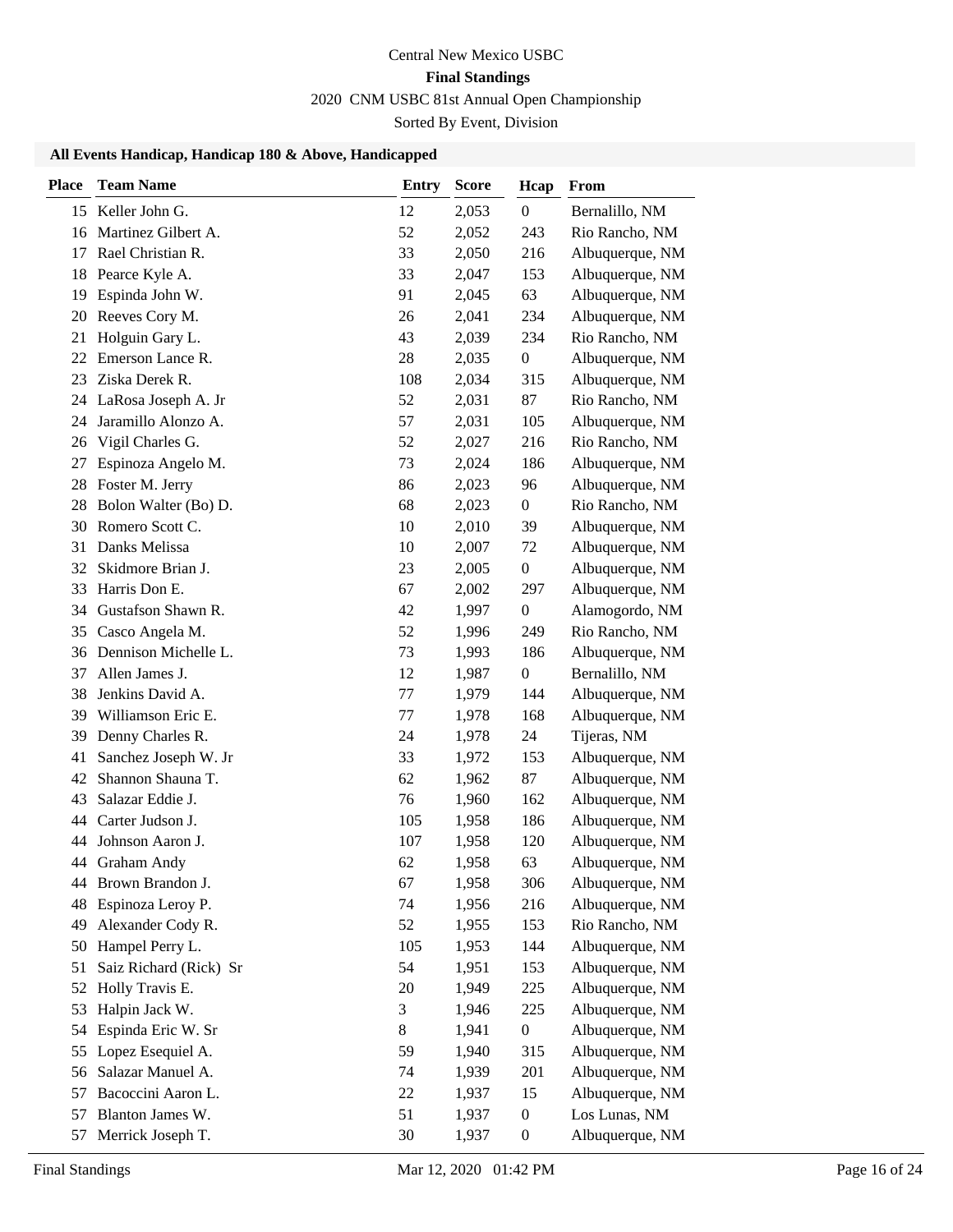## **All Events Handicap, Handicap 180 & Above, Handicapped**

| <b>Place</b> | <b>Team Name</b>          | Entry  | <b>Score</b> | Hcap             | From            |
|--------------|---------------------------|--------|--------------|------------------|-----------------|
|              | 60 Parra Armando V.       | 74     | 1,934        | 306              | Albuquerque, NM |
| 61           | Martinez Max Jr           | 23     | 1,932        | 120              | Albuquerque, NM |
| 62           | Leathers Martin (Josh)    | 62     | 1,928        | 234              | Albuquerque, NM |
| 63           | Brooks Vinner Jr          | 21     | 1,926        | 129              | Albuquerque, NM |
| 64           | Pouges Terry L.           | 86     | 1,924        | 201              | Albuquerque, NM |
| 65           | Marie Dean A.             | 107    | 1,921        | 129              | Albuquerque, NM |
| 65           | Candelaria Richard V.     | 44     | 1,921        | 39               | Rio Rancho, NM  |
| 67           | Schneider David (Jeff) J. | 61     | 1,919        | 225              | Albuquerque, NM |
| 68           | Bradley-Hanon Kym D.      | 77     | 1,915        | 291              | Albuquerque, NM |
| 69           | Zumwalt Charles (Andy) A. | 8      | 1,911        | 30               | Albuquerque, NM |
| 70           | Duran Nathaniel I.        | 40     | 1,910        | 105              | Albuquerque, NM |
| 70           | Marsh Gary M.             | 63     | 1,910        | 96               | Santa Fe, NM    |
| 72           | Jackson Austin E.         | 33     | 1,905        | 216              | Albuquerque, NM |
| 72           | Hope Teresa M.            | 46     | 1,905        | 324              | Bernalillo, NM  |
| 74           | Case Edwin M.             | 22     | 1,904        | 111              | Albuquerque, NM |
| 75           | Chavez Joseph W.          | 43     | 1,903        | 267              | Rio Rancho, NM  |
| 76           | Romero Joe G.             | 44     | 1,902        | $\boldsymbol{0}$ | Rio Rancho, NM  |
| 76           | Barcal Karen K.           | 27     | 1,902        | 105              | Albuquerque, NM |
| 78           | Skidmore Gary A.          | 22     | 1,900        | $\boldsymbol{0}$ | Albuquerque, NM |
| 79           | Blair Gloria E.           | 16     | 1,899        | 192              | Albuquerque, NM |
| 80           | Adakai Preston            | 106    | 1,897        | 324              | Gallup, NM      |
| 81           | Scott Donald W.           | 73     | 1,894        | 144              | Albuquerque, NM |
| 82           | Strickland Zakary Z.      | 1      | 1,891        | 54               | Sandia Park, NM |
| 83           | Gallegos Greg J.          | 77     | 1,890        | 72               | Albuquerque, NM |
| 84           | Dowd Donna J.             | 60     | 1,889        | 177              | Rio Rancho, NM  |
| 84           | Brenning Dan M.           | 60     | 1,889        | $\boldsymbol{0}$ | Rio Rancho, NM  |
| 86           | Vega Bobbie A.            | 60     | 1,888        | 210              | Rio Rancho, NM  |
| 87           | Sanders Marcus H.         | 72     | 1,886        | 249              | Rio Rancho, NM  |
| 87           | Ontiveros Steve L.        | 26     | 1,886        | 87               | Albuquerque, NM |
| 89           | Storey Justin T.          | 51     | 1,884        | 315              | Los Lunas, NM   |
| 89           | Napolitano Victor         | 69     | 1,884        | 39               | Albuquerque, NM |
| 91           | Herrera Joe J.            | 72     | 1,883        | 192              | Rio Rancho, NM  |
| 92           | Acosta Don E.             | 58     | 1,882        | 144              | Albuquerque, NM |
| 93           | Chavez Santiago F.        | 107    | 1,881        | 129              | Albuquerque, NM |
| 94           | Miller Carl R.            | 23     | 1,878        | 129              | Albuquerque, NM |
| 95           | Ziska Conner              | 108    | 1,877        | 249              | Albuquerque, NM |
| 96           | Mahan Dusty L.            | 42     | 1,876        | 63               | Alamogordo, NM  |
| 97           | MacPhee Brandyn J.        | $\tau$ | 1,875        | 192              | Albuquerque, NM |
| 98           | Marcum Duane              | 61     | 1,866        | 267              | Albuquerque, NM |
| 99           | Sanders Christopher M.    | 72     | 1,865        | 186              | Rio Rancho, NM  |
| 100          | Valencia Clifford J. Jr   | 70     | 1,859        | 153              | Rio Rancho, NM  |
| 100          | York Tajameia J.          | 41     | 1,859        | 120              | Albuquerque, NM |
| 100          | Patterson C J J.          | 12     | 1,859        | 48               | Bernalillo, NM  |
| 103          | Maez Alfred G.            | 64     | 1,857        | $\boldsymbol{0}$ | Santa Fe, NM    |
| 104          | Chavez Jerry C. III       | 43     | 1,854        | 135              | Rio Rancho, NM  |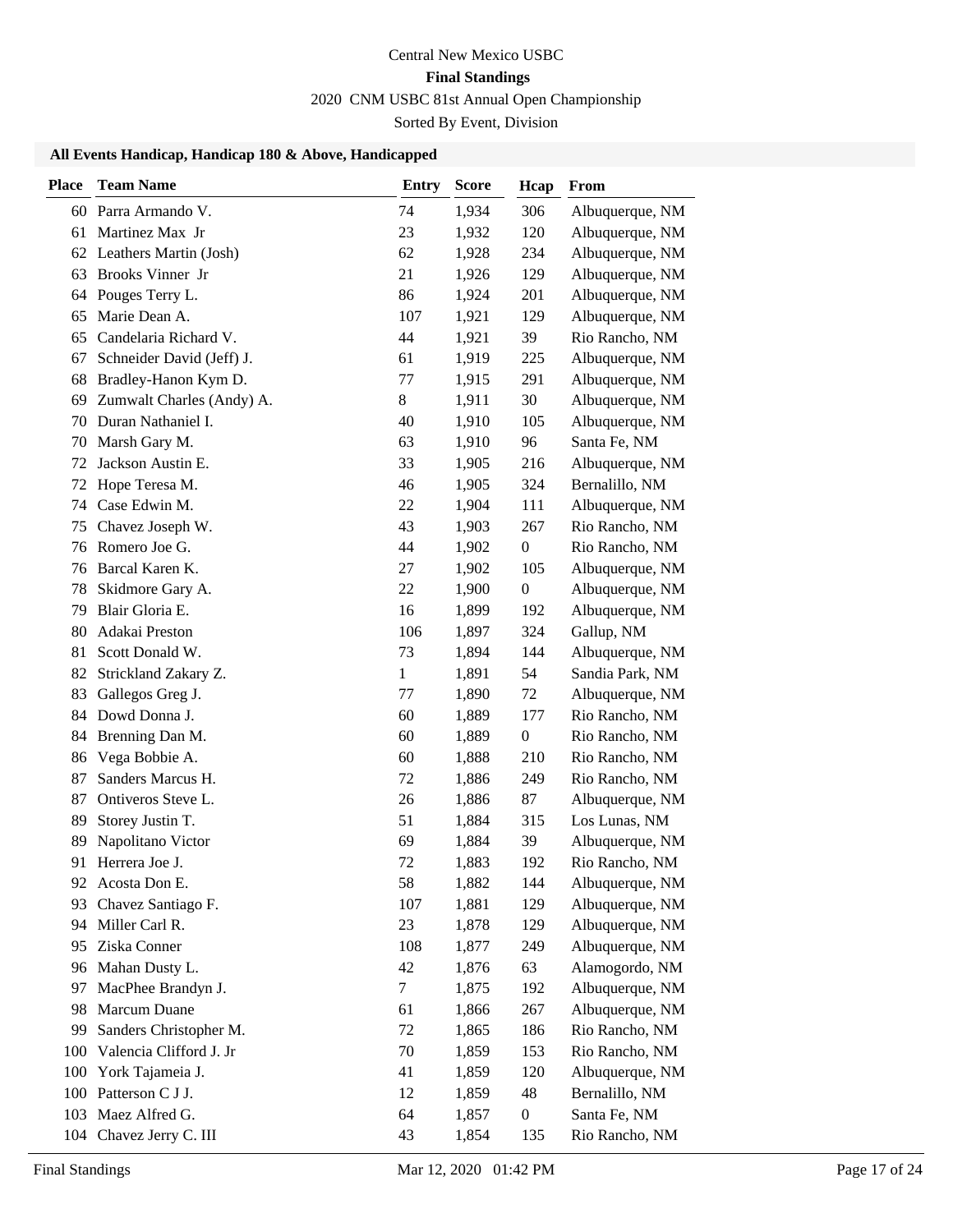### **All Events Handicap, Handicap 180 & Above, Handicapped**

| <b>Place</b> | <b>Team Name</b>            | <b>Entry</b>     | <b>Score</b> | Hcap             | From            |
|--------------|-----------------------------|------------------|--------------|------------------|-----------------|
|              | 105 Blair Gary              | 57               | 1,853        | $\boldsymbol{0}$ | Albuquerque, NM |
|              | 106 Beavers Cody J.         | 52               | 1,848        | 267              | Rio Rancho, NM  |
|              | 107 Martinez Tony C.        | $\boldsymbol{7}$ | 1,837        | 111              | Albuquerque, NM |
|              | 108 Galvan Jesse J.         | 26               | 1,828        | 267              | Albuquerque, NM |
|              | 109 Carson Kyle T.          | $\,1$            | 1,825        | 234              | Sandia Park, NM |
|              | 110 Ruiz-Jimenez Cesar R.   | 59               | 1,820        | 186              | Albuquerque, NM |
| 111          | Grant William J.            | 14               | 1,816        | $\boldsymbol{0}$ | Albuquerque, NM |
| 112          | Miera Robert J.             | 69               | 1,813        | $\boldsymbol{0}$ | Albuquerque, NM |
| 112          | Nolan Pat K.                | 14               | 1,813        | $\boldsymbol{0}$ | Albuquerque, NM |
| 114          | Horne Ron E.                | 41               | 1,809        | 324              | Albuquerque, NM |
| 115          | Trujillo Jaime              | 63               | 1,808        | 249              | Santa Fe, NM    |
| 116          | Saiz Andrew J.              | 53               | 1,807        | 168              | Albuquerque, NM |
| 117          | Baca Christopher L.         | 40               | 1,801        | 111              | Albuquerque, NM |
| 118          | Romero Juan C.              | 26               | 1,793        | 186              | Albuquerque, NM |
| 119          | <b>Fourzan Carlos</b>       | 10               | 1,791        | 30               | Albuquerque, NM |
| 120          | Espinoza Jarrad I.          | 73               | 1,784        | 24               | Albuquerque, NM |
| 121          | Yoder Paul H.               | 22               | 1,783        | $\boldsymbol{0}$ | Albuquerque, NM |
| 122          | Hadley Gary L.              | 31               | 1,774        | 15               | Albuquerque, NM |
| 123          | Espinoza Paul L.            | 74               | 1,769        | 267              | Albuquerque, NM |
|              | 124 Chavez Carl S.          | 27               | 1,763        | 6                | Albuquerque, NM |
| 125          | Palmer Lance                | 24               | 1,759        | 153              | Tijeras, NM     |
|              | 126 Vanderlip Eric H        | 23               | 1,756        | $\boldsymbol{0}$ | Albuquerque, NM |
| 127          | Douglas Charles E.          | 21               | 1,754        | 63               | Albuquerque, NM |
| 128          | Fisher Becky L.             | 85               | 1,735        | 267              | Rio Rancho, NM  |
| 129          | Bauer John P.               | $77 \,$          | 1,724        | 24               | Albuquerque, NM |
| 130          | Whitley Thomas              | 59               | 1,711        | 177              | Albuquerque, NM |
| 131          | Conrad Steve P.             | 23               | 1,697        | 153              | Albuquerque, NM |
|              | 132 Dowd Charles (Eddie) E. | 60               | 1,689        | 111              | Rio Rancho, NM  |
| 133          | Fuqua Scott E.              | $\tau$           | 1,688        | 81               | Albuquerque, NM |
| 134          | Medina Marcus A.            | 64               | 1,662        | 81               | Santa Fe, NM    |
| 135          | Gorelick Robert S.          | 19               | 1,321        | 70               | Albuquerque, NM |
| 136          | Wright Donald W. Jr         | 42               | 1,199        | $\boldsymbol{0}$ | Alamogordo, NM  |
| 137          | Perez Kevin L.              | 73               | 1,192        | 128              | Albuquerque, NM |
| 138          | Van Meter Mark D.           | 61               | 1,016        | 58               | Albuquerque, NM |
| 139          | Miller-Mackie Dana C.       | 27               | 706          | $\boldsymbol{0}$ | Albuquerque, NM |
|              | 140 Griego Joseph (JoJo) R. | 37               | 654          | 94               | Albuquerque, NM |

### **All Events Scratch, Scratch 179 & Below, Scratch**

| Place | <b>Team Name</b>     | Entry | <b>Score</b> | Hcap | From            |
|-------|----------------------|-------|--------------|------|-----------------|
|       | 1 Romero Kassandra   | 45    | 1.858        |      | Rio Rancho, NM  |
|       | 2 Johnston Scott R.  |       | 1.738        |      | Sandia Park, NM |
|       | 3 Watson Michael D.  | 86    | 1.732        |      | Albuquerque, NM |
|       | 4 Huggins Darryl S.  | 86    | 1.576        |      | Albuquerque, NM |
|       | 5 Wood Jessica R.    | 42    | 1.516        |      | Alamogordo, NM  |
|       | 6 Eddington Brian K. |       | 1.502        |      | Sandia Park, NM |
|       |                      |       |              |      |                 |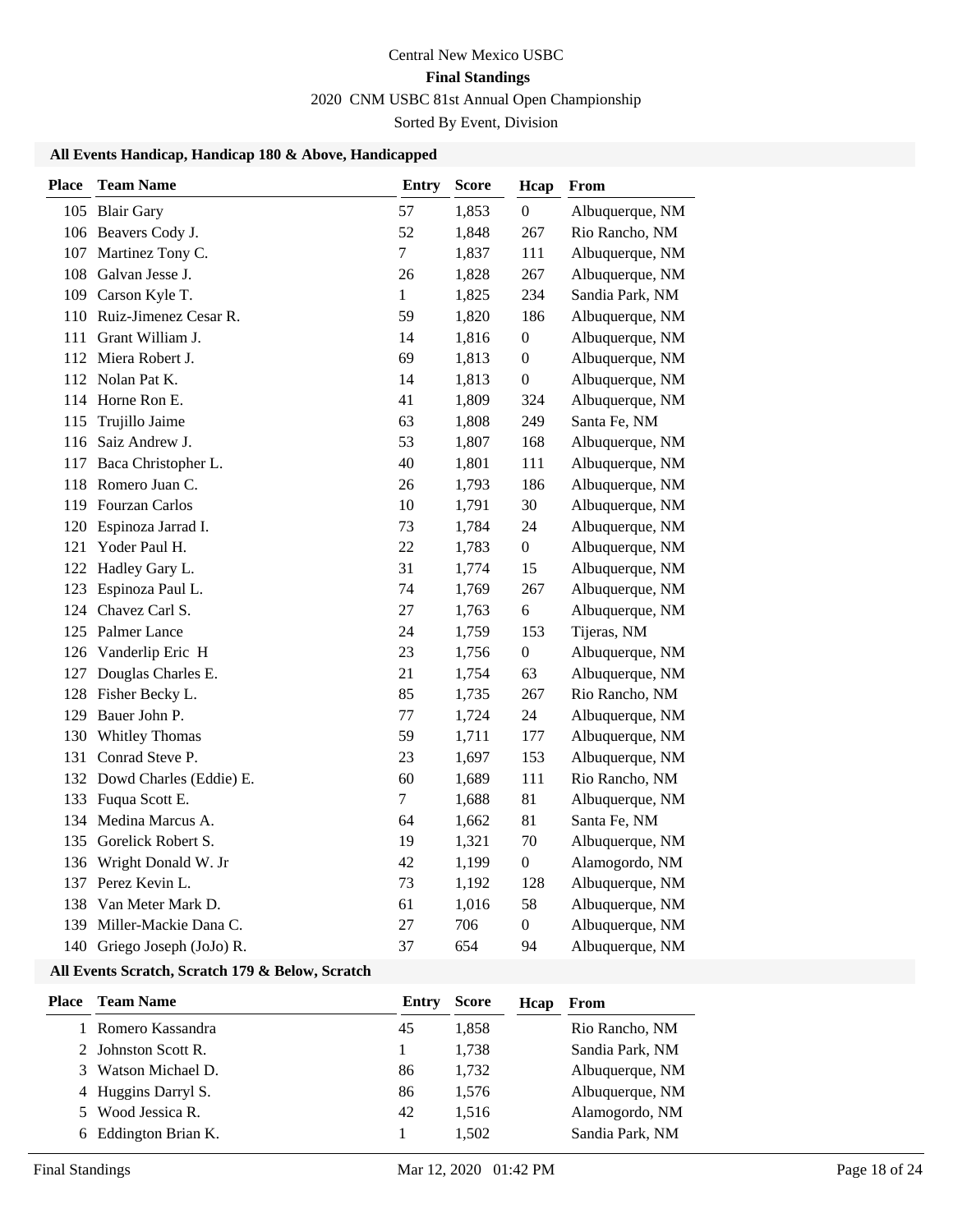## **All Events Scratch, Scratch 179 & Below, Scratch**

| <b>Place</b> Team Name    | <b>Entry Score</b> |       | <b>Heap</b> From |                 |
|---------------------------|--------------------|-------|------------------|-----------------|
| 7 Shields Don E.          | 86                 | 1.473 |                  | Albuquerque, NM |
| 8 Forgus Rahman (Rock) U. | 86                 | 609   |                  | Albuquerque, NM |

## **All Events Scratch, Scratch 180 & Above, Scratch**

| Place | <b>Team Name</b>          | <b>Entry</b> | <b>Score</b> | Hcap | From            |
|-------|---------------------------|--------------|--------------|------|-----------------|
| 1     | Smith Matthew D.          | 10           | 2,171        |      | Albuquerque, NM |
| 2     | Booker DeeRonn C.         | 71           | 2,151        |      | Albuquerque, NM |
| 3     | <b>Eddington Austin</b>   | 1            | 2,076        |      | Sandia Park, NM |
| 4     | Silva Jason A.            | 7            | 2,063        |      | Albuquerque, NM |
| 5     | Dillman Robert A.         | 44           | 2,055        |      | Rio Rancho, NM  |
| 6     | Keller John G.            | 12           | 2,053        |      | Bernalillo, NM  |
| 7     | Emerson Lance R.          | 28           | 2,035        |      | Albuquerque, NM |
| 8     | Hamilton John M.          | 16           | 2,021        |      | Albuquerque, NM |
| 9     | Skidmore Brian J.         | 23           | 2,005        |      | Albuquerque, NM |
| 10    | Gustafson Shawn R.        | 42           | 1,997        |      | Alamogordo, NM  |
| 11    | Allen James J.            | 12           | 1,987        |      | Bernalillo, NM  |
| 12    | Stephens Parker V.        | 42           | 1,984        |      | Alamogordo, NM  |
| 13    | Espinda John W.           | 91           | 1,982        |      | Albuquerque, NM |
| 14    | Rodriguez Anthony L.      | 44           | 1,981        |      | Rio Rancho, NM  |
| 15    | Romero Scott C.           | 10           | 1,971        |      | Albuquerque, NM |
| 16    | Espinda Eric W. Sr        | 8            | 1,941        |      | Albuquerque, NM |
| 17    | Merrick Joseph T.         | 30           | 1,937        |      | Albuquerque, NM |
| 17    | Blanton James W.          | 62           | 1,937        |      | Albuquerque, NM |
| 19    | Danks Melissa             | 10           | 1,935        |      | Albuquerque, NM |
| 20    | Foster M. Jerry           | 86           | 1,927        |      | Albuquerque, NM |
| 21    | Carriaga Eric L.          | 76           | 1,926        |      | Albuquerque, NM |
| 21    | Jaramillo Alonzo A.       | 57           | 1,926        |      | Albuquerque, NM |
| 23    | Super Michael L.          | 76           | 1,925        |      | Albuquerque, NM |
| 24    | Bacoccini Aaron L.        | 22           | 1,922        |      | Albuquerque, NM |
| 25    | Hamilton Mark K.          | 3            | 1,914        |      | Albuquerque, NM |
| 26    | Romero Joe G.             | 44           | 1,902        |      | Rio Rancho, NM  |
| 27    | Skidmore Gary A.          | 22           | 1,900        |      | Albuquerque, NM |
| 28    | Carper Paul J.            | 25           | 1,895        |      | Albuquerque, NM |
| 28    | <b>Graham Andy</b>        | 62           | 1,895        |      | Albuquerque, NM |
| 30    | Brenning Dan M.           | 60           | 1,889        |      | Rio Rancho, NM  |
| 31    | Candelaria Richard V.     | 44           | 1,882        |      | Rio Rancho, NM  |
| 32    | Zumwalt Charles (Andy) A. | 8            | 1,881        |      | Albuquerque, NM |
| 33    | Pinge Samuel W.           | 13           | 1,876        |      | Albuquerque, NM |
| 33    | Espinoza Lee D.           | 73           | 1,876        |      | Albuquerque, NM |
| 35    | Shannon Shauna T.         | 62           | 1,875        |      | Albuquerque, NM |
| 36    | Sanchez Ruben L.          | 43           | 1,871        |      | Rio Rancho, NM  |
| 37    | Maez Alfred G.            | 64           | 1,857        |      | Santa Fe, NM    |
| 38    | <b>Blair Gary</b>         | 57           | 1,853        |      | Albuquerque, NM |
| 39    | Carrillo Roan M.          | 65           | 1,848        |      | Santa Fe, NM    |
| 40    | Napolitano Victor         | 69           | 1,845        |      | Albuquerque, NM |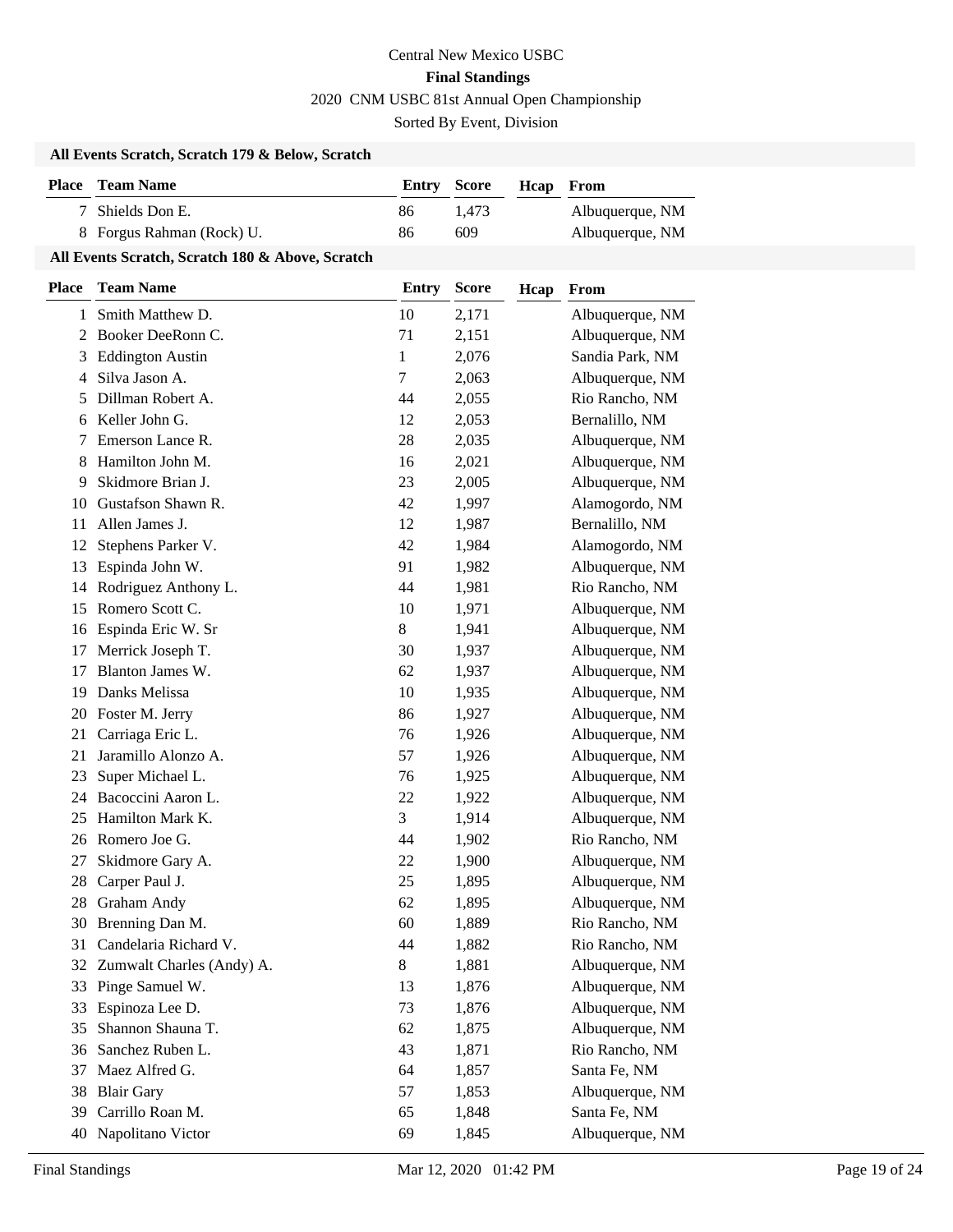### **All Events Scratch, Scratch 180 & Above, Scratch**

| Johnson Aaron J.<br>107<br>1,838<br>Albuquerque, NM<br>41<br>Strickland Zakary Z.<br>$\mathbf{1}$<br>1,837<br>Sandia Park, NM<br>42<br>Jenkins David A.<br>77<br>1,835<br>Albuquerque, NM<br>43<br>Gallegos Greg J.<br>1,818<br>Albuquerque, NM<br>77<br>44<br>Grant William J.<br>1,816<br>Albuquerque, NM<br>45<br>14<br>Miera Robert J.<br>69<br>1,813<br>Albuquerque, NM<br>46<br>Nolan Pat K.<br>Albuquerque, NM<br>14<br>1,813<br>46<br>Alamogordo, NM<br>Mahan Dusty L.<br>42<br>1,813<br>46<br>Martinez Max Jr<br>23<br>1,812<br>Albuquerque, NM<br>49<br>Patterson C J J.<br>12<br>Bernalillo, NM<br>1,811<br>50<br>Williamson Eric E.<br>77<br>1,810<br>Albuquerque, NM<br>51<br>Albuquerque, NM<br>Hampel Perry L.<br>105<br>1,809<br>52<br>Dennison Michelle L.<br>73<br>1,807<br>Albuquerque, NM<br>53<br>Holguin Gary L.<br>43<br>Rio Rancho, NM<br>1,805<br>54<br>Romero Dion L.<br>Santa Fe, NM<br>64<br>1,802<br>55<br>Barcal Karen K.<br>27<br>1,797<br>Albuquerque, NM<br>56<br>Harvey Zachary T.<br>25<br>1,795<br>Albuquerque, NM<br>57<br>Case Edwin M.<br>22<br>1,793<br>Albuquerque, NM<br>58<br>Albuquerque, NM<br>Avery Jimmy L.<br>76<br>1,792<br>59<br>Marie Dean A.<br>Albuquerque, NM<br>107<br>1,792<br>59<br>Taylor Zachary T.<br>64<br>1,784<br>Santa Fe, NM<br>61<br>Yoder Paul H.<br>22<br>1,783<br>Albuquerque, NM<br>62<br>Fourzan Carlos<br>Albuquerque, NM<br>10<br>1,761<br>63<br>Hadley Gary L.<br>Albuquerque, NM<br>31<br>1,759<br>64<br>Chavez Carl S.<br>27<br>1,757<br>Albuquerque, NM<br>65<br>Albuquerque, NM<br>Vanderlip Eric H<br>23<br>1,756<br>66<br>Chavez Santiago F.<br>Albuquerque, NM<br>107<br>1,752<br>67<br>Scott Donald W.<br>Albuquerque, NM<br>68<br>73<br>1,750<br>Miller Carl R.<br>23<br>1,749<br>Albuquerque, NM<br>69<br>Espinoza Leroy P.<br>Albuquerque, NM<br>74<br>1,740<br>70<br>Salazar Manuel A.<br>Albuquerque, NM<br>74<br>71<br>1,738<br>58<br>1,738<br>Albuquerque, NM<br>71<br>Acosta Don E.<br>Muller Ruben J.<br>21<br>1,726<br>Albuquerque, NM<br>73<br>Pouges Terry L.<br>86<br>Albuquerque, NM<br>1,723<br>74<br>Halpin Jack W.<br>3<br>Albuquerque, NM<br>1,721<br>75<br>Chavez Jerry C. III<br>Rio Rancho, NM<br>43<br>1,719<br>76<br>Dowd Donna J.<br>Rio Rancho, NM<br>60<br>1,712<br>77<br>Blair Gloria E.<br>16<br>1,707<br>Albuquerque, NM<br>78<br>Valencia Clifford J. Jr<br>70<br>Rio Rancho, NM<br>1,706<br>79<br>Harris Don E.<br>Albuquerque, NM<br>67<br>1,705<br>80<br>Bauer John P.<br>1,700<br>Albuquerque, NM<br>77<br>81<br>Vargas Sabrina (Bree) R.<br>Albuquerque, NM<br>108<br>1,694<br>82<br>62<br>Albuquerque, NM<br>82 Leathers Martin (Josh)<br>1,694<br>Schneider David (Jeff) J.<br>61<br>Albuquerque, NM<br>1,694<br>82<br>Douglas Charles E.<br>Albuquerque, NM<br>21<br>1,691<br>85 | <b>Place</b> | <b>Team Name</b> | <b>Entry</b> | <b>Score</b> | Hcap | From |
|----------------------------------------------------------------------------------------------------------------------------------------------------------------------------------------------------------------------------------------------------------------------------------------------------------------------------------------------------------------------------------------------------------------------------------------------------------------------------------------------------------------------------------------------------------------------------------------------------------------------------------------------------------------------------------------------------------------------------------------------------------------------------------------------------------------------------------------------------------------------------------------------------------------------------------------------------------------------------------------------------------------------------------------------------------------------------------------------------------------------------------------------------------------------------------------------------------------------------------------------------------------------------------------------------------------------------------------------------------------------------------------------------------------------------------------------------------------------------------------------------------------------------------------------------------------------------------------------------------------------------------------------------------------------------------------------------------------------------------------------------------------------------------------------------------------------------------------------------------------------------------------------------------------------------------------------------------------------------------------------------------------------------------------------------------------------------------------------------------------------------------------------------------------------------------------------------------------------------------------------------------------------------------------------------------------------------------------------------------------------------------------------------------------------------------------------------------------------------------------------------------------------------------------------------------------------------------------------------------------------------------------------------------------------------------------------------------------------------------------------------------------------------------------------------------|--------------|------------------|--------------|--------------|------|------|
|                                                                                                                                                                                                                                                                                                                                                                                                                                                                                                                                                                                                                                                                                                                                                                                                                                                                                                                                                                                                                                                                                                                                                                                                                                                                                                                                                                                                                                                                                                                                                                                                                                                                                                                                                                                                                                                                                                                                                                                                                                                                                                                                                                                                                                                                                                                                                                                                                                                                                                                                                                                                                                                                                                                                                                                                          |              |                  |              |              |      |      |
|                                                                                                                                                                                                                                                                                                                                                                                                                                                                                                                                                                                                                                                                                                                                                                                                                                                                                                                                                                                                                                                                                                                                                                                                                                                                                                                                                                                                                                                                                                                                                                                                                                                                                                                                                                                                                                                                                                                                                                                                                                                                                                                                                                                                                                                                                                                                                                                                                                                                                                                                                                                                                                                                                                                                                                                                          |              |                  |              |              |      |      |
|                                                                                                                                                                                                                                                                                                                                                                                                                                                                                                                                                                                                                                                                                                                                                                                                                                                                                                                                                                                                                                                                                                                                                                                                                                                                                                                                                                                                                                                                                                                                                                                                                                                                                                                                                                                                                                                                                                                                                                                                                                                                                                                                                                                                                                                                                                                                                                                                                                                                                                                                                                                                                                                                                                                                                                                                          |              |                  |              |              |      |      |
|                                                                                                                                                                                                                                                                                                                                                                                                                                                                                                                                                                                                                                                                                                                                                                                                                                                                                                                                                                                                                                                                                                                                                                                                                                                                                                                                                                                                                                                                                                                                                                                                                                                                                                                                                                                                                                                                                                                                                                                                                                                                                                                                                                                                                                                                                                                                                                                                                                                                                                                                                                                                                                                                                                                                                                                                          |              |                  |              |              |      |      |
|                                                                                                                                                                                                                                                                                                                                                                                                                                                                                                                                                                                                                                                                                                                                                                                                                                                                                                                                                                                                                                                                                                                                                                                                                                                                                                                                                                                                                                                                                                                                                                                                                                                                                                                                                                                                                                                                                                                                                                                                                                                                                                                                                                                                                                                                                                                                                                                                                                                                                                                                                                                                                                                                                                                                                                                                          |              |                  |              |              |      |      |
|                                                                                                                                                                                                                                                                                                                                                                                                                                                                                                                                                                                                                                                                                                                                                                                                                                                                                                                                                                                                                                                                                                                                                                                                                                                                                                                                                                                                                                                                                                                                                                                                                                                                                                                                                                                                                                                                                                                                                                                                                                                                                                                                                                                                                                                                                                                                                                                                                                                                                                                                                                                                                                                                                                                                                                                                          |              |                  |              |              |      |      |
|                                                                                                                                                                                                                                                                                                                                                                                                                                                                                                                                                                                                                                                                                                                                                                                                                                                                                                                                                                                                                                                                                                                                                                                                                                                                                                                                                                                                                                                                                                                                                                                                                                                                                                                                                                                                                                                                                                                                                                                                                                                                                                                                                                                                                                                                                                                                                                                                                                                                                                                                                                                                                                                                                                                                                                                                          |              |                  |              |              |      |      |
|                                                                                                                                                                                                                                                                                                                                                                                                                                                                                                                                                                                                                                                                                                                                                                                                                                                                                                                                                                                                                                                                                                                                                                                                                                                                                                                                                                                                                                                                                                                                                                                                                                                                                                                                                                                                                                                                                                                                                                                                                                                                                                                                                                                                                                                                                                                                                                                                                                                                                                                                                                                                                                                                                                                                                                                                          |              |                  |              |              |      |      |
|                                                                                                                                                                                                                                                                                                                                                                                                                                                                                                                                                                                                                                                                                                                                                                                                                                                                                                                                                                                                                                                                                                                                                                                                                                                                                                                                                                                                                                                                                                                                                                                                                                                                                                                                                                                                                                                                                                                                                                                                                                                                                                                                                                                                                                                                                                                                                                                                                                                                                                                                                                                                                                                                                                                                                                                                          |              |                  |              |              |      |      |
|                                                                                                                                                                                                                                                                                                                                                                                                                                                                                                                                                                                                                                                                                                                                                                                                                                                                                                                                                                                                                                                                                                                                                                                                                                                                                                                                                                                                                                                                                                                                                                                                                                                                                                                                                                                                                                                                                                                                                                                                                                                                                                                                                                                                                                                                                                                                                                                                                                                                                                                                                                                                                                                                                                                                                                                                          |              |                  |              |              |      |      |
|                                                                                                                                                                                                                                                                                                                                                                                                                                                                                                                                                                                                                                                                                                                                                                                                                                                                                                                                                                                                                                                                                                                                                                                                                                                                                                                                                                                                                                                                                                                                                                                                                                                                                                                                                                                                                                                                                                                                                                                                                                                                                                                                                                                                                                                                                                                                                                                                                                                                                                                                                                                                                                                                                                                                                                                                          |              |                  |              |              |      |      |
|                                                                                                                                                                                                                                                                                                                                                                                                                                                                                                                                                                                                                                                                                                                                                                                                                                                                                                                                                                                                                                                                                                                                                                                                                                                                                                                                                                                                                                                                                                                                                                                                                                                                                                                                                                                                                                                                                                                                                                                                                                                                                                                                                                                                                                                                                                                                                                                                                                                                                                                                                                                                                                                                                                                                                                                                          |              |                  |              |              |      |      |
|                                                                                                                                                                                                                                                                                                                                                                                                                                                                                                                                                                                                                                                                                                                                                                                                                                                                                                                                                                                                                                                                                                                                                                                                                                                                                                                                                                                                                                                                                                                                                                                                                                                                                                                                                                                                                                                                                                                                                                                                                                                                                                                                                                                                                                                                                                                                                                                                                                                                                                                                                                                                                                                                                                                                                                                                          |              |                  |              |              |      |      |
|                                                                                                                                                                                                                                                                                                                                                                                                                                                                                                                                                                                                                                                                                                                                                                                                                                                                                                                                                                                                                                                                                                                                                                                                                                                                                                                                                                                                                                                                                                                                                                                                                                                                                                                                                                                                                                                                                                                                                                                                                                                                                                                                                                                                                                                                                                                                                                                                                                                                                                                                                                                                                                                                                                                                                                                                          |              |                  |              |              |      |      |
|                                                                                                                                                                                                                                                                                                                                                                                                                                                                                                                                                                                                                                                                                                                                                                                                                                                                                                                                                                                                                                                                                                                                                                                                                                                                                                                                                                                                                                                                                                                                                                                                                                                                                                                                                                                                                                                                                                                                                                                                                                                                                                                                                                                                                                                                                                                                                                                                                                                                                                                                                                                                                                                                                                                                                                                                          |              |                  |              |              |      |      |
|                                                                                                                                                                                                                                                                                                                                                                                                                                                                                                                                                                                                                                                                                                                                                                                                                                                                                                                                                                                                                                                                                                                                                                                                                                                                                                                                                                                                                                                                                                                                                                                                                                                                                                                                                                                                                                                                                                                                                                                                                                                                                                                                                                                                                                                                                                                                                                                                                                                                                                                                                                                                                                                                                                                                                                                                          |              |                  |              |              |      |      |
|                                                                                                                                                                                                                                                                                                                                                                                                                                                                                                                                                                                                                                                                                                                                                                                                                                                                                                                                                                                                                                                                                                                                                                                                                                                                                                                                                                                                                                                                                                                                                                                                                                                                                                                                                                                                                                                                                                                                                                                                                                                                                                                                                                                                                                                                                                                                                                                                                                                                                                                                                                                                                                                                                                                                                                                                          |              |                  |              |              |      |      |
|                                                                                                                                                                                                                                                                                                                                                                                                                                                                                                                                                                                                                                                                                                                                                                                                                                                                                                                                                                                                                                                                                                                                                                                                                                                                                                                                                                                                                                                                                                                                                                                                                                                                                                                                                                                                                                                                                                                                                                                                                                                                                                                                                                                                                                                                                                                                                                                                                                                                                                                                                                                                                                                                                                                                                                                                          |              |                  |              |              |      |      |
|                                                                                                                                                                                                                                                                                                                                                                                                                                                                                                                                                                                                                                                                                                                                                                                                                                                                                                                                                                                                                                                                                                                                                                                                                                                                                                                                                                                                                                                                                                                                                                                                                                                                                                                                                                                                                                                                                                                                                                                                                                                                                                                                                                                                                                                                                                                                                                                                                                                                                                                                                                                                                                                                                                                                                                                                          |              |                  |              |              |      |      |
|                                                                                                                                                                                                                                                                                                                                                                                                                                                                                                                                                                                                                                                                                                                                                                                                                                                                                                                                                                                                                                                                                                                                                                                                                                                                                                                                                                                                                                                                                                                                                                                                                                                                                                                                                                                                                                                                                                                                                                                                                                                                                                                                                                                                                                                                                                                                                                                                                                                                                                                                                                                                                                                                                                                                                                                                          |              |                  |              |              |      |      |
|                                                                                                                                                                                                                                                                                                                                                                                                                                                                                                                                                                                                                                                                                                                                                                                                                                                                                                                                                                                                                                                                                                                                                                                                                                                                                                                                                                                                                                                                                                                                                                                                                                                                                                                                                                                                                                                                                                                                                                                                                                                                                                                                                                                                                                                                                                                                                                                                                                                                                                                                                                                                                                                                                                                                                                                                          |              |                  |              |              |      |      |
|                                                                                                                                                                                                                                                                                                                                                                                                                                                                                                                                                                                                                                                                                                                                                                                                                                                                                                                                                                                                                                                                                                                                                                                                                                                                                                                                                                                                                                                                                                                                                                                                                                                                                                                                                                                                                                                                                                                                                                                                                                                                                                                                                                                                                                                                                                                                                                                                                                                                                                                                                                                                                                                                                                                                                                                                          |              |                  |              |              |      |      |
|                                                                                                                                                                                                                                                                                                                                                                                                                                                                                                                                                                                                                                                                                                                                                                                                                                                                                                                                                                                                                                                                                                                                                                                                                                                                                                                                                                                                                                                                                                                                                                                                                                                                                                                                                                                                                                                                                                                                                                                                                                                                                                                                                                                                                                                                                                                                                                                                                                                                                                                                                                                                                                                                                                                                                                                                          |              |                  |              |              |      |      |
|                                                                                                                                                                                                                                                                                                                                                                                                                                                                                                                                                                                                                                                                                                                                                                                                                                                                                                                                                                                                                                                                                                                                                                                                                                                                                                                                                                                                                                                                                                                                                                                                                                                                                                                                                                                                                                                                                                                                                                                                                                                                                                                                                                                                                                                                                                                                                                                                                                                                                                                                                                                                                                                                                                                                                                                                          |              |                  |              |              |      |      |
|                                                                                                                                                                                                                                                                                                                                                                                                                                                                                                                                                                                                                                                                                                                                                                                                                                                                                                                                                                                                                                                                                                                                                                                                                                                                                                                                                                                                                                                                                                                                                                                                                                                                                                                                                                                                                                                                                                                                                                                                                                                                                                                                                                                                                                                                                                                                                                                                                                                                                                                                                                                                                                                                                                                                                                                                          |              |                  |              |              |      |      |
|                                                                                                                                                                                                                                                                                                                                                                                                                                                                                                                                                                                                                                                                                                                                                                                                                                                                                                                                                                                                                                                                                                                                                                                                                                                                                                                                                                                                                                                                                                                                                                                                                                                                                                                                                                                                                                                                                                                                                                                                                                                                                                                                                                                                                                                                                                                                                                                                                                                                                                                                                                                                                                                                                                                                                                                                          |              |                  |              |              |      |      |
|                                                                                                                                                                                                                                                                                                                                                                                                                                                                                                                                                                                                                                                                                                                                                                                                                                                                                                                                                                                                                                                                                                                                                                                                                                                                                                                                                                                                                                                                                                                                                                                                                                                                                                                                                                                                                                                                                                                                                                                                                                                                                                                                                                                                                                                                                                                                                                                                                                                                                                                                                                                                                                                                                                                                                                                                          |              |                  |              |              |      |      |
|                                                                                                                                                                                                                                                                                                                                                                                                                                                                                                                                                                                                                                                                                                                                                                                                                                                                                                                                                                                                                                                                                                                                                                                                                                                                                                                                                                                                                                                                                                                                                                                                                                                                                                                                                                                                                                                                                                                                                                                                                                                                                                                                                                                                                                                                                                                                                                                                                                                                                                                                                                                                                                                                                                                                                                                                          |              |                  |              |              |      |      |
|                                                                                                                                                                                                                                                                                                                                                                                                                                                                                                                                                                                                                                                                                                                                                                                                                                                                                                                                                                                                                                                                                                                                                                                                                                                                                                                                                                                                                                                                                                                                                                                                                                                                                                                                                                                                                                                                                                                                                                                                                                                                                                                                                                                                                                                                                                                                                                                                                                                                                                                                                                                                                                                                                                                                                                                                          |              |                  |              |              |      |      |
|                                                                                                                                                                                                                                                                                                                                                                                                                                                                                                                                                                                                                                                                                                                                                                                                                                                                                                                                                                                                                                                                                                                                                                                                                                                                                                                                                                                                                                                                                                                                                                                                                                                                                                                                                                                                                                                                                                                                                                                                                                                                                                                                                                                                                                                                                                                                                                                                                                                                                                                                                                                                                                                                                                                                                                                                          |              |                  |              |              |      |      |
|                                                                                                                                                                                                                                                                                                                                                                                                                                                                                                                                                                                                                                                                                                                                                                                                                                                                                                                                                                                                                                                                                                                                                                                                                                                                                                                                                                                                                                                                                                                                                                                                                                                                                                                                                                                                                                                                                                                                                                                                                                                                                                                                                                                                                                                                                                                                                                                                                                                                                                                                                                                                                                                                                                                                                                                                          |              |                  |              |              |      |      |
|                                                                                                                                                                                                                                                                                                                                                                                                                                                                                                                                                                                                                                                                                                                                                                                                                                                                                                                                                                                                                                                                                                                                                                                                                                                                                                                                                                                                                                                                                                                                                                                                                                                                                                                                                                                                                                                                                                                                                                                                                                                                                                                                                                                                                                                                                                                                                                                                                                                                                                                                                                                                                                                                                                                                                                                                          |              |                  |              |              |      |      |
|                                                                                                                                                                                                                                                                                                                                                                                                                                                                                                                                                                                                                                                                                                                                                                                                                                                                                                                                                                                                                                                                                                                                                                                                                                                                                                                                                                                                                                                                                                                                                                                                                                                                                                                                                                                                                                                                                                                                                                                                                                                                                                                                                                                                                                                                                                                                                                                                                                                                                                                                                                                                                                                                                                                                                                                                          |              |                  |              |              |      |      |
|                                                                                                                                                                                                                                                                                                                                                                                                                                                                                                                                                                                                                                                                                                                                                                                                                                                                                                                                                                                                                                                                                                                                                                                                                                                                                                                                                                                                                                                                                                                                                                                                                                                                                                                                                                                                                                                                                                                                                                                                                                                                                                                                                                                                                                                                                                                                                                                                                                                                                                                                                                                                                                                                                                                                                                                                          |              |                  |              |              |      |      |
|                                                                                                                                                                                                                                                                                                                                                                                                                                                                                                                                                                                                                                                                                                                                                                                                                                                                                                                                                                                                                                                                                                                                                                                                                                                                                                                                                                                                                                                                                                                                                                                                                                                                                                                                                                                                                                                                                                                                                                                                                                                                                                                                                                                                                                                                                                                                                                                                                                                                                                                                                                                                                                                                                                                                                                                                          |              |                  |              |              |      |      |
|                                                                                                                                                                                                                                                                                                                                                                                                                                                                                                                                                                                                                                                                                                                                                                                                                                                                                                                                                                                                                                                                                                                                                                                                                                                                                                                                                                                                                                                                                                                                                                                                                                                                                                                                                                                                                                                                                                                                                                                                                                                                                                                                                                                                                                                                                                                                                                                                                                                                                                                                                                                                                                                                                                                                                                                                          |              |                  |              |              |      |      |
|                                                                                                                                                                                                                                                                                                                                                                                                                                                                                                                                                                                                                                                                                                                                                                                                                                                                                                                                                                                                                                                                                                                                                                                                                                                                                                                                                                                                                                                                                                                                                                                                                                                                                                                                                                                                                                                                                                                                                                                                                                                                                                                                                                                                                                                                                                                                                                                                                                                                                                                                                                                                                                                                                                                                                                                                          |              |                  |              |              |      |      |
|                                                                                                                                                                                                                                                                                                                                                                                                                                                                                                                                                                                                                                                                                                                                                                                                                                                                                                                                                                                                                                                                                                                                                                                                                                                                                                                                                                                                                                                                                                                                                                                                                                                                                                                                                                                                                                                                                                                                                                                                                                                                                                                                                                                                                                                                                                                                                                                                                                                                                                                                                                                                                                                                                                                                                                                                          |              |                  |              |              |      |      |
|                                                                                                                                                                                                                                                                                                                                                                                                                                                                                                                                                                                                                                                                                                                                                                                                                                                                                                                                                                                                                                                                                                                                                                                                                                                                                                                                                                                                                                                                                                                                                                                                                                                                                                                                                                                                                                                                                                                                                                                                                                                                                                                                                                                                                                                                                                                                                                                                                                                                                                                                                                                                                                                                                                                                                                                                          |              |                  |              |              |      |      |
|                                                                                                                                                                                                                                                                                                                                                                                                                                                                                                                                                                                                                                                                                                                                                                                                                                                                                                                                                                                                                                                                                                                                                                                                                                                                                                                                                                                                                                                                                                                                                                                                                                                                                                                                                                                                                                                                                                                                                                                                                                                                                                                                                                                                                                                                                                                                                                                                                                                                                                                                                                                                                                                                                                                                                                                                          |              |                  |              |              |      |      |
|                                                                                                                                                                                                                                                                                                                                                                                                                                                                                                                                                                                                                                                                                                                                                                                                                                                                                                                                                                                                                                                                                                                                                                                                                                                                                                                                                                                                                                                                                                                                                                                                                                                                                                                                                                                                                                                                                                                                                                                                                                                                                                                                                                                                                                                                                                                                                                                                                                                                                                                                                                                                                                                                                                                                                                                                          |              |                  |              |              |      |      |
|                                                                                                                                                                                                                                                                                                                                                                                                                                                                                                                                                                                                                                                                                                                                                                                                                                                                                                                                                                                                                                                                                                                                                                                                                                                                                                                                                                                                                                                                                                                                                                                                                                                                                                                                                                                                                                                                                                                                                                                                                                                                                                                                                                                                                                                                                                                                                                                                                                                                                                                                                                                                                                                                                                                                                                                                          |              |                  |              |              |      |      |
|                                                                                                                                                                                                                                                                                                                                                                                                                                                                                                                                                                                                                                                                                                                                                                                                                                                                                                                                                                                                                                                                                                                                                                                                                                                                                                                                                                                                                                                                                                                                                                                                                                                                                                                                                                                                                                                                                                                                                                                                                                                                                                                                                                                                                                                                                                                                                                                                                                                                                                                                                                                                                                                                                                                                                                                                          |              |                  |              |              |      |      |
|                                                                                                                                                                                                                                                                                                                                                                                                                                                                                                                                                                                                                                                                                                                                                                                                                                                                                                                                                                                                                                                                                                                                                                                                                                                                                                                                                                                                                                                                                                                                                                                                                                                                                                                                                                                                                                                                                                                                                                                                                                                                                                                                                                                                                                                                                                                                                                                                                                                                                                                                                                                                                                                                                                                                                                                                          |              |                  |              |              |      |      |
|                                                                                                                                                                                                                                                                                                                                                                                                                                                                                                                                                                                                                                                                                                                                                                                                                                                                                                                                                                                                                                                                                                                                                                                                                                                                                                                                                                                                                                                                                                                                                                                                                                                                                                                                                                                                                                                                                                                                                                                                                                                                                                                                                                                                                                                                                                                                                                                                                                                                                                                                                                                                                                                                                                                                                                                                          |              |                  |              |              |      |      |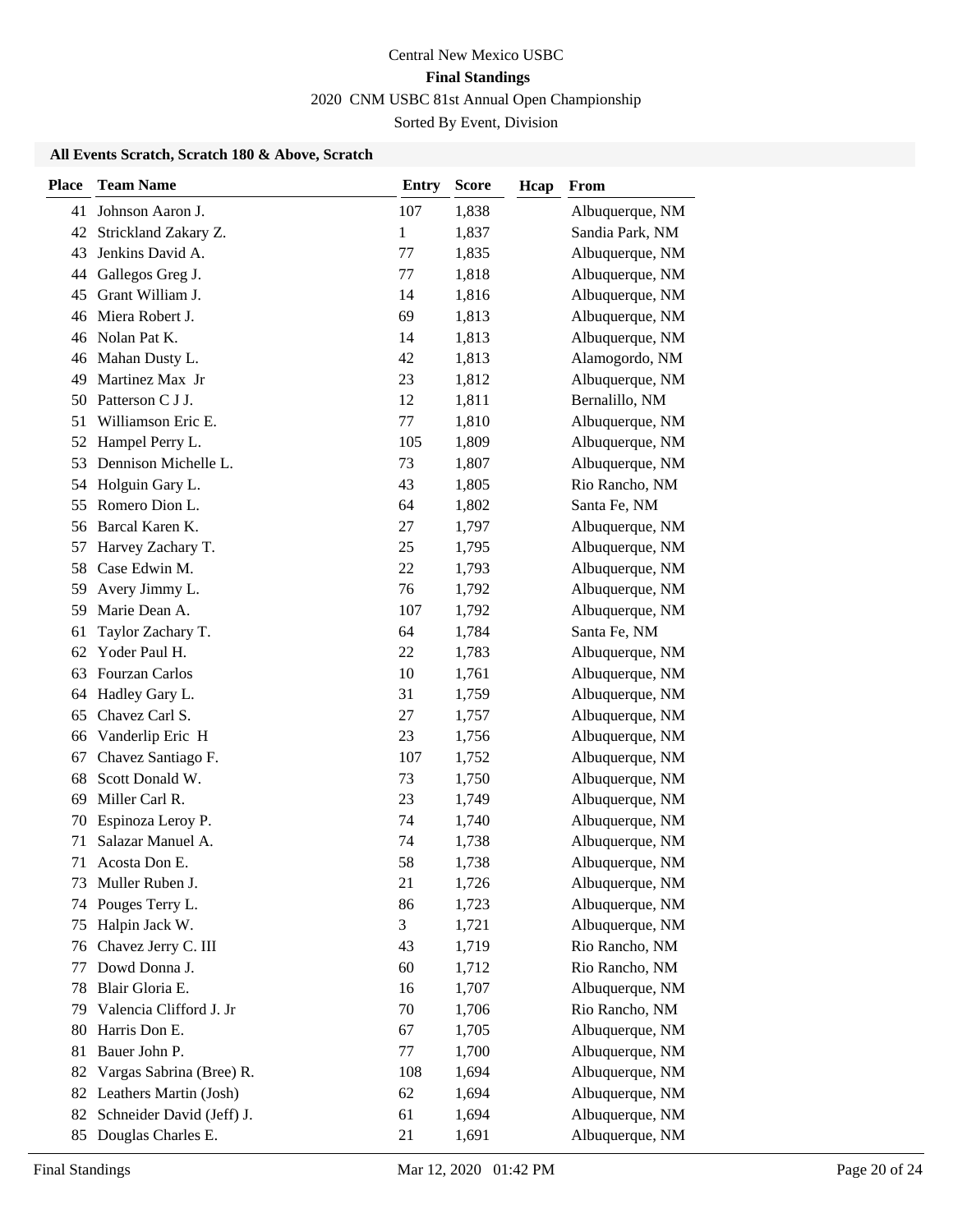### **All Events Scratch, Scratch 180 & Above, Scratch**

| Place | <b>Team Name</b>        | Entry | <b>Score</b> | Hcap | From            |
|-------|-------------------------|-------|--------------|------|-----------------|
|       | 86 Gomez Richard Jr     | 106   | 1,656        |      | Gallup, NM      |
| 87    | Chavez Joseph W.        | 43    | 1,636        |      | Rio Rancho, NM  |
| 88    | Ruiz-Jimenez Cesar R.   | 59    | 1,634        |      | Albuquerque, NM |
| 89    | Lopez Esequiel A.       | 59    | 1,625        |      | Albuquerque, NM |
| 90    | Fuqua Scott E.          | 7     | 1,607        |      | Albuquerque, NM |
| 91    | Carson Kyle T.          | 1     | 1,591        |      | Sandia Park, NM |
| 92    | Medina Marcus A.        | 64    | 1,581        |      | Santa Fe, NM    |
| 93    | Dowd Charles (Eddie) E. | 60    | 1,578        |      | Rio Rancho, NM  |
| 94    | Conrad Steve P.         | 23    | 1,544        |      | Albuquerque, NM |
| 95    | <b>Whitley Thomas</b>   | 59    | 1,534        |      | Albuquerque, NM |
| 96    | Gorelick Robert S.      | 19    | 1,251        |      | Albuquerque, NM |
| 97    | Wright Donald W. Jr     | 42    | 1,199        |      | Alamogordo, NM  |
| 98    | Van Meter Mark D.       | 61    | 958          |      | Albuquerque, NM |
| 99    | Miller-Mackie Dana C.   | 27    | 706          |      | Albuquerque, NM |

**Senior All Events Handicap, Handicap 180 & Above, Handicapped**

| <b>Place</b> | <b>Team Name</b>     | <b>Entry</b>   | <b>Score</b> | Hcap             | From            |
|--------------|----------------------|----------------|--------------|------------------|-----------------|
| 1            | Erickson Russell L.  | 3              | 2,112        | 258              | Albuquerque, NM |
| 2            | Dillman Robert A.    | 44             | 2,085        | 30               | Rio Rancho, NM  |
| 3            | Keller John G.       | 12             | 2,053        | $\boldsymbol{0}$ | Bernalillo, NM  |
| 4            | LaRosa Joseph A. Jr  | 52             | 2,031        | 87               | Rio Rancho, NM  |
| 5            | Harris Don E.        | 67             | 2,002        | 297              | Albuquerque, NM |
| 6            | Allen James J.       | 12             | 1,987        | $\boldsymbol{0}$ | Bernalillo, NM  |
| 7            | Garrett James E. II  | 70             | 1,961        | 177              | Rio Rancho, NM  |
| 8            | McDowell Terry W.    | 104            | 1,955        | 249              | Albuquerque, NM |
| 9            | Hampel Perry L.      | 105            | 1,953        | 144              | Albuquerque, NM |
| 10           | Merrick Joseph T.    | 30             | 1,937        | $\boldsymbol{0}$ | Albuquerque, NM |
| 11           | Parra Armando V.     | 74             | 1,934        | 306              | Albuquerque, NM |
| 12           | Martinez Max Jr      | 23             | 1,932        | 120              | Albuquerque, NM |
| 13           | Brooks Vinner Jr     | 21             | 1,926        | 129              | Albuquerque, NM |
| 14           | Bradley-Hanon Kym D. | 77             | 1,915        | 291              | Albuquerque, NM |
| 15           | Hope Teresa M.       | 46             | 1,905        | 324              | Bernalillo, NM  |
| 16           | Case Edwin M.        | 22             | 1,904        | 111              | Albuquerque, NM |
| 17           | Barcal Karen K.      | 27             | 1,902        | 105              | Albuquerque, NM |
| 17           | Romero Joe G.        | 44             | 1,902        | $\boldsymbol{0}$ | Rio Rancho, NM  |
| 19           | Skidmore Gary A.     | 22             | 1,900        | $\boldsymbol{0}$ | Albuquerque, NM |
| 20           | Fleenor Rainer G.    | 37             | 1,894        | 135              | Albuquerque, NM |
| 20           | Grimes James M.      | $\overline{4}$ | 1,894        | 216              | Albuquerque, NM |
| 22           | Vega Bobbie A.       | 60             | 1,888        | 210              | Rio Rancho, NM  |
| 23           | Napolitano Victor    | 69             | 1,884        | 39               | Albuquerque, NM |
| 24           | Acosta Don E.        | 58             | 1,882        | 144              | Albuquerque, NM |
| 25           | Miller Carl R.       | 23             | 1,878        | 129              | Albuquerque, NM |
| 26           | Romero Tito G.       | 70             | 1,876        | 192              | Rio Rancho, NM  |
| 27           | DeGraaf Gordon R.    | 39             | 1,864        | 324              | Albuquerque, NM |
| 28           | Maez Alfred G.       | 64             | 1,857        | $\boldsymbol{0}$ | Santa Fe, NM    |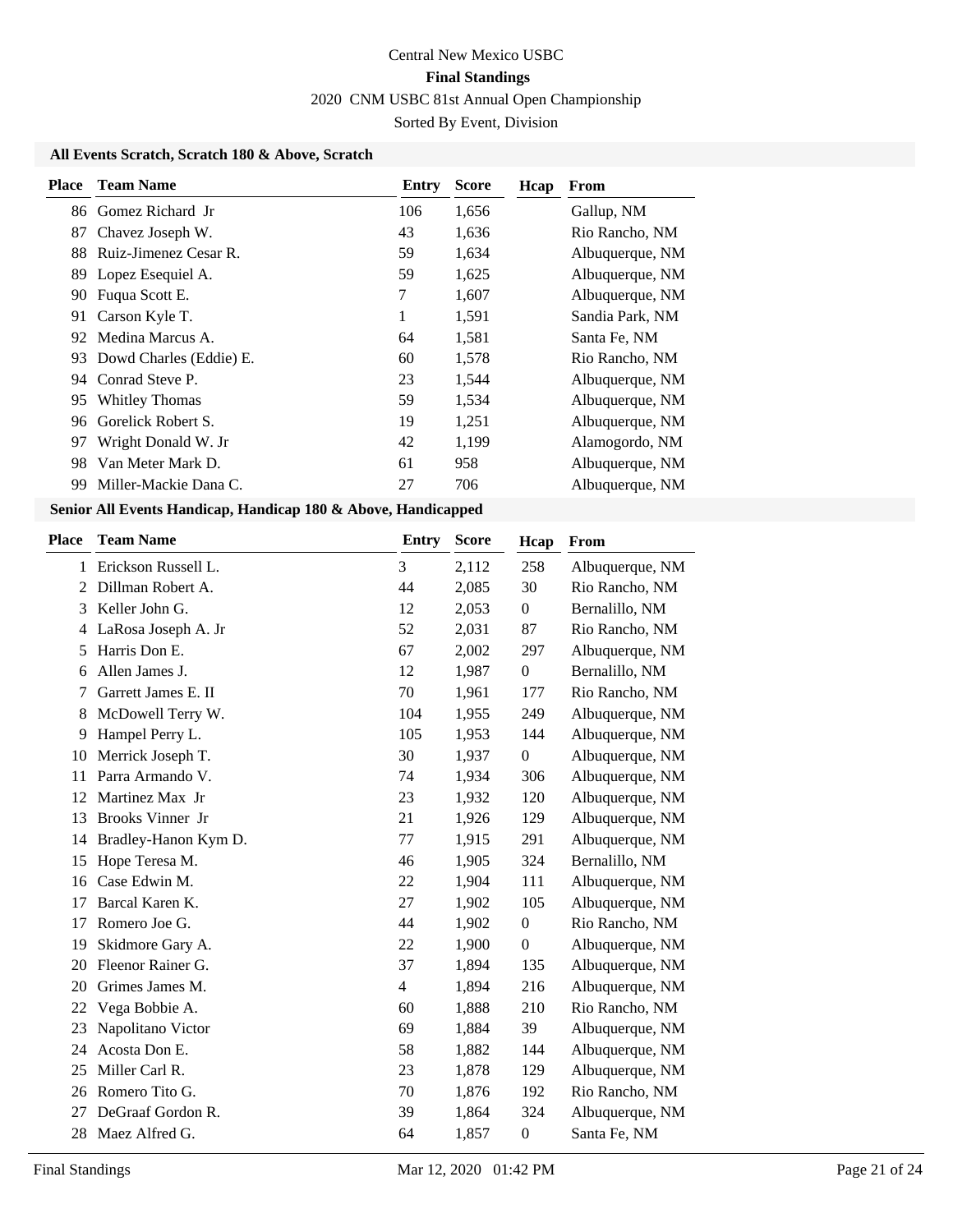### **Senior All Events Handicap, Handicap 180 & Above, Handicapped**

| Place | <b>Team Name</b>        | <b>Entry</b>   | <b>Score</b> | Hcap             | From            |
|-------|-------------------------|----------------|--------------|------------------|-----------------|
| 29    | Waldman Scott S.        | 21             | 1,852        | 258              | Albuquerque, NM |
| 30    | Whyman Jeff W.          | 9              | 1,847        | 177              | Los Lunas, NM   |
| 31    | Ziska Gerold (Zeke) R.  | 108            | 1,834        | 258              | Albuquerque, NM |
| 32    | Hamilton Boyd K.        | 3              | 1,823        | 144              | Albuquerque, NM |
| 33    | Hamilton Brenda R.      | 16             | 1,817        | 162              | Albuquerque, NM |
| 34    | Rico Lorenzo A.         | 70             | 1,816        | 162              | Rio Rancho, NM  |
| 35    | Nolan Pat K.            | 14             | 1,813        | $\boldsymbol{0}$ | Albuquerque, NM |
| 35    | Miera Robert J.         | 69             | 1,813        | $\boldsymbol{0}$ | Albuquerque, NM |
| 37    | Horne Ron E.            | 41             | 1,809        | 324              | Albuquerque, NM |
| 38    | Carmona Joe E.          | $\overline{c}$ | 1,805        | 210              | Albuquerque, NM |
| 39    | Garcia David A.         | $\overline{c}$ | 1,796        | 306              | Albuquerque, NM |
| 40    | Yoder Paul H.           | 22             | 1,783        | $\boldsymbol{0}$ | Albuquerque, NM |
| 41    | Griego Joseph W.        | 37             | 1,781        | 282              | Albuquerque, NM |
| 42    | Hadley Gary L.          | 31             | 1,774        | 15               | Albuquerque, NM |
| 43    | Espinoza Paul L.        | 74             | 1,769        | 267              | Albuquerque, NM |
| 44    | Chavez Carl S.          | 27             | 1,763        | 6                | Albuquerque, NM |
| 45    | Douglas Charles E.      | 21             | 1,754        | 63               | Albuquerque, NM |
| 46    | Sanchez Romeo J. Sr     | 70             | 1,749        | 234              | Rio Rancho, NM  |
| 47    | Fisher Becky L.         | 85             | 1,735        | 267              | Rio Rancho, NM  |
| 48    | Trujillo Henry E.       | 3              | 1,724        | 297              | Albuquerque, NM |
| 49    | Conrad Steve P.         | 23             | 1,697        | 153              | Albuquerque, NM |
| 50    | Dowd Charles (Eddie) E. | 60             | 1,689        | 111              | Rio Rancho, NM  |
| 51    | Medina Marcus A.        | 64             | 1,662        | 81               | Santa Fe, NM    |
| 52    | Gorelick Robert S.      | 19             | 1,321        | 70               | Albuquerque, NM |
| 53    | Van Meter Mark D.       | 61             | 1,016        | 58               | Albuquerque, NM |
| 54    | Miller-Mackie Dana C.   | 27             | 706          | $\boldsymbol{0}$ | Albuquerque, NM |
| 55    | Overstreet Ernest M. Jr | 76             | 588          | 105              | Albuquerque, NM |

### **Senior All Events Handicap, Handicap179 & Below, Handicapped**

| <b>Place</b> | <b>Team Name</b>        | Entry | <b>Score</b> | Hcap | From            |
|--------------|-------------------------|-------|--------------|------|-----------------|
|              | Tuitele Patricia        | 46    | 2,119        | 672  | Bernalillo, NM  |
|              | Watson Michael D.       | 86    | 2,080        | 348  | Albuquerque, NM |
| 3            | Wilson Dede R.          | 9     | 2,046        | 777  | Los Lunas, NM   |
| 4            | Storey Eugene (Gino) A. | 51    | 2,016        | 501  | Los Lunas, NM   |
| 5.           | Leon-Guerrero Juan T.   | 20    | 2,001        | 339  | Albuquerque, NM |
| 6            | Robb Lynn J.            | 46    | 1,996        | 834  | Bernalillo, NM  |
|              | Rinehart Marcus S.      | 47    | 1,995        | 420  | Albuquerque, NM |
| 8            | Orrie Charles D. Sr     | 9     | 1,967        | 339  | Los Lunas, NM   |
| 9            | Parrent Eleanor G.      | 46    | 1,962        | 849  | Bernalillo, NM  |
| 10           | Miller Eldridge         | 55    | 1,928        | 630  | Tome, NM        |
| 11           | Leitch Robert S.        | 58    | 1,917        | 453  | Albuquerque, NM |
| 12           | Miller Rosa L.          | 55    | 1,916        | 591  | Tome, NM        |
| 13           | Huggins Darryl S.       | 86    | 1,915        | 339  | Albuquerque, NM |
| 14           | Shields Don E.          | 40    | 1,908        | 435  | Albuquerque, NM |
| 15           | Whyman Margaret S.      | 9     | 1,898        | 516  | Los Lunas, NM   |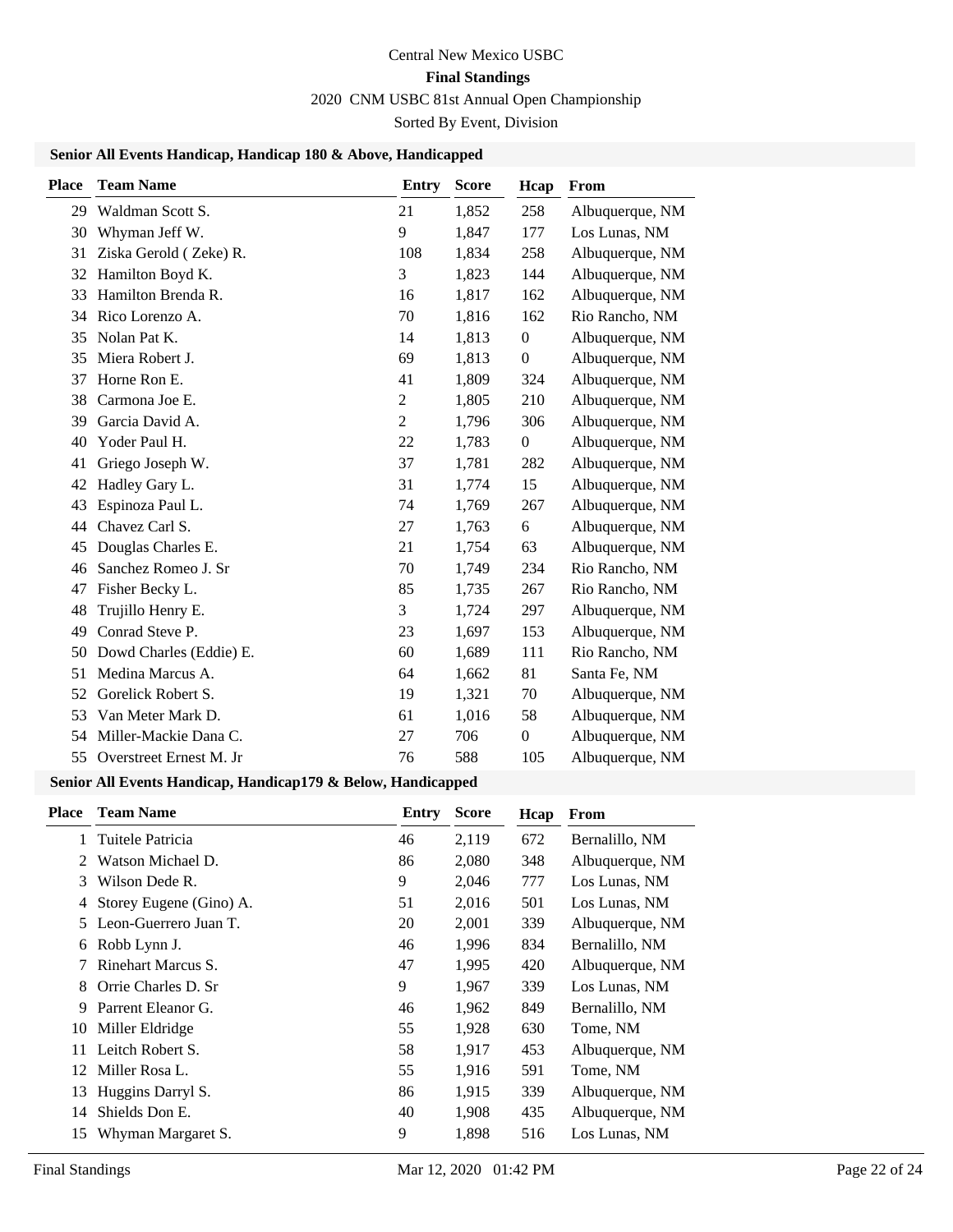### **Senior All Events Handicap, Handicap179 & Below, Handicapped**

| Place | <b>Team Name</b>        | Entry | <b>Score</b> | Hcap | From            |
|-------|-------------------------|-------|--------------|------|-----------------|
| 16    | Salazar Manuel E.       | 4     | 1,860        | 621  | Albuquerque, NM |
| 17    | Wilson Richard W.       | 9     | 1,850        | 372  | Los Lunas, NM   |
| 18    | Torbett Cathy M.        | 85    | 1,843        | 678  | Rio Rancho, NM  |
| 19    | Bond John M.            | 6     | 1,839        | 363  | Albuquerque, NM |
| 20    | Kantz Sally J.          | 85    | 1,808        | 567  | Rio Rancho, NM  |
| 21    | DeGraaf Wendy           | 39    | 1,798        | 453  | Albuquerque, NM |
| 22    | Dick Patrick D.         | 104   | 1,781        | 435  | Albuquerque, NM |
| 23    | Black Arlita (Pat) P.   | 40    | 1,758        | 687  | Albuquerque, NM |
| 24    | Garcia Richard          | 6     | 1,757        | 435  | Albuquerque, NM |
| 25    | Sanchez Rebecca E.      | 39    | 1,749        | 378  | Albuquerque, NM |
| 26    | Fisher Michael W.       | 85    | 1,603        | 486  | Rio Rancho, NM  |
| 27    | Forgus Rahman (Rock) U. | 86    | 802          | 193  | Albuquerque, NM |
|       |                         |       |              |      |                 |

### **Senior All Events Scratch, Scratch 179 & Below, Scratch**

| Place | <b>Team Name</b>          | <b>Entry Score</b> |       | Hcap | From            |
|-------|---------------------------|--------------------|-------|------|-----------------|
|       | 1 Watson Michael D.       | 86                 | 1.732 |      | Albuquerque, NM |
|       | 2 Huggins Darryl S.       | 86                 | 1.576 |      | Albuquerque, NM |
|       | 3 Shields Don E.          | 86                 | 1.473 |      | Albuquerque, NM |
|       | 4 Forgus Rahman (Rock) U. | 86                 | 609   |      | Albuquerque, NM |

### **Senior All Events Scratch, Scratch 180 & Above, Scratch**

| Place | <b>Team Name</b>    | Entry | <b>Score</b> | Hcap | From            |
|-------|---------------------|-------|--------------|------|-----------------|
| 1     | Dillman Robert A.   | 44    | 2,055        |      | Rio Rancho, NM  |
| 2     | Keller John G.      | 12    | 2,053        |      | Bernalillo, NM  |
| 3     | Allen James J.      | 12    | 1,987        |      | Bernalillo, NM  |
| 4     | Merrick Joseph T.   | 30    | 1,937        |      | Albuquerque, NM |
| 5     | Super Michael L.    | 76    | 1,925        |      | Albuquerque, NM |
| 6     | Romero Joe G.       | 44    | 1,902        |      | Rio Rancho, NM  |
| 7     | Skidmore Gary A.    | 22    | 1,900        |      | Albuquerque, NM |
| 8     | Maez Alfred G.      | 64    | 1,857        |      | Santa Fe, NM    |
| 9     | Erickson Russell L. | 3     | 1,854        |      | Albuquerque, NM |
| 10    | Napolitano Victor   | 69    | 1,845        |      | Albuquerque, NM |
| 11    | Miera Robert J.     | 69    | 1,813        |      | Albuquerque, NM |
| 11    | Nolan Pat K.        | 14    | 1,813        |      | Albuquerque, NM |
| 13    | Martinez Max Jr     | 23    | 1,812        |      | Albuquerque, NM |
| 14    | Hampel Perry L.     | 105   | 1,809        |      | Albuquerque, NM |
| 15    | Barcal Karen K.     | 27    | 1,797        |      | Albuquerque, NM |
| 16    | Case Edwin M.       | 22    | 1,793        |      | Albuquerque, NM |
| 17    | Avery Jimmy L.      | 76    | 1,792        |      | Albuquerque, NM |
| 18    | Garrett James E. II | 70    | 1,784        |      | Rio Rancho, NM  |
| 19    | Yoder Paul H.       | 22    | 1,783        |      | Albuquerque, NM |
| 20    | Hadley Gary L.      | 31    | 1,759        |      | Albuquerque, NM |
| 20    | Fleenor Rainer G.   | 37    | 1,759        |      | Albuquerque, NM |
| 22    | Chavez Carl S.      | 27    | 1,757        |      | Albuquerque, NM |
| 23    | Miller Carl R.      | 23    | 1,749        |      | Albuquerque, NM |
|       |                     |       |              |      |                 |